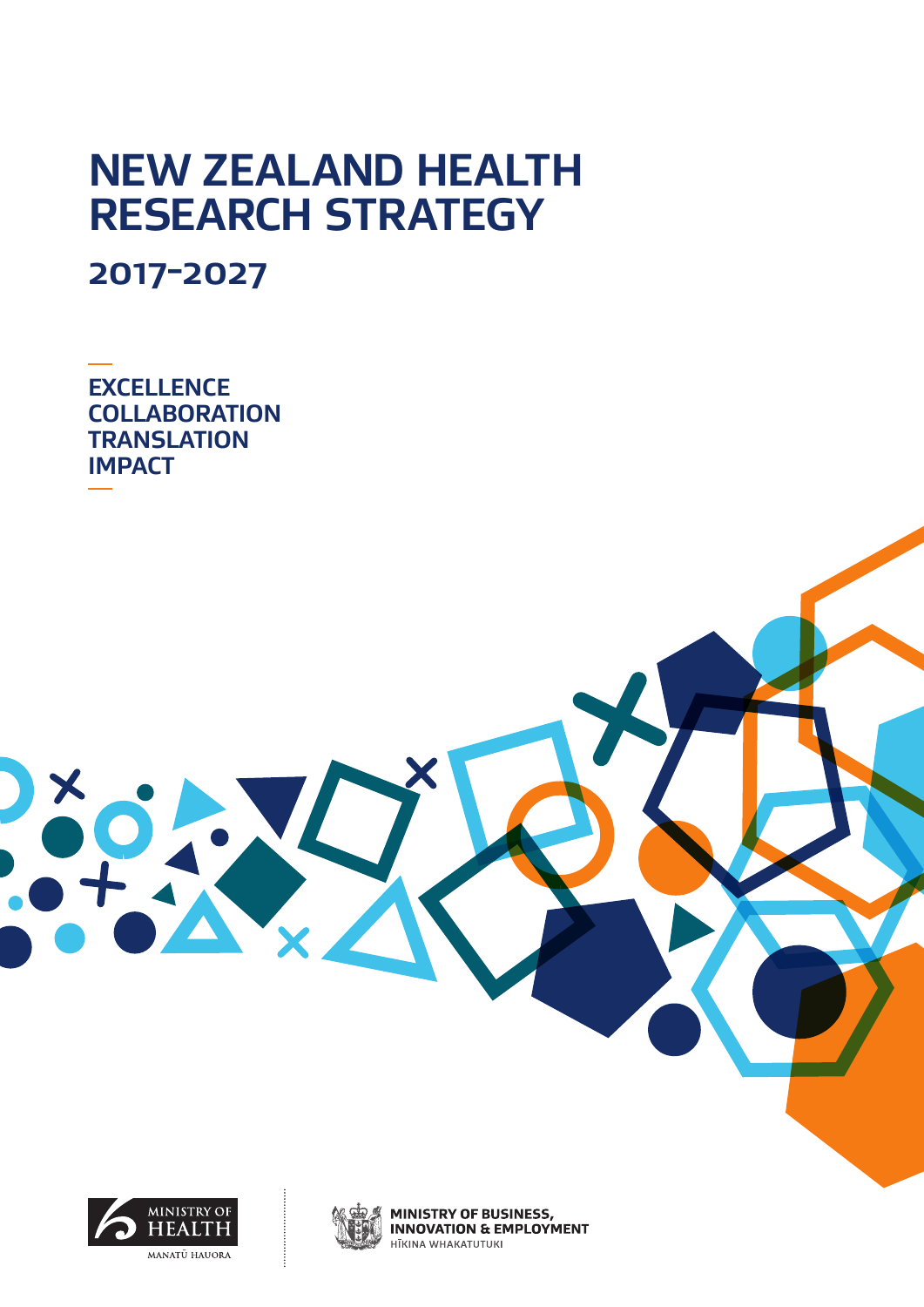#### ISBN 978-1-98-851786-5

Published in June 2017 by the Ministry of Business, Innovation and Employment and the Ministry of Health.

This work is licensed under the Creative Commons Attribution 4.0 International licence. In essence, you are free<br>to: share ie, copy and redistribute the material in any medium or format; adapt ie, remix, transform and buil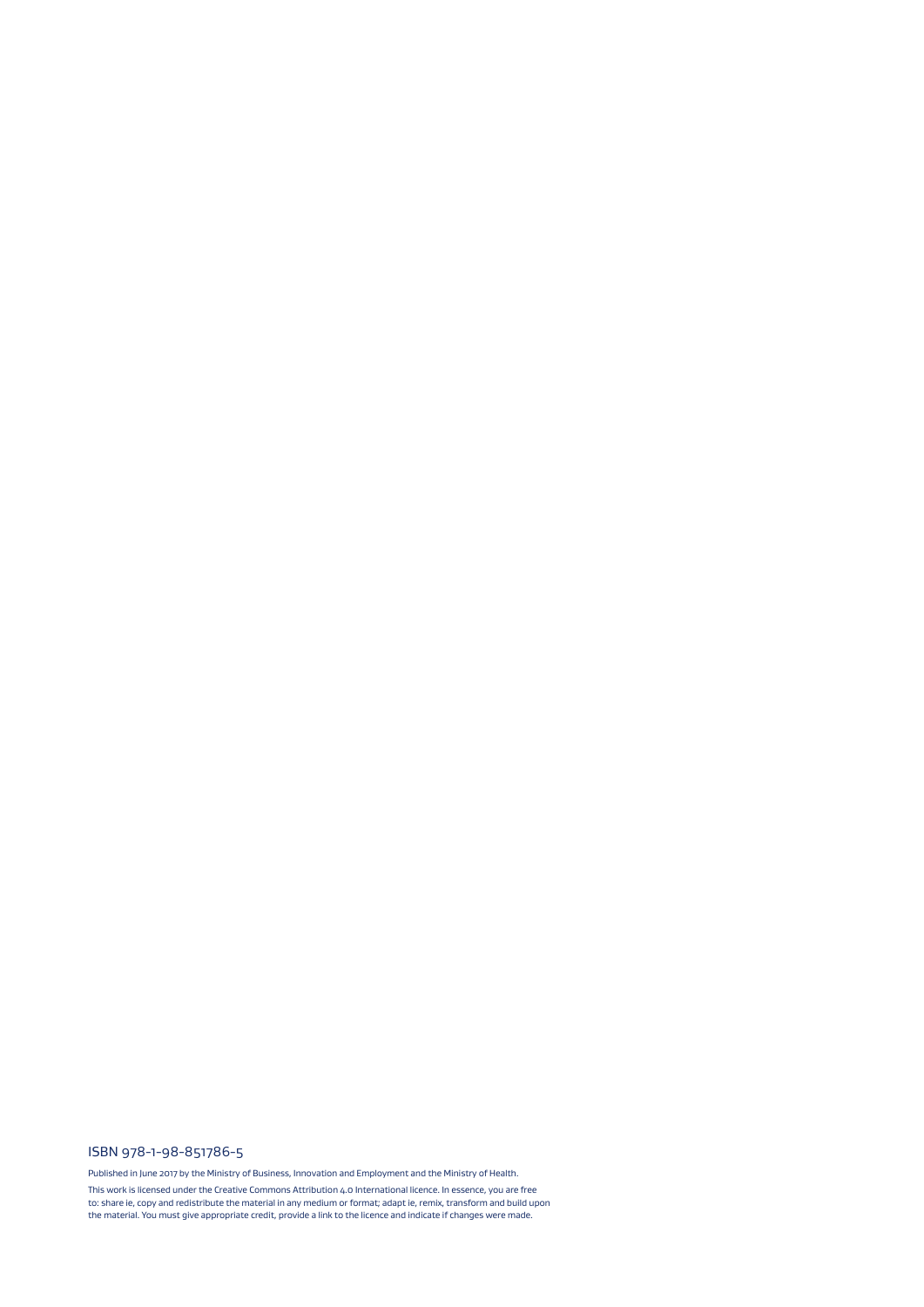### **Ministers' foreword**

This first New Zealand Health Research Strategy brings together science, health, research and innovation to form a more cohesive system that will have the greatest impact on the lives of New Zealanders.

New Zealand has internationally recognised strengths in health research. With these strengths, we can contribute to the international scientific endeavour, address local problems and make the best use of knowledge generated offshore. Dedicated investment in health research in New Zealand gives us the capacity we need to generate innovative ideas, tap into global science and effectively translate research findings into policy and practice in the health, disability, social and science sectors.

Health research is central to New Zealand's national innovation system. The Government, the tertiary education sector, the health sector and private enterprise all have particular roles in making it successful. This strategy provides the foundation for the health sector to play a leading role in health research and innovation. The sector's contribution will help realise the benefits from our investments in health research and make the most of the wealth of knowledge and evidence generated offshore.

Budget 2016 saw the largest-ever increase in funding for health research in New Zealand. By 2020, annual investment in the Health Research Council (HRC) will increase to \$120 million. This 10-year health research strategy will ensure that HRC funding and other resources invested in health research have the greatest impact.

The Government's vision is for New Zealand to have a worldleading health research and innovation system that is founded on excellent research and improves the health and wellbeing of all New Zealanders. A set of guiding principles, strategic priorities and immediate actions will help to achieve this vision by 2027.

Responsible agencies will work to embed four guiding principles into the health research and innovation system: research excellence, transparency, partnership with Māori, and collaboration. These principles will guide all policy settings, investment decisions and operational procedures.

 $\triangleright$ 

1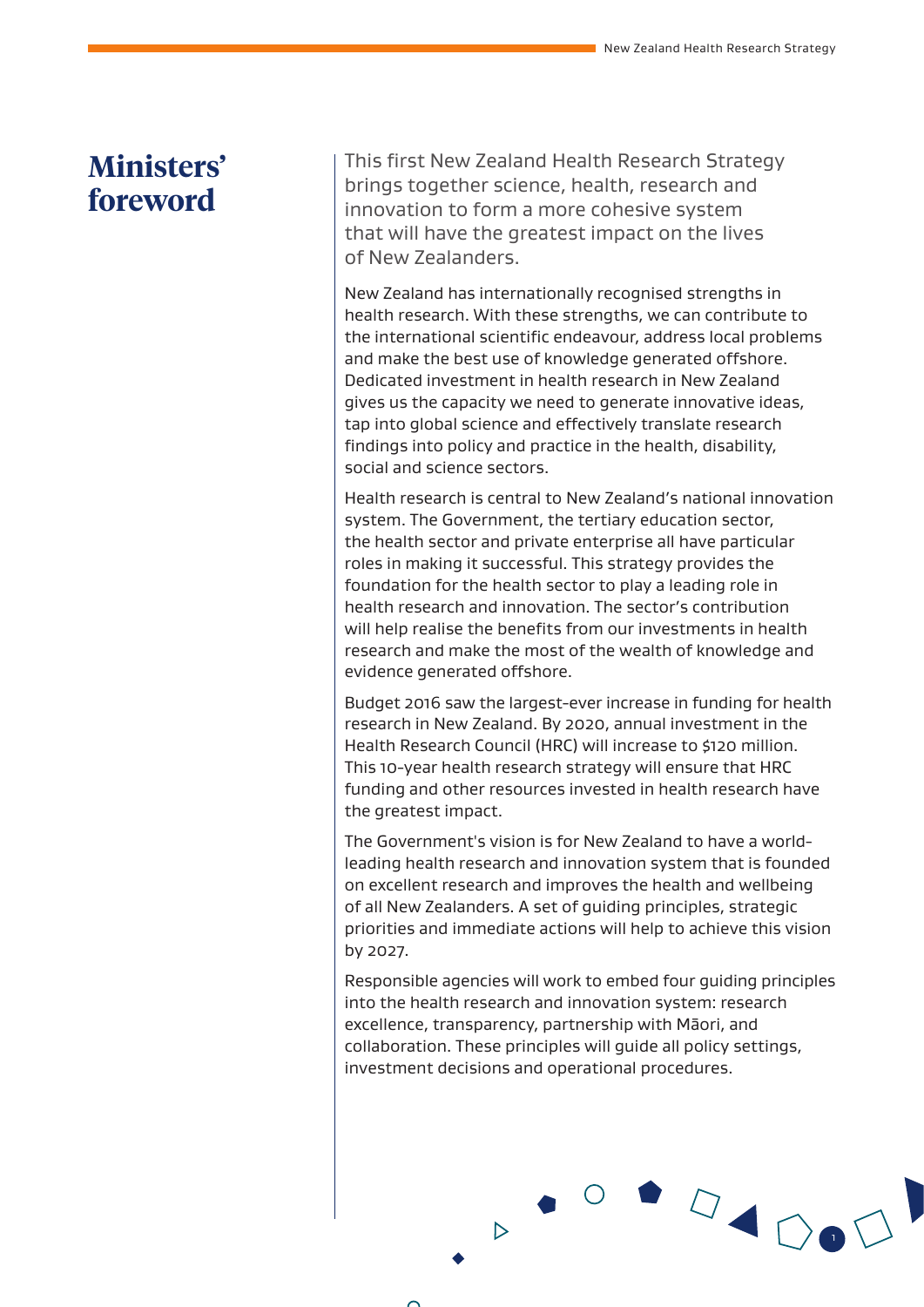Four strategic priorities will focus effort on: (1) investing in research that addresses the health needs of New Zealanders; (2) creating a vibrant research environment in the health sector; (3) building and strengthening pathways for translating research findings into policy and practice; and (4) advancing innovative ideas and commercial opportunities. The Ministry of Business, Innovation and Employment, the Ministry of Health and the HRC will lead the implementation of these priorities.

This strategy has been developed following an extensive consultation process in 2016. More than 500 people attended regional consultation meetings and targeted focus groups, and 166 written submissions were made in response to the public discussion document. The high levels of interest and involvement reflect the importance New Zealanders place on health research – an attitude also highlighted in the recent opinion poll that New Zealanders for Health Research commissioned.

As Ministers responsible for the health and science systems, we will oversee the implementation of this strategy. Officials will report to us on a six-monthly basis which will inform the strategy over time. An advisory group, comprising expert counsel from across the system, will advise on implementation of the strategy.

**Hon Dr Jonathan Coleman Hon Paul Goldsmith** Minister of Health Minister of Science

and Innovation

June 2017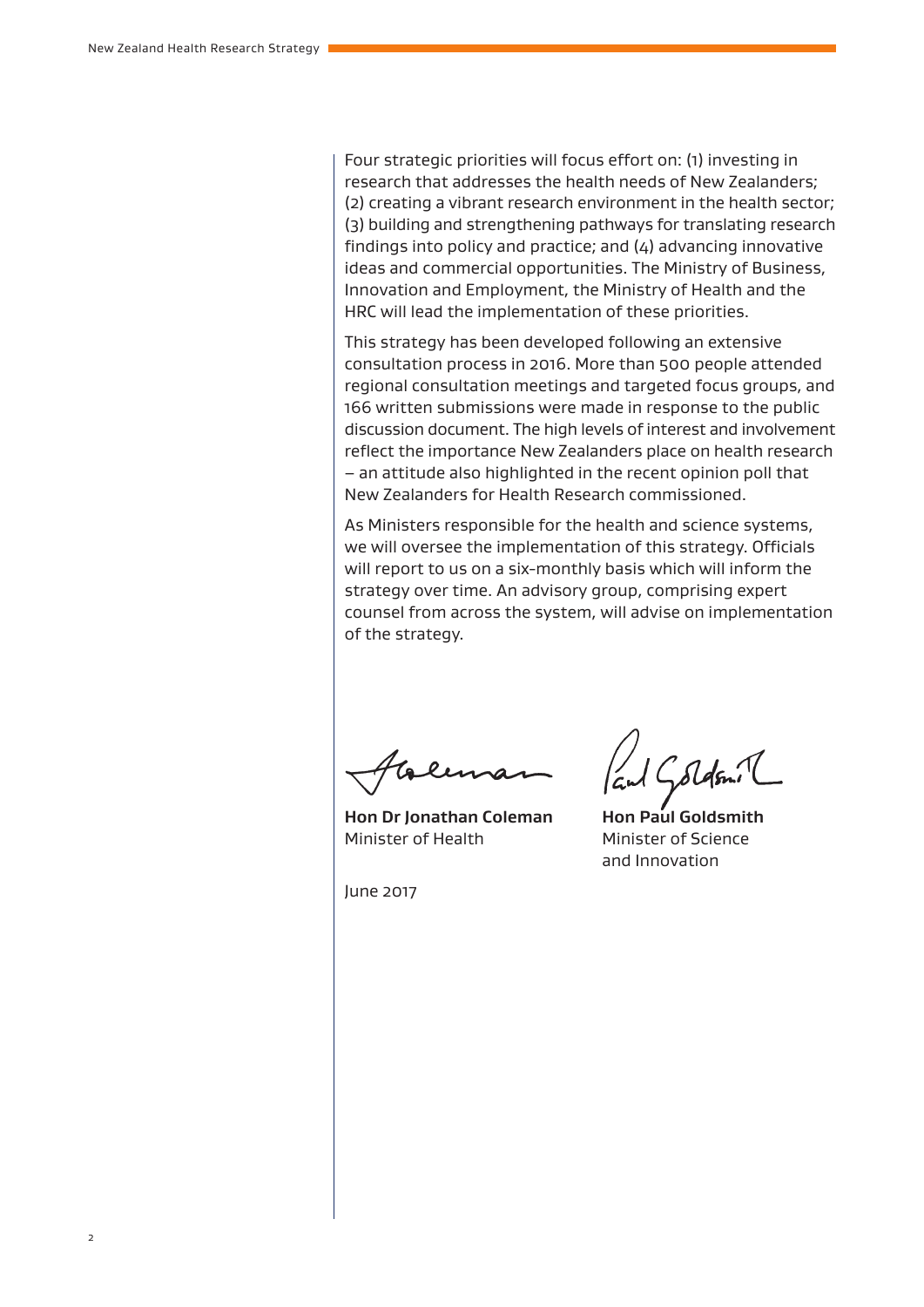### **Contents Ministers' for Ministers' form**

| $1 -$ The vision<br>2 - Guiding principles | 6<br>8                                                                                                                                                                                                                                                                                                                                                                                                                                                                                                                                                                                                                                                                                                                                          |
|--------------------------------------------|-------------------------------------------------------------------------------------------------------------------------------------------------------------------------------------------------------------------------------------------------------------------------------------------------------------------------------------------------------------------------------------------------------------------------------------------------------------------------------------------------------------------------------------------------------------------------------------------------------------------------------------------------------------------------------------------------------------------------------------------------|
|                                            |                                                                                                                                                                                                                                                                                                                                                                                                                                                                                                                                                                                                                                                                                                                                                 |
|                                            |                                                                                                                                                                                                                                                                                                                                                                                                                                                                                                                                                                                                                                                                                                                                                 |
|                                            | 10                                                                                                                                                                                                                                                                                                                                                                                                                                                                                                                                                                                                                                                                                                                                              |
|                                            | 11                                                                                                                                                                                                                                                                                                                                                                                                                                                                                                                                                                                                                                                                                                                                              |
|                                            | 16                                                                                                                                                                                                                                                                                                                                                                                                                                                                                                                                                                                                                                                                                                                                              |
|                                            | 19                                                                                                                                                                                                                                                                                                                                                                                                                                                                                                                                                                                                                                                                                                                                              |
|                                            | 22                                                                                                                                                                                                                                                                                                                                                                                                                                                                                                                                                                                                                                                                                                                                              |
|                                            | 24                                                                                                                                                                                                                                                                                                                                                                                                                                                                                                                                                                                                                                                                                                                                              |
|                                            | 27                                                                                                                                                                                                                                                                                                                                                                                                                                                                                                                                                                                                                                                                                                                                              |
|                                            | 29                                                                                                                                                                                                                                                                                                                                                                                                                                                                                                                                                                                                                                                                                                                                              |
|                                            | 30                                                                                                                                                                                                                                                                                                                                                                                                                                                                                                                                                                                                                                                                                                                                              |
|                                            | 33                                                                                                                                                                                                                                                                                                                                                                                                                                                                                                                                                                                                                                                                                                                                              |
|                                            | 38                                                                                                                                                                                                                                                                                                                                                                                                                                                                                                                                                                                                                                                                                                                                              |
|                                            | 42                                                                                                                                                                                                                                                                                                                                                                                                                                                                                                                                                                                                                                                                                                                                              |
|                                            | 43                                                                                                                                                                                                                                                                                                                                                                                                                                                                                                                                                                                                                                                                                                                                              |
|                                            | <b>Strategic priorities and supporting actions</b><br>Strategic Priority 1: Invest in excellent health<br>research that addresses the health needs of<br>all New Zealanders<br>Strategic Priority 2: Create a vibrant research<br>environment in the health sector<br>Strategic Priority 3: Build and strengthen<br>pathways for translating research findings<br>into policy and practice<br>Strategic Priority 4: Advance innovative ideas<br>and commercial opportunities<br>4 - Who will do what?<br>5 - Implementing the strategy<br>6 - Development of the strategy<br>Appendix A: Relationship with key strategies<br>Appendix B: Health research in New Zealand<br><b>Appendix C: Key terms</b><br><b>Endnotes</b><br><b>References</b> |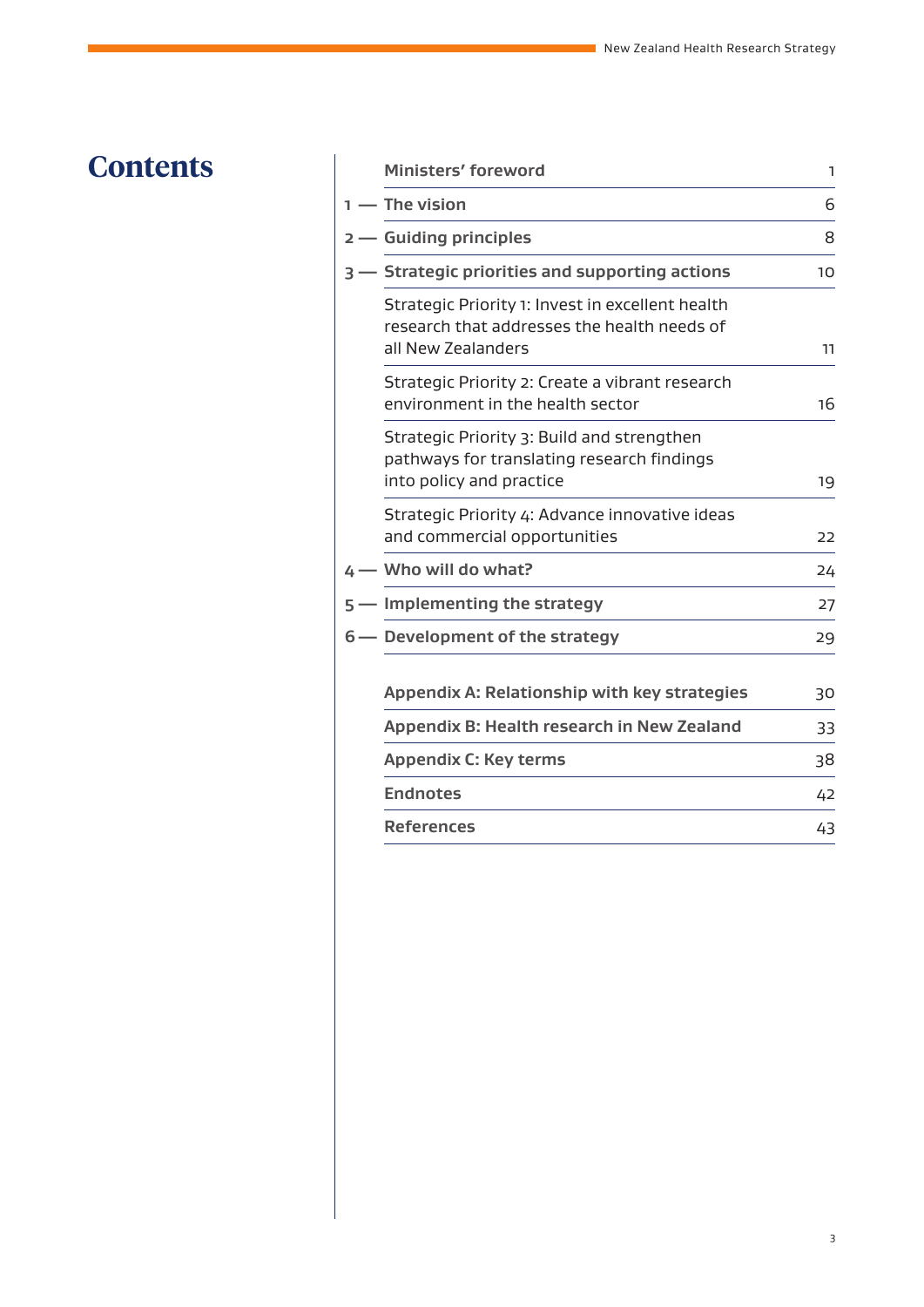# **Where are we heading?**

**Research excellence**

**Collaboration for impact**

#### **Our vision for health research:**

By 2027, New Zealand will have a world-leading health research and innovation system that, through excellent research, improves the health and wellbeing of all New Zealanders

**Transparency**

#### **How are we going to get there?**

These four principles will guide the four strategic priorities on the next page

**Partnership with Māori**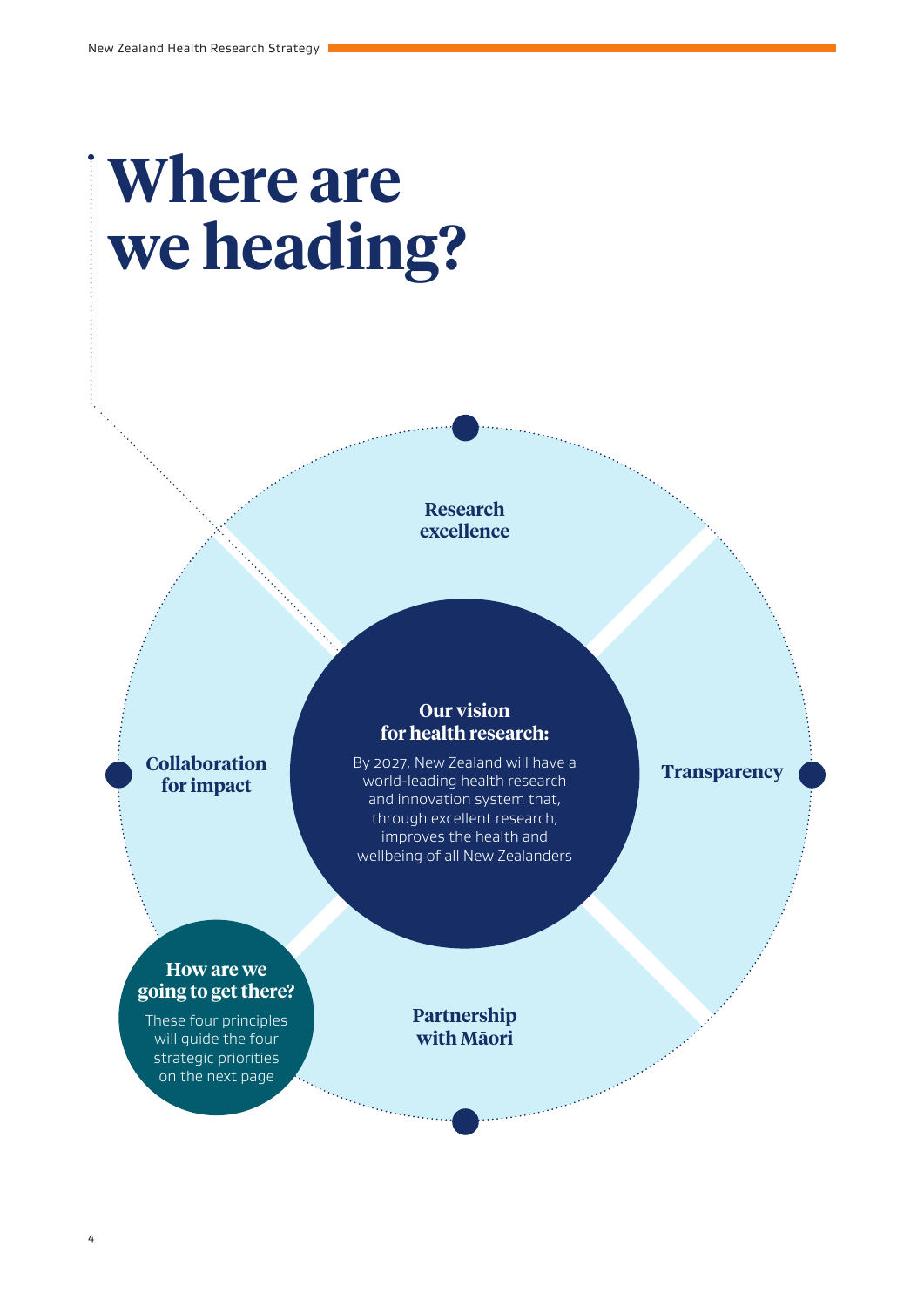| <b>Strategic</b><br>priority | Invest in excellent health research that addresses<br>the health needs of all New Zealanders<br><b>ACTION 1:</b><br>Prioritise investments through an inclusive priority-setting process<br><b>ACTION 2:</b><br>Invest in research for healthy futures for Maori<br><b>ACTION 3:</b><br>Invest in research that results in equitable outcomes for Pacific peoples<br>and helps them to lead independent lives<br><b>ACTION 4:</b><br>Develop and sustain a strong health research workforce |
|------------------------------|---------------------------------------------------------------------------------------------------------------------------------------------------------------------------------------------------------------------------------------------------------------------------------------------------------------------------------------------------------------------------------------------------------------------------------------------------------------------------------------------|
| <b>Strategic</b><br>priority | Create a vibrant research environment in the health sector<br><b>ACTION 5:</b><br>Strengthen health sector participation in research and innovation<br><b>ACTION 6:</b><br>Strengthen the clinical research environment and health<br>services research                                                                                                                                                                                                                                     |

**Build and strengthen pathways for translating research findings into policy and practice**

**Strategic priority 3**

**ACTION 7:** Enable and embed translation across the health sector

### **Strategic priority**

#### **Advance innovative ideas and commercial opportunities**

**4**

#### **ACTION 8:**  Support transformative and innovative ideas **ACTION 9:** Create more industry partnerships **ACTION 10:** Strengthen platforms for commercialising innovations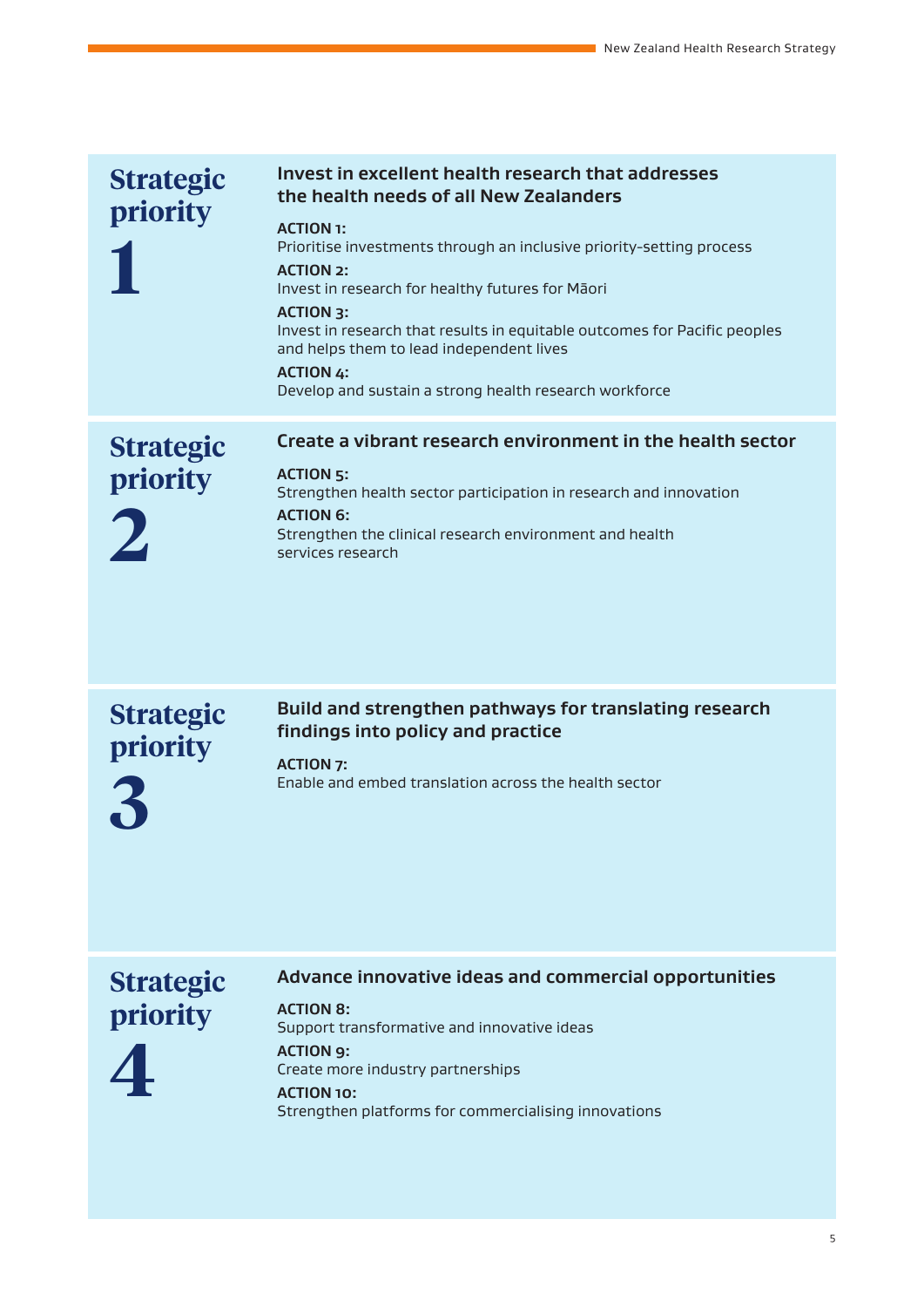# **1. The Vision**

By 2027, New Zealand will have a worldleading health research and innovation system that, through excellent research, improves the health and wellbeing of all New Zealanders.

## **Why**

Improved health and wellbeing of all New Zealanders

**How** Excellent research

### **What**

A world-leading health research and innovation system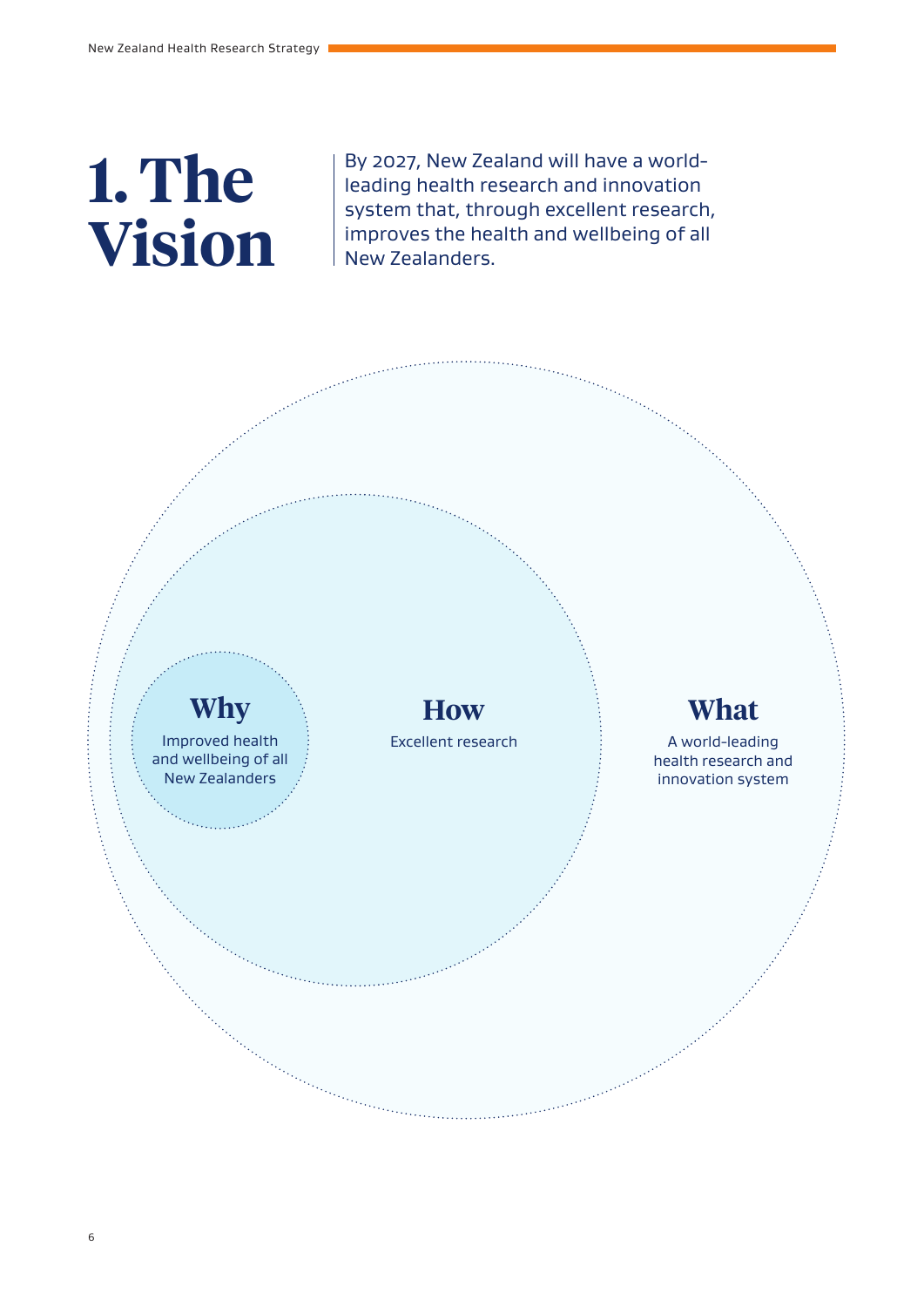This vision of the New Zealand Health Research Strategy seeks to increase the impact of government investment in health research.

The vision contains three parts, each of which is described below.

### *<u><i>\*\*\*\*\**</u> **TATITE**

#### **WHY - The health research and innovation system has impact. It improves the health and wellbeing of all New Zealanders with the result that:**

- all New Zealanders have equity of health outcomes
- quality of life improves across all age and population groups
- disabled people have the highest standards of health and wellbeing possible
- better health outcomes influence and improve social outcomes
- a healthier population, a more effective and efficient health system and a thriving medical technology environment produce greater social and economic wellbeing.

#### **HOW - Excellent research:**

- adopts fit-for-purpose and rigorous methodologies and approaches
- gains global recognition for health researchers and institutions
- covers all health research areas, including health services research
- contributes to understanding of the determinants of health
- gains the active involvement of consumers and communities
- happens across and between disciplines
- maximises use of New Zealand's distinctive features, such as rich data infrastructure, diverse populations and a strong indigenous health research sector
- capitalises on the potential of linked data and big data along with rich qualitative data
- is conducted ethically and in line with international best practice.



#### **WHAT - A world-leading health research and innovation system:**

- supports all types of excellent and ethical health research cost-effectively
- targets the current and future health needs of the populations it serves, including high-risk populations
- generates new knowledge, including evidence for raising health system performance
- has government investment in health research that is proportionate to public investment in the health system
- undertakes high-quality health services research
- effectively translates findings into policies, practices and improved understanding
- is internationally connected, contributing to the global health research endeavour and applying findings from offshore
- has an appropriate mix of funding models to support both agreed priorities and serendipity
- contains consumers, researchers, academia, health providers, philanthropists, communities, not-for-profit organisations and industry that invest in the system and collaborate with each other
- supports a vibrant Māori health research sector
- builds strong Pacific health research capacities
- has regulatory systems that are effective and responsive to the changing research environment
- captures spillovers between human health, environmental health and animal health
- generates commercial value from its innovations
- is future-focused, engaging with emerging and new technologies – for example, genomics, gene technologies and personalised medicine.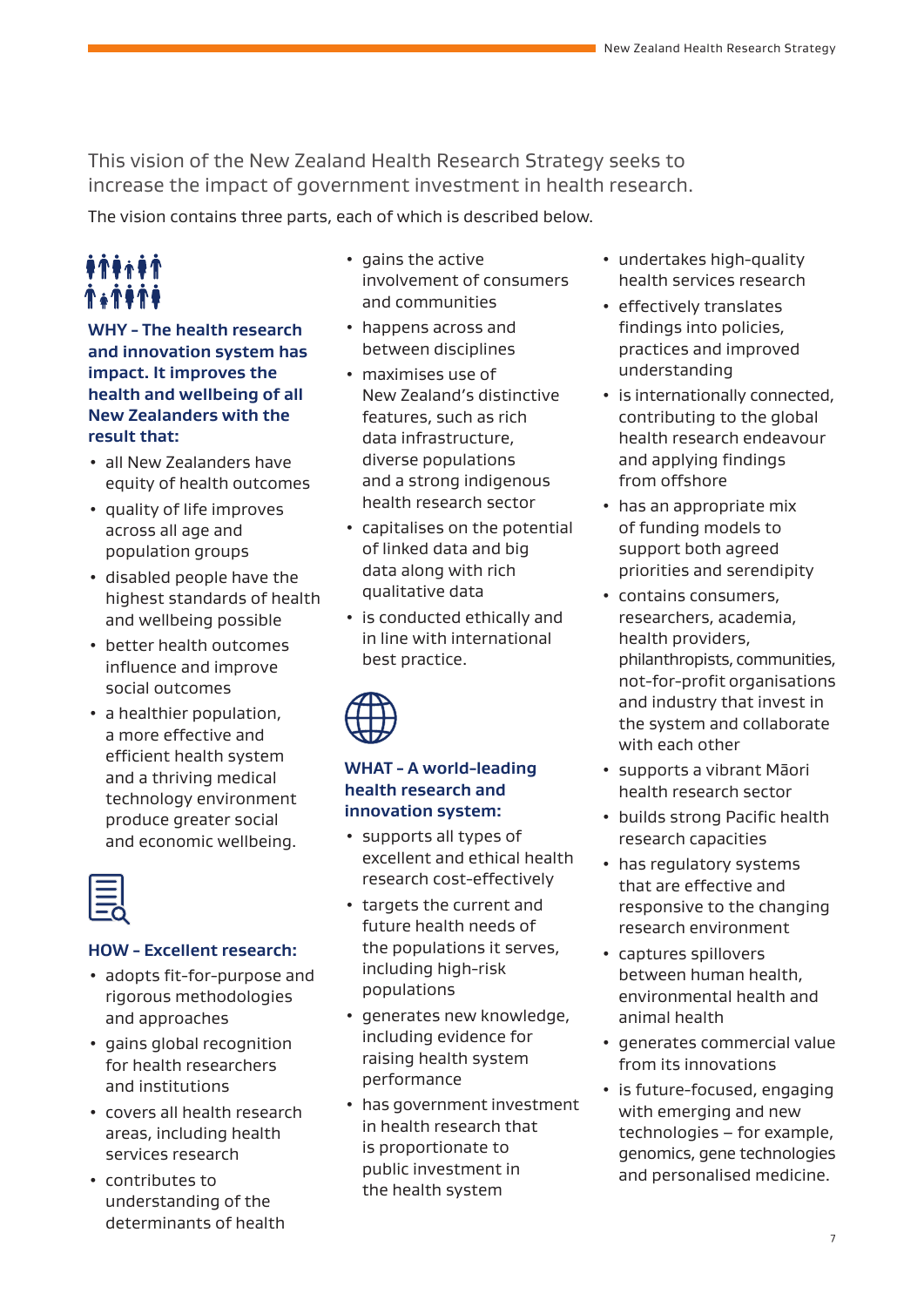### **2. Guiding principles**

Four guiding principles will help achieve the strategy's vision to increase the impact of government investment in health research.

#### **1. Research excellence**

- Embrace and value a range of research approaches and methodologies that are fit for purpose and rigorous. Investment supports without bias a broad range of paradigms, approaches, methodologies and methods, but scientific rigour and well-designed methodologies are paramount.
- Create the environment to generate innovative ideas: a funding system that supports transformative and innovative ideas from researchers and consumers.
- Conduct ethical research that keeps research participants safe, protects the privacy of individuals, and respects the mana of families and whānau.

#### **2. Transparency**

- Uphold transparent and robust investment processes: select the best research through a mix of funding models and rigorous assessment.
- Share ideas and information freely and openly.
- Make findings from research, quality improvement studies and evaluations easy to discover and access.
- Evaluate what works on a regular basis and make required improvements. This includes monitoring research activities and projects frequently; and regularly evaluating the relevance, efficiency, effectiveness, outcomes and impact of investments.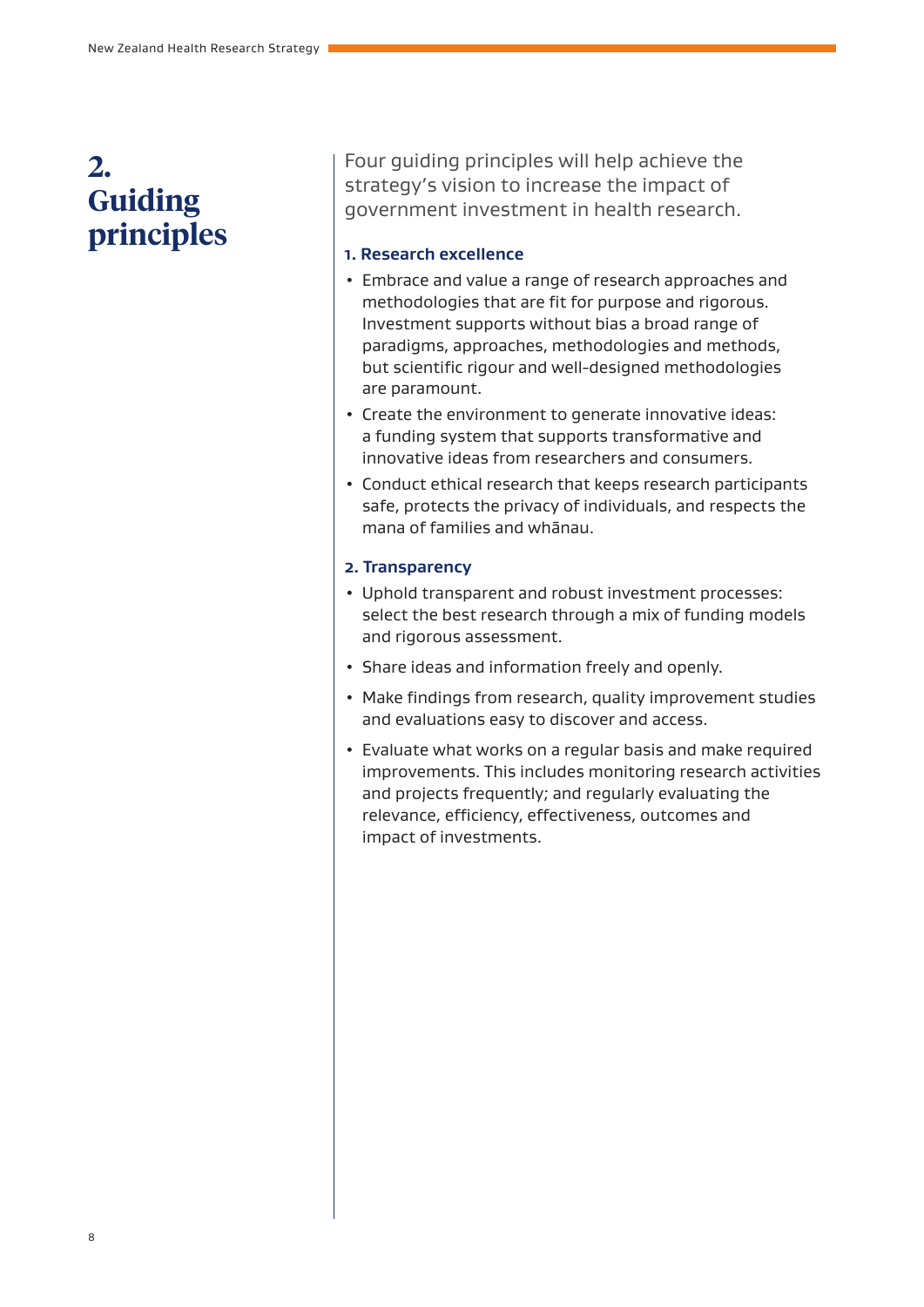#### **3.Partnership with Māori**

- Make the Treaty of Waitangi principles part of all health research:
	- —**partnership** the Crown working with iwi, hapū, whānau and Māori communities to improve Māori health and wellbeing through research
	- —**participation** actively engaging with Māori health stakeholders (whānau, hapū, iwi and community) and supporting Māori-led research initiatives
	- —**protection** ensuring research contributes to equity for Māori health and wellbeing.
- Use He Korowai Oranga<sup>1</sup> (the Māori Health Strategy) and the principles of Vision Mātauranga<sup>2</sup> to:
	- —set priorities for Māori health research to seize opportunities for and address the challenges to Māori health and wellbeing.
	- —harness the innovation potential of Māori health knowledge, systems and processes.
- Translate relevant findings into gains in health and social wellbeing for Māori.
- Promote rangatiratanga enable whānau, hapū, iwi and Māori individuals to exercise control over their own health and wellbeing and the direction and shape of their own institutions.

#### **4. Collaboration for impact**

- Look widely across the science and health systems and work collaboratively across disciplines, institutions, communities, sectors and countries to capitalise on specialist skills and different perspectives.
- Involve communities, health consumers and disabled people in the research process.
- Harness interactions between professional practice, research and education.
- Form partnerships and develop cooperative arrangements.

9

• Foster public engagement on the implications of new knowledge, innovations and technologies on health for all New Zealanders.

 $\triangleright$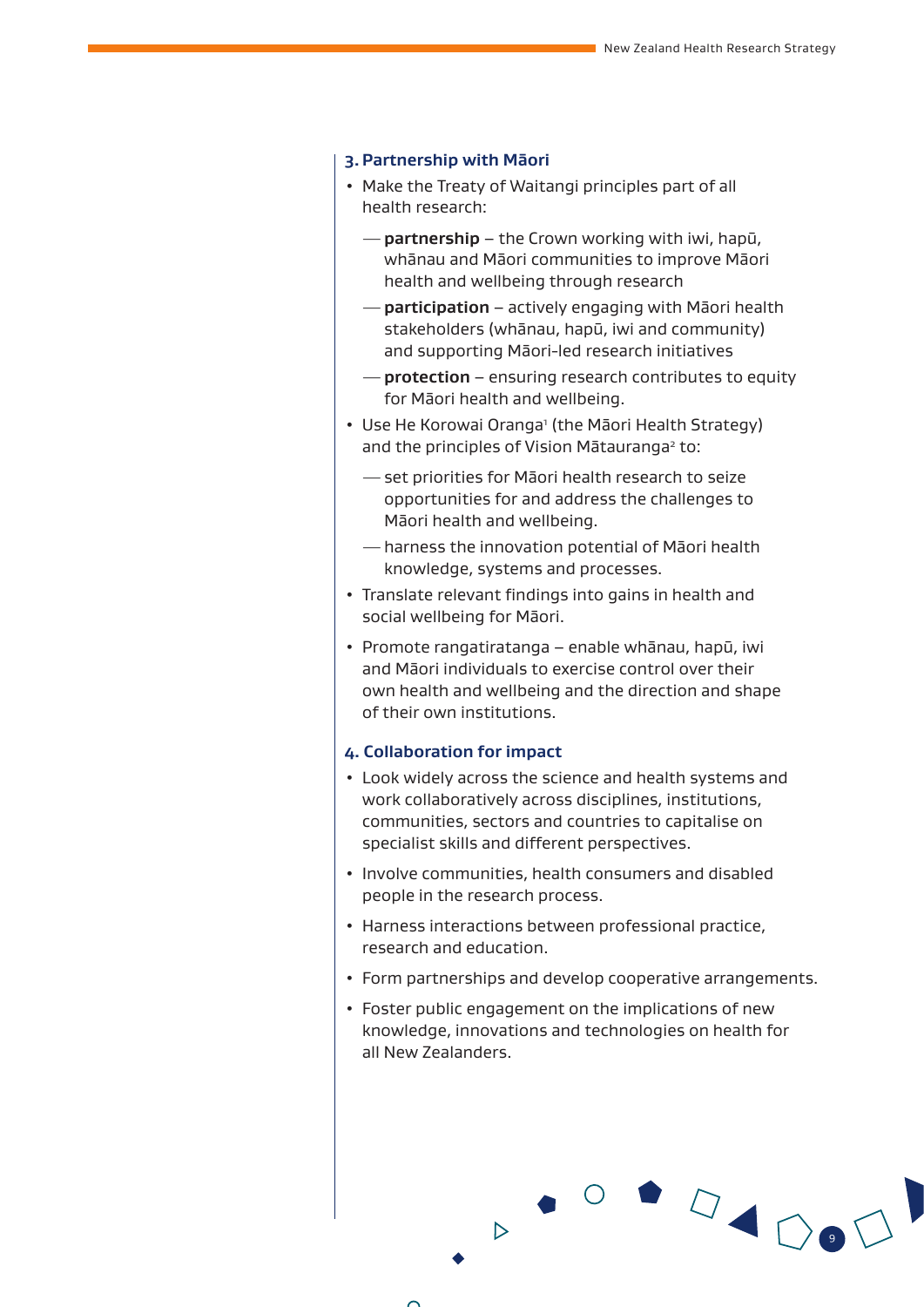### **3. Strategic priorities and supporting actions**

Along with the guiding principles, four strategic priorities will help achieve the strategy's vision. Each priority includes supporting actions, which will be the immediate focus for the Government.

Developing the strategic priorities and supporting actions has involved considering the summary of submissions and consultation,<sup>3</sup> review of relevant literature, and overseas models and strategies for health research<sup>4</sup>.

The following are the four strategic priorities that set the direction for the health research and innovation system and that collectively will increase the impact of health research.

- 1. **Invest in excellent health research that addresses the health needs of all New Zealanders.** The Health Research Council (HRC) will lead this work with support from the Ministry of Health and the Ministry of Business, Innovation and Employment (MBIE).
- 2. **Create a vibrant research environment in the health sector.** The Ministry of Health will lead this work with support from MBIE and the HRC.
- 3. **Build and strengthen pathways for translating research findings into policy and practice.** The Ministry of Health will lead this work with support from MBIE and the HRC.
- 4. **Advance innovative ideas and commercial opportunities.**  MBIE will lead this work with support from the Ministry of Health and the HRC.

This section explains why each of these strategic priorities is essential in developing a world-leading research and innovation system and sets out initial actions that will help to achieve them.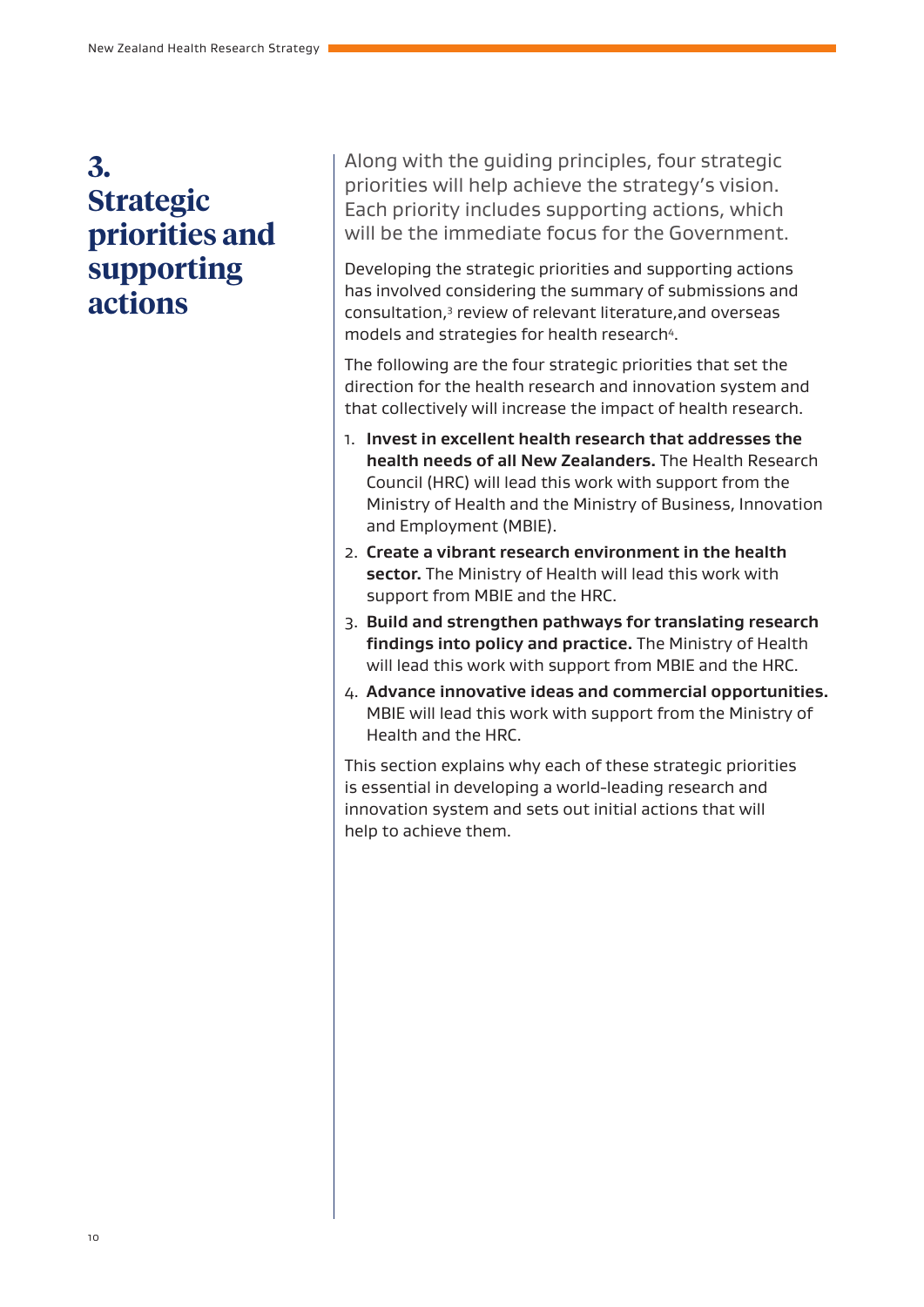#### **Strategic Priority 1:**

Invest in excellent health research that addresses the health needs of all New Zealanders

A world-leading health research and innovation system builds on existing knowledge, generates new knowledge and responds to the needs of the populations it serves. Meeting this challenge requires a combination of conducting New Zealand-based research and using research conducted offshore. It also requires a system where the Government invests in health research at a level that is proportionate to public investment in the health system.

New Zealand health research is internationally recognised for its scientific contributions – see Appendix B for examples of worldleading scientific breakthroughs from New Zealand researchers.

The focus of health research carried out in New Zealand and funded by the Government will be on addressing the current and expected health needs of the different groups within New Zealand's population. Two trends significantly influencing those needs are that New Zealand's population is ageing and is also becoming more diverse.

As a small country, we need to ensure our research system is well connected with global research efforts. Some New Zealand research will involve generating new knowledge but, given that the vast majority of knowledge is generated offshore, much of it will involve applying and adapting international knowledge to the New Zealand context. Adaptation is needed as research conducted offshore will not always generate the evidence base and insight needed for New Zealand.

Excellent, world-leading research conducted in New Zealand will contribute significantly to international knowledge. To deliver excellent research, researchers here will need to continue deepening international partnerships and make effective use of knowledge generated offshore. New Zealand partners will often bring a particular New Zealand lens to the research project.

Strong and enduring engagement with communities and consumers is required to ensure research responds to the health needs and experiences of New Zealanders. Kaupapa Māori and Pacific research methodologies provide some good practice examples of how to engage with consumers and communities in a New Zealand context.

The HRC will lead the implementation of this strategic priority with support from MBIE and the Ministry of Health. This leadership is in line with the HRC's role as the Government's primary funder of health research and the strategic role recommended for the HRC in the 2015 strategic refresh.<sup>5</sup>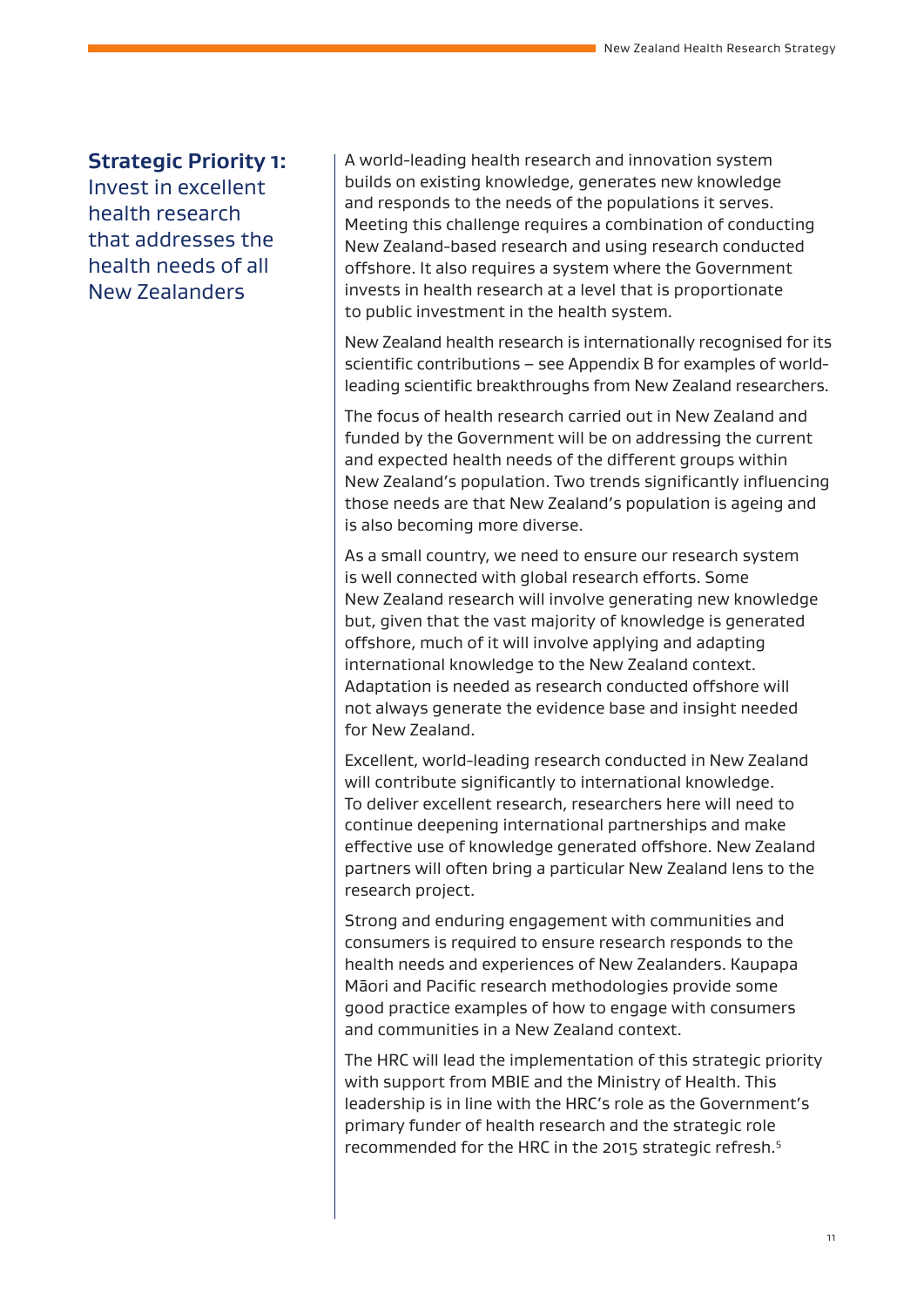The supporting actions for Strategic Priority 1 are to:

- 1. prioritise investment through an inclusive priority-setting process
- 2. invest in research for healthy futures for Māori
- 3. invest in research that results in equitable health outcomes for Pacific peoples and helps them to lead independent lives
- 4. develop and sustain a strong health research workforce.

#### **ACTION ONE:**

#### Prioritise investments through an inclusive priority-setting process

A world-leading health research and innovation system responds to the current and future health needs of the populations it serves.

The system should have an appropriate mix of types of research, such as biomedical sciences, public health research, clinical research and health services research. A range of funding models is needed to support the generation of new knowledge. Funding should support both agreed priorities and innovative ideas that researchers and consumers propose. Funding for health research in New Zealand will support a mix of research driven by top-down priorities and bottom-up research initiatives.

The HRC will develop a priority-setting process to advise the Minister of Health and the Minister of Science and Innovation on health research priorities for New Zealand. The prioritysetting process will be inclusive, involving consumers, researchers, health sector agencies, health practitioners, philanthropic bodies, iwi, Pacific peoples, community organisations, disabled people and government agencies.

The priority-setting process will consider research that:

- 1. helps to advance the priorities of the New Zealand Health Strategy and/or the National Statement of Science Investment (see Appendix A for more on these priorities)
- 2. will improve health outcomes and address the burden of disease – for example, in mental health
- 3. improves understanding of the various determinants of health, including social, environmental and occupational factors
- 4. will contribute to achieving health equity across New Zealand's diverse populations and communities
- 5. achieves health equity for Māori and reflects the principles of He Korowai Oranga and Vision Mātauranga
- 6. responds to new and emerging threats to health

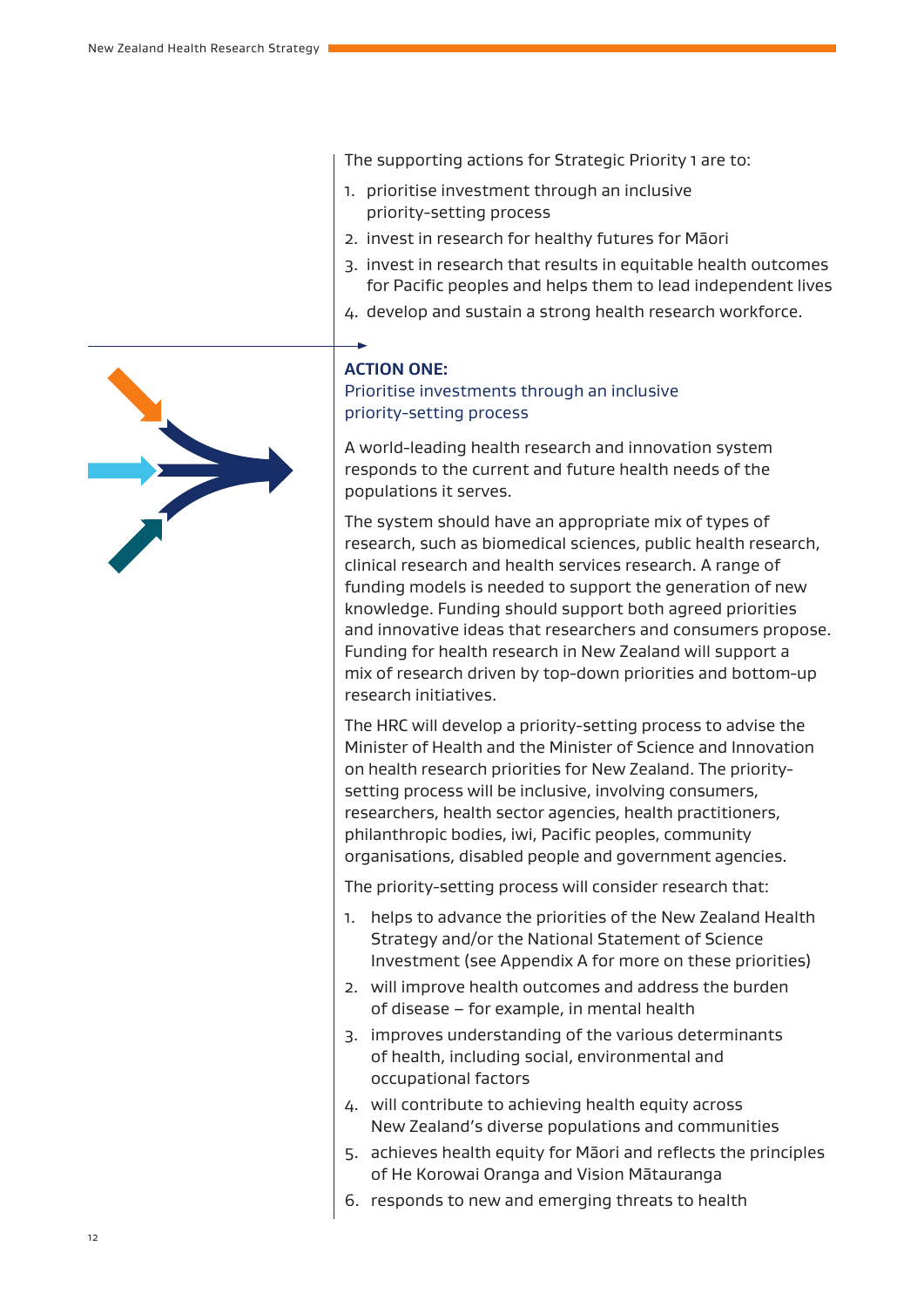- 7. is in an area where New Zealand has international standing or leadership
- 8. has the potential to be disruptive and is highly novel and innovative
- 9. complements offshore research
- 10. is in an area in which New Zealand has a significant interest, such as Pacific health research.

The priorities identified through the process will form the basis of the HRC's three-yearly investment plan. They will also guide other areas of Government-funded, mission-led research such as the National Science Challenges, health sector agency research and health research commissioned by government agencies. The Government will develop new approaches for co-investment with the not-for-profit sector on the agreed priorities.

Other funding mechanisms in New Zealand's health research and innovation system, such as academic institutional funding, the Centres of Research Excellence and the Marsden Fund, will continue to support curiosity-driven health research that may or may not fit with these priorities.



#### **ACTION TWO:**

#### Invest in research for healthy futures for Māori

The Government and Māori will work in partnership to improve Māori health outcomes through investments in research. This action has a five-pronged approach.

- 1. Work alongside Māori stakeholders (researchers, iwi, hapū, groups and communities) to develop an 'ara' (pathway) for Hauora Māori research. The ara will:
	- —set priorities for Māori health research based on the allocation of resources in the areas that will best achieve Māori health gains, and the broad priorities identified in He Korowai Oranga and the New Zealand Health Strategy
	- —draw on and develop Māori health frameworks and Māori community development models
	- —recognise the special legislative roles and requirements district health boards have in partnering with Māori to improve Māori health
	- —evaluate the effectiveness of current funding arrangements and ensure that appropriate systems are in place to fund research that helps to improve Māori health
	- —establish best practice approaches for research and access to findings.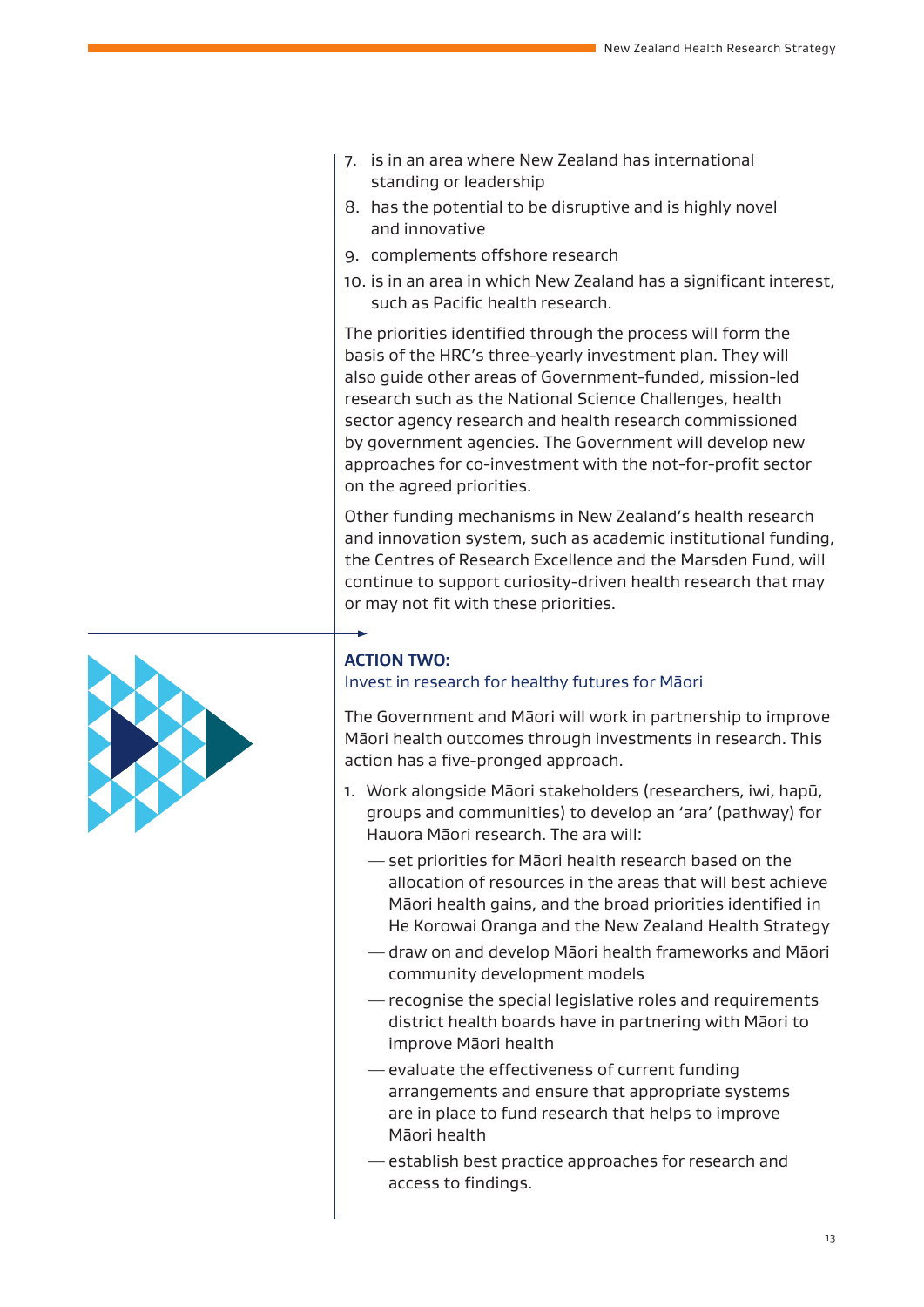- 2. Develop guidance on how to ensure that research is responsive to Māori and appropriately conducted.
- 3. Develop and refine criteria for funding mechanisms so that they give appropriate weighting to the principles of Vision Mātauranga and He Korowai Oranga.
- 4. Ensure the growth and ongoing development of the Māori health research workforce.
- 5. Provide mechanisms to support the ongoing professional development of the non-Māori workforce to help improve Māori health.



X

#### **ACTION THREE:**

Invest in research that results in equitable outcomes for Pacific peoples and helps them to lead independent lives

The Government and Pacific peoples will collaborate to improve the health of Pacific peoples through investments in research.

'Ala Mo'ui<sup>6</sup> sets out the strategic direction to address health needs of Pacific peoples and specifies priorities for action. To achieve the vision of 'Ala Mo'ui, a strong evidence base for policy interventions is needed.

This action has six parts.

- 1. Continue to develop Pacific health research leadership, capability and capacity by establishing ring-fenced funding for Pacific health research.
- 2. Have specific representation of Pacific peoples on relevant governing bodies.
- 3. Undertake a stocktake of Pacific health research to provide a knowledge bank.
- 4. Develop opportunities to link with Pacific health research across the Pacific region.
- 5. Provide incentives to encourage more people from Pacific communities to become researchers.
- 6. Acknowledge and promote cultural methods and approaches of research that are effective for Pacific peoples.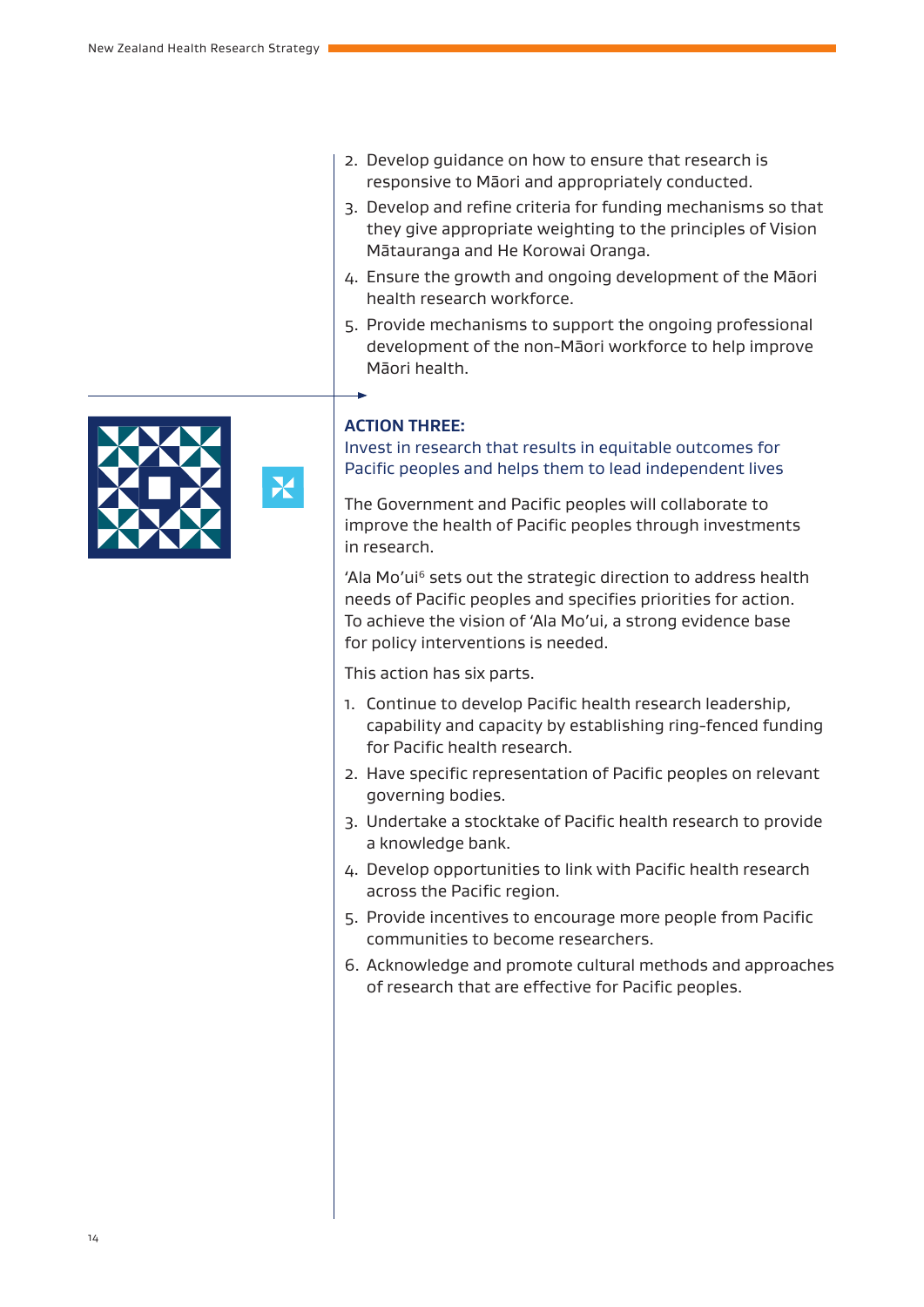

#### **ACTION FOUR:**

#### Develop and sustain a strong health research workforce

The Government will put appropriate mechanisms in place to support, attract and retain the health research workforce.

Producing excellent health research is dependent on the quality of human skills and capabilities. Health researchers and health practitioners are internationally mobile workforces and highly sought after. This action will invest in, support, attract and retain the health research workforce in the following areas:

- health practitioners with an interest in research
- young and emerging researchers
- mid-career researchers
- Māori health researchers
- Pacific health researchers
- health researchers with an interest in disability
- experts in new emerging technologies

 $\triangleright$ 

• data scientists, biostatisticians, health economists and multidisciplinary researchers.

The HRC will take the lead, given its strategic role in building health research capability in New Zealand. Universities, health professional organisations, the philanthropic sector, other research organisations and community groups also have vitally important roles to play. An essential part of this work will be to map workforce training with the likely portfolios of research over time.

Statistics New Zealand has a role in building the capability of researchers in data provision, analysis and data translation.

15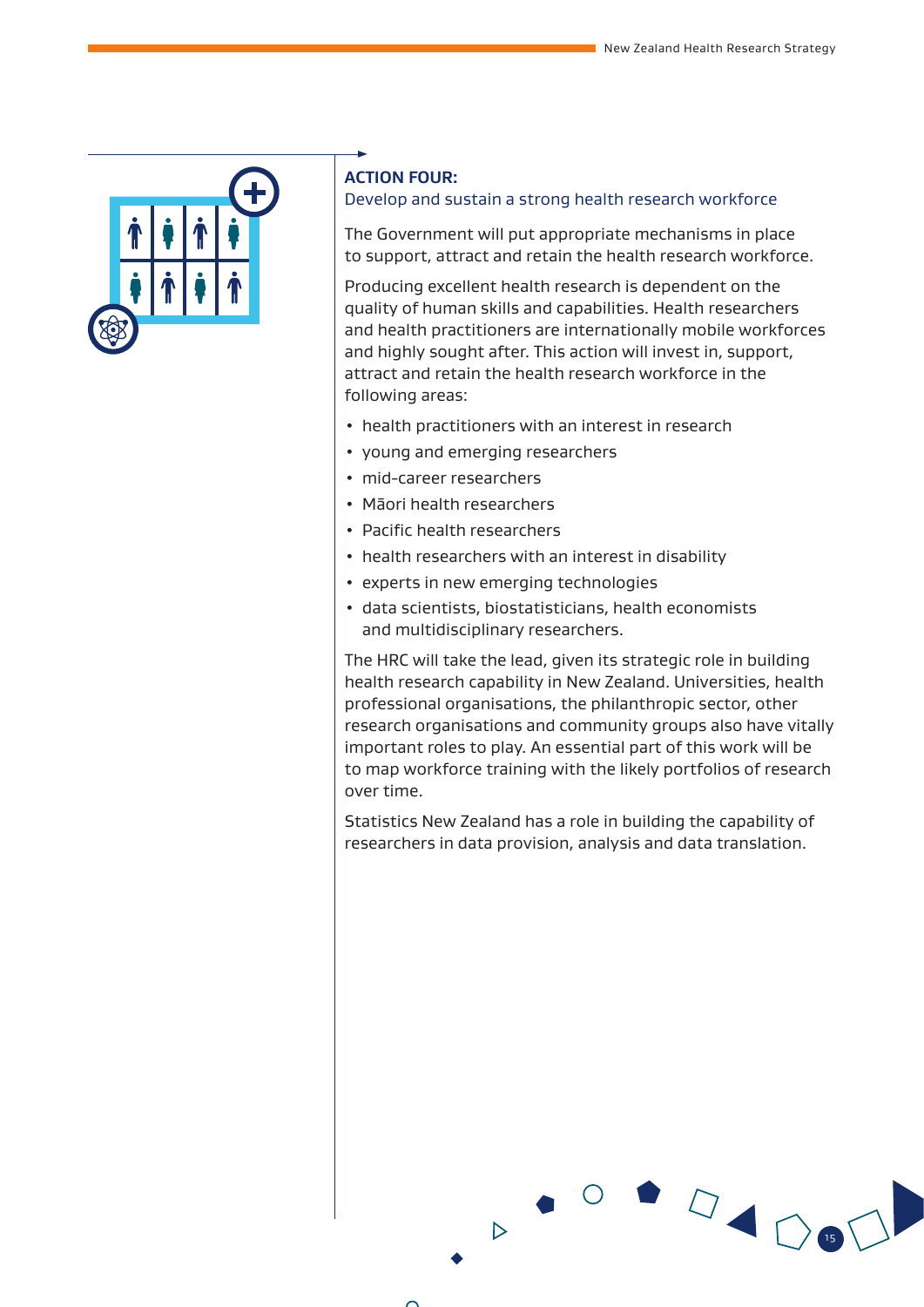#### **Strategic Priority 2:**  Create a vibrant research environment in the health sector

Primary care providers are particularly important in certain areas, such as mental health.



A world-leading health research and innovation system has a vibrant research environment in the health sector. The health sector is a key part of New Zealand's national innovation system, performing research, generating knowledge and making the most of innovations. All levels of care, from primary care through to specialist quaternary providers, have a role to play in the health research and innovation system.

The health sector has a role in setting the research agenda and in participating in all types of research. It has a critical role in health services research and in translating research findings into policy and practice. It can encourage practitioners to take up new ideas by involving health professionals in research, evaluation, quality improvement and improved service delivery.

Ongoing engagement with the tertiary education sector is essential for developing a skilled clinical and research workforce.

The Ministry of Health will lead the implementation of this strategic priority with support from MBIE and the HRC.

The supporting actions for Strategic Priority 2 are to:

- 1. strengthen health sector participation in research and innovation
- 2. strengthen the clinical research environment and health services research.

#### **ACTION FIVE:**

#### Strengthen health sector participation in research and innovation

The Government will work to make the health sector an integral part of the health research and innovation system. For health service agencies to achieve their objectives of improving health and reducing inequities, they need a strong evidence base. In turn, to achieve this evidence base, they need an environment and culture of enquiry and innovation with research integrated into health care systems and population health initiatives. The health sector needs to prioritise research on health services and the delivery of health promotion, disease/injury prevention and health care.

Many research activities already occur in health sector agencies, particularly in district health boards. There remain opportunities to improve the environment and culture for research and innovation. As part of its stewardship role, the Ministry of Health will engage with the health sector on how best to act on these opportunities. This engagement will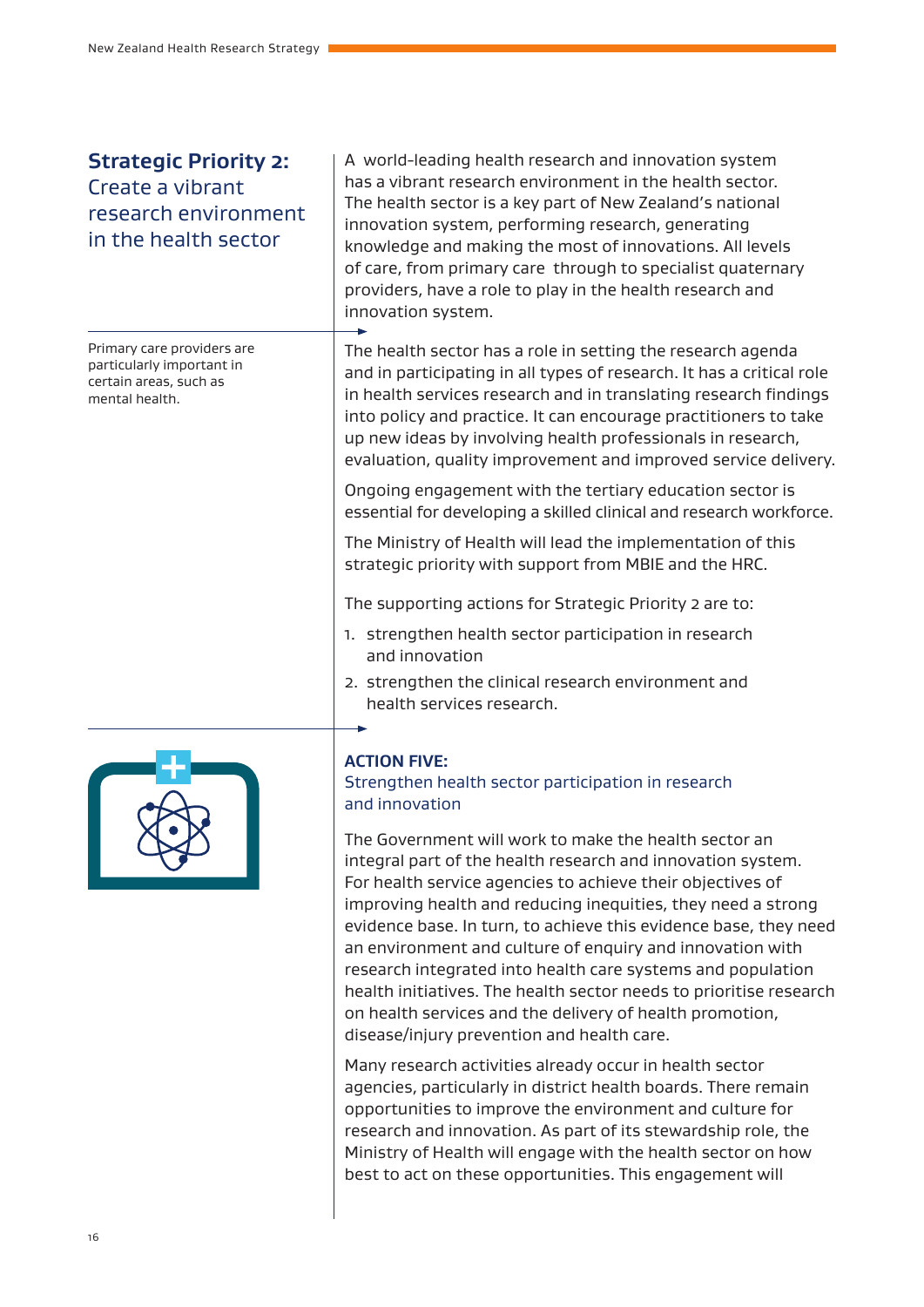include framing expectations, addressing barriers and making the most of opportunities. It will also consider funding models and infrastructure requirements. Investment in infrastructure and effective governance of research is needed.

#### **ACTION SIX:**

Strengthen the clinical research environment and health services research

The health sector has a particular leadership role in clinical research. Clinical research usually takes place in health service agencies and involves a wide variety of clinical staff, including doctors, nurses and allied health professionals. Clinical research in New Zealand could be strengthened by further embedding research into clinical networks, improving the environment for clinical trials and promoting industry investment. The regulatory environment needs to continue to be robust so that clinical trials follow safe and ethical research practice and are internationally competitive.

Rising public expectations for health care, coupled with new technologies and innovations, are increasing the cost pressures on the health system. To help effectively tackle these challenges, more excellent research into the most effective models and ways to deliver care is needed. Health services research needs to be strengthened. Quality improvement studies and technology assessments are also essential to forming a quality evidence base on what works.

The Ministry of Health will work with district health boards, other health sector agencies, health professional organisations, clinical networks, tertiary education organisations, consumers and industry to strengthen the clinical research environment and health services research in New Zealand.

17



 $\triangleright$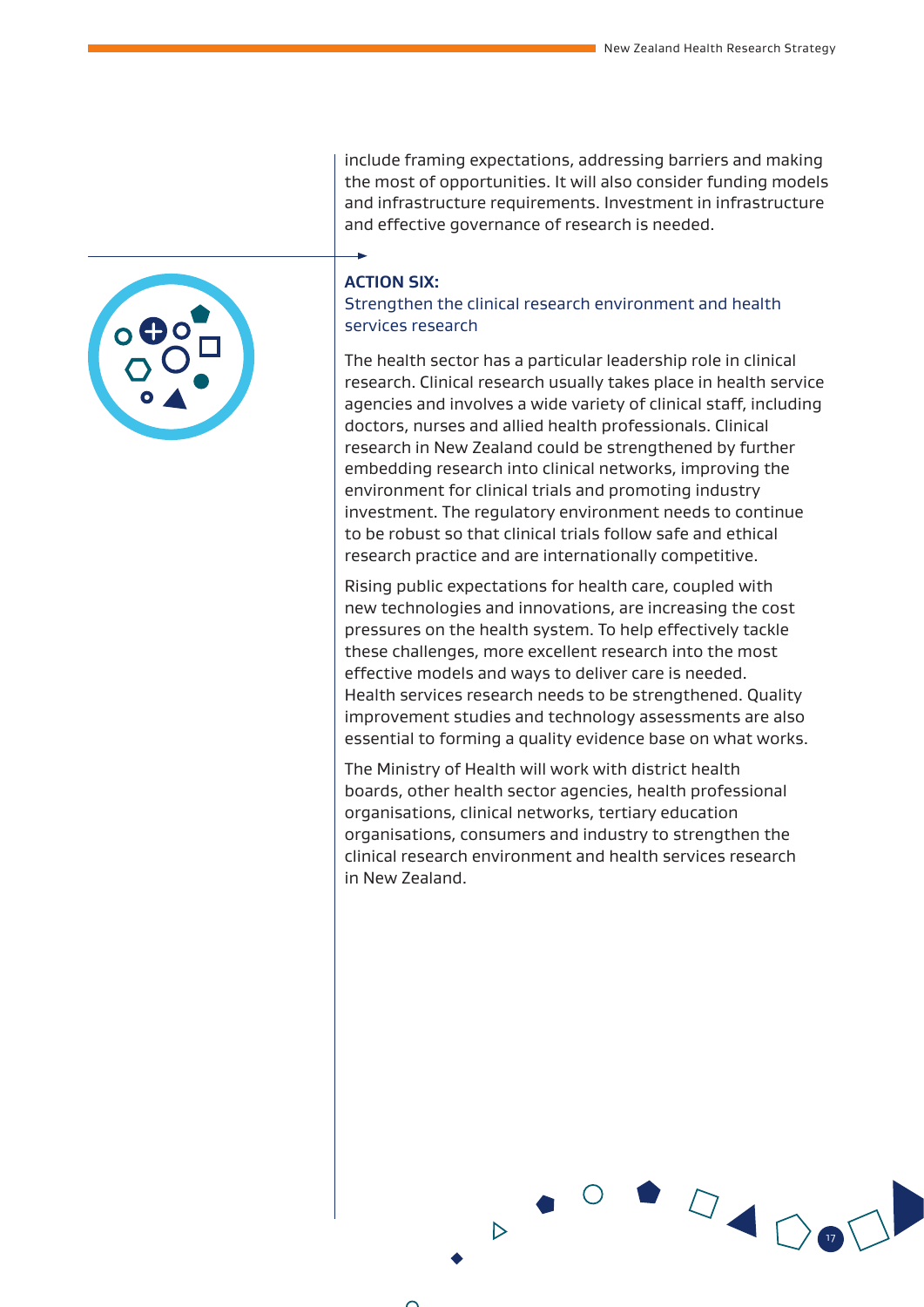### **Pathways for translating research findings into innovations, policy and practice**

#### **1. Translating ideas**

Translating ideas from research by developing new products, processes and approaches

#### **2. Uptake and implementation**

Taking up and implementing those new products, processes and approaches in policy and practice

**A world-leading system for translating research requires all of the following ingredients**

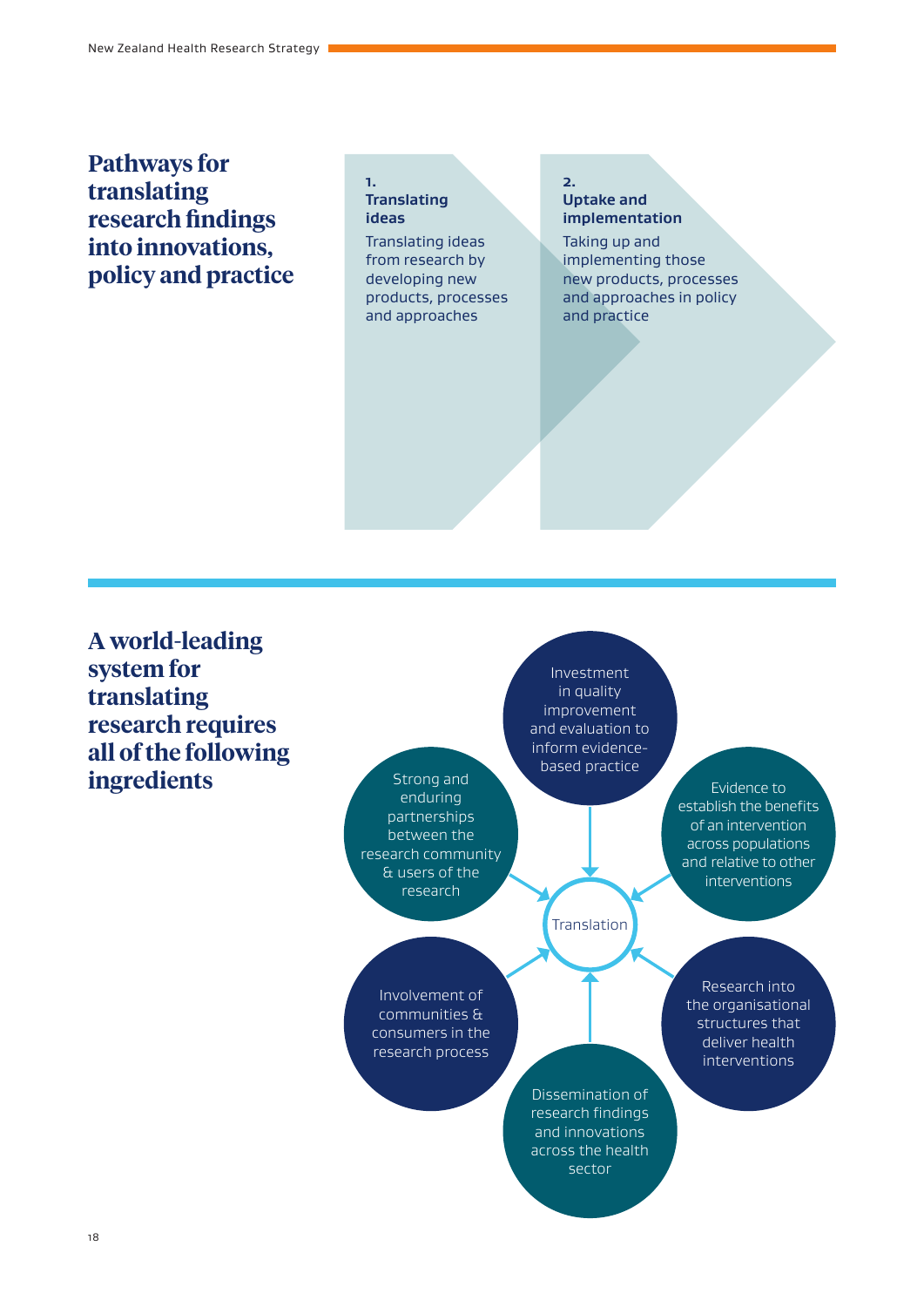#### **Strategic Priority 3:**

Build and strengthen pathways for translating research findings into policy and practice

A world-leading health research and innovation system responds to the current and future needs of the populations it serves. It uses research findings effectively to make a difference to people's health and lives. New technologies and personalised medicine provide opportunities for researchers to address questions that will lead to significant improvements in models of care.

New Zealand produces a very small fraction of global health research. This means that the New Zealand system must strongly emphasise translating discoveries, innovations and evidence from offshore to the New Zealand context. The most effective people to translate such research findings are those who directly use those findings.

Consultation highlighted that not enough work has been done on translating research into practice. This message is consistent with the international literature on health research, which finds a lack of attention to making use of existing knowledge. This lack of translation has led to many missed opportunities for improving health outcomes and reducing costs.

Translation has two aspects: (1) translating ideas from research by developing new products, processes and approaches; and (2) taking up and implementing those new products, processes and approaches into policy and practice. The strongest message from the consultation was the need to address the second aspect of translation.

New Zealand lacks frameworks and mechanisms for translating research findings into policy and practice. No one agency or part of the system has overarching responsibility for this task. District health boards and the Ministry of Health have particularly important roles to play in strengthening the focus on translation in the future. As steward of the health system, the Ministry of Health will work with district health boards to ensure effective translation.

There is a lack of research specifically aimed at translating research findings into policy and practice. Health services research, implementation research, behavioural studies, evaluation and technology assessments have received relatively little investment. New Zealand currently has limited capacities in these areas.

A world-leading system for translating research requires all of the following features.

• **Strong and enduring partnerships between the research community and users of the research.** Representation on research decision-making bodies needs to reflect strong partnerships between researchers, consumers, communities, Māori and health sector agencies. Appropriate representation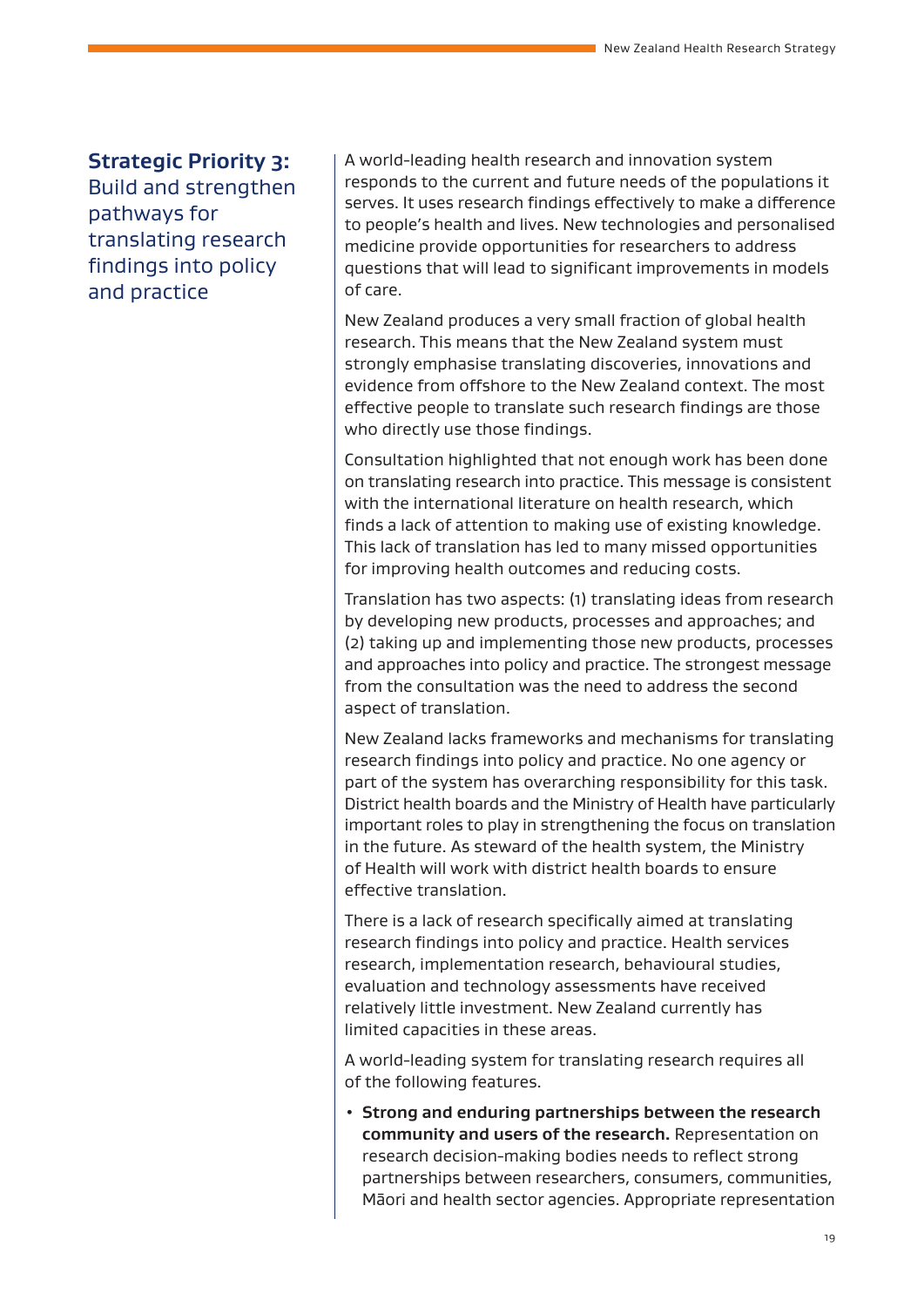can help to set the research agenda and to translate research findings into policy and practice. Partnerships may take the form of virtual and actual research and knowledge centres, networks of expertise, and sharing of resources where appropriate.

- **Involvement of communities and consumers in the research process.** Engagement is not currently systematic or explicitly required across the system. However, engaging with communities is already a critical part of Kaupapa Māori and Pacific research methodologies, so the opportunity is available to apply these practices more widely.
- **Investment in quality improvement and evaluation to inform evidence-based practice.** Research alone is insufficient to translate findings into better policies and practices. Quality improvement studies and evaluation are also critical to generating evidence and insights.
- **Evidence to establish the benefits of an intervention across populations and relative to other interventions.** Once a treatment or practice is shown to be effective, data is required to evaluate the clinical success and cost-effectiveness of the new and existing interventions. A more structured approach to making decisions on whether and how to adopt new interventions would strengthen translation.
- **Research into the organisational structures that deliver health interventions** would highlight where to make improvements and efficiencies.
- **Dissemination of research findings and innovations across the health sector.** At present it can be hard to find information on what works and what does not. To address this need, several other countries have developed specific approaches including clearinghouses, dedicated research expertise within government agencies, and structures to support collaborative working across the research, policy and delivery sectors.

The Ministry of Health will lead the implementation of this strategic priority with support from MBIE and the HRC.

One key action will support Strategic Priority 3.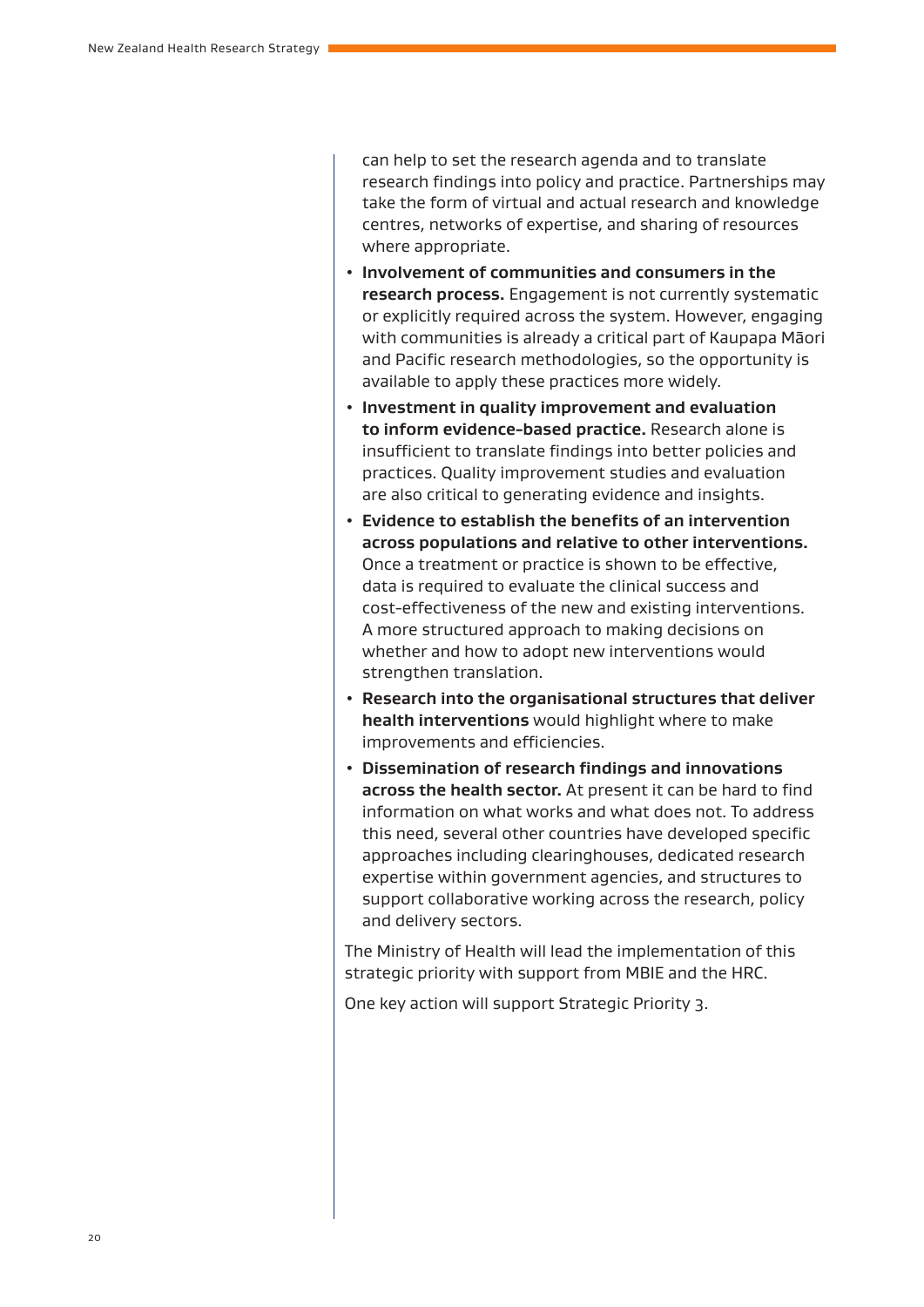

#### **ACTION SEVEN:**

#### Enable and embed translation across the health sector

To translate research effectively, the health sector and the research sector need to work together seamlessly. In particular, translation needs to be part of the strategic frameworks of health delivery agencies and health research organisations, and in the everyday work of those involved in health research. The Government will ensure that:

- relevant entities understand their role in translating research
- work is well-coordinated across relevant institutions
- mechanisms for translating knowledge from offshore work well
- data assets are linked, accessible and well-governed
- investment plans for funding agencies reflect the importance of translation
- policies support open access to research findings
- a clearinghouse for health research is established and maintained.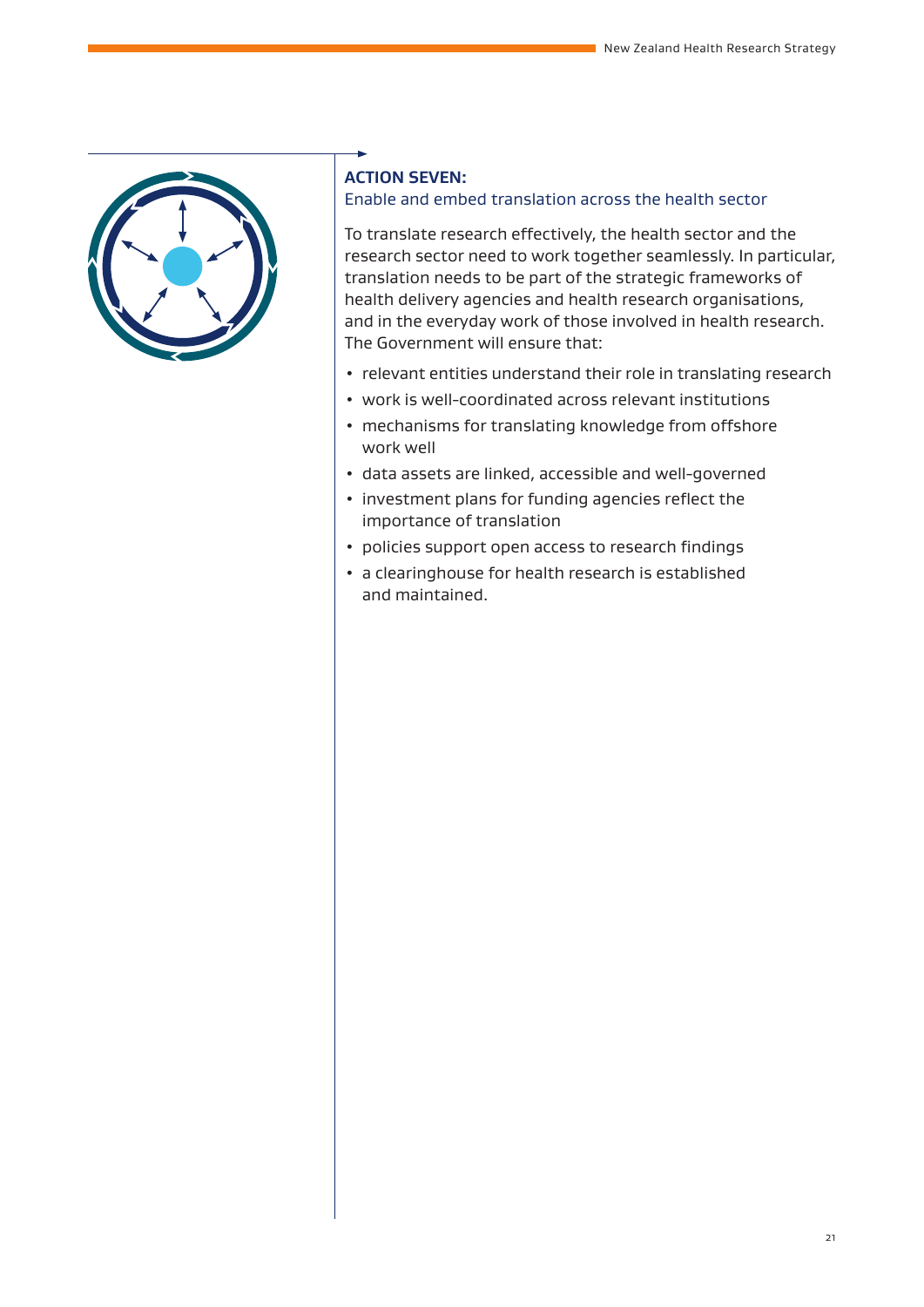#### **Strategic Priority 4:**

#### Advance innovative ideas and commercial opportunities

A world-leading health research and innovation system will sustain excellent research capacities and capabilities. It will allow innovative ideas – from researchers, health practitioners, consumers or communities – to flourish. Many of the most innovative scientific and technological breakthroughs have emerged through transformative ideas that had support from government funding. Increasingly, international collaborations are coming up with transformative ideas and many involve research across disciplines.

A world-leading system should also support the best innovative ideas through various mechanisms. Many ideas will lead to research programmes and some will end up forming the basis for new products, processes and practices. The use of some of these innovations, such as new practices, will need to spread across the health system without commercial gain. However, firms will need to market other innovations both in New Zealand and offshore.

MBIE will lead the following three actions with support from the Ministry of Health and the HRC.

The supporting actions for Strategic Priority 4 are to:

- 1. support transformative and innovative ideas
- 2. create more industry partnerships
- 3. strengthen platforms for commercialising innovations.



#### **ACTION EIGHT:**

#### Support transformative and innovative ideas

The Government will increase the share of funding for supporting transformative and innovative ideas across the research spectrum. This will enable a dynamic system that supports novel ideas and researchers with a limited or no track record.

Big data and genomics are becoming increasingly important in generating new insights and knowledge. The Government will ensure appropriate support for these areas and effective governance of data.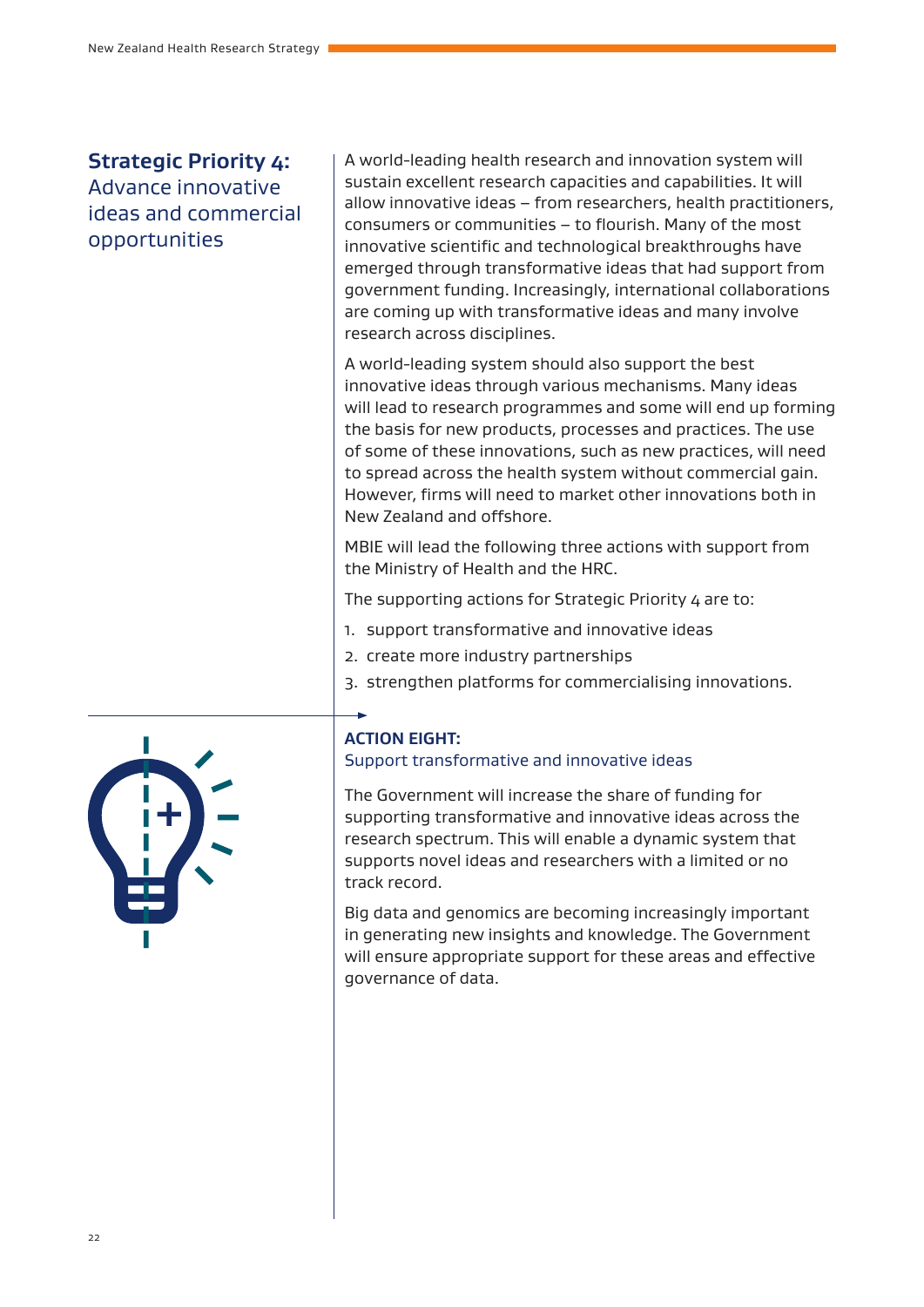

#### **ACTION NINE:**  Create more industry partnerships

The Government will seek to increase the number of partnerships between industry, research institutes and health sector agencies. These partnerships are critical for industry to engage with consumers, test new ideas and market new innovations. Partnerships may extend to formal research centres involving shared investment and governance between research institutes, the health sector and industry.

The Government will also seek to form partnerships with iwi, hapū and communities, government agencies, district health boards, universities, health providers, and regional and local councils to drive Māori health research and other research to address Māori health needs.



#### **ACTION TEN:**

Strengthen platforms for commercialising innovations

Health research and innovation present significant opportunities for commercialisation. Commercialisation is one way that consumers can gain access to innovation. A world-leading health research and innovation system will capitalise on the opportunities for turning innovations into commercial value. The Government will strengthen platforms for commercialising new innovations and strengthen connections internationally to tap into capital and specialist expertise. Capital is required, especially after the proof of concept for commercialisation has been completed, for advanced pre-clinical work and early phase clinical trials. Of particular importance is the need to use effective partnerships to support the commercialisation of new innovations that health practitioners have created.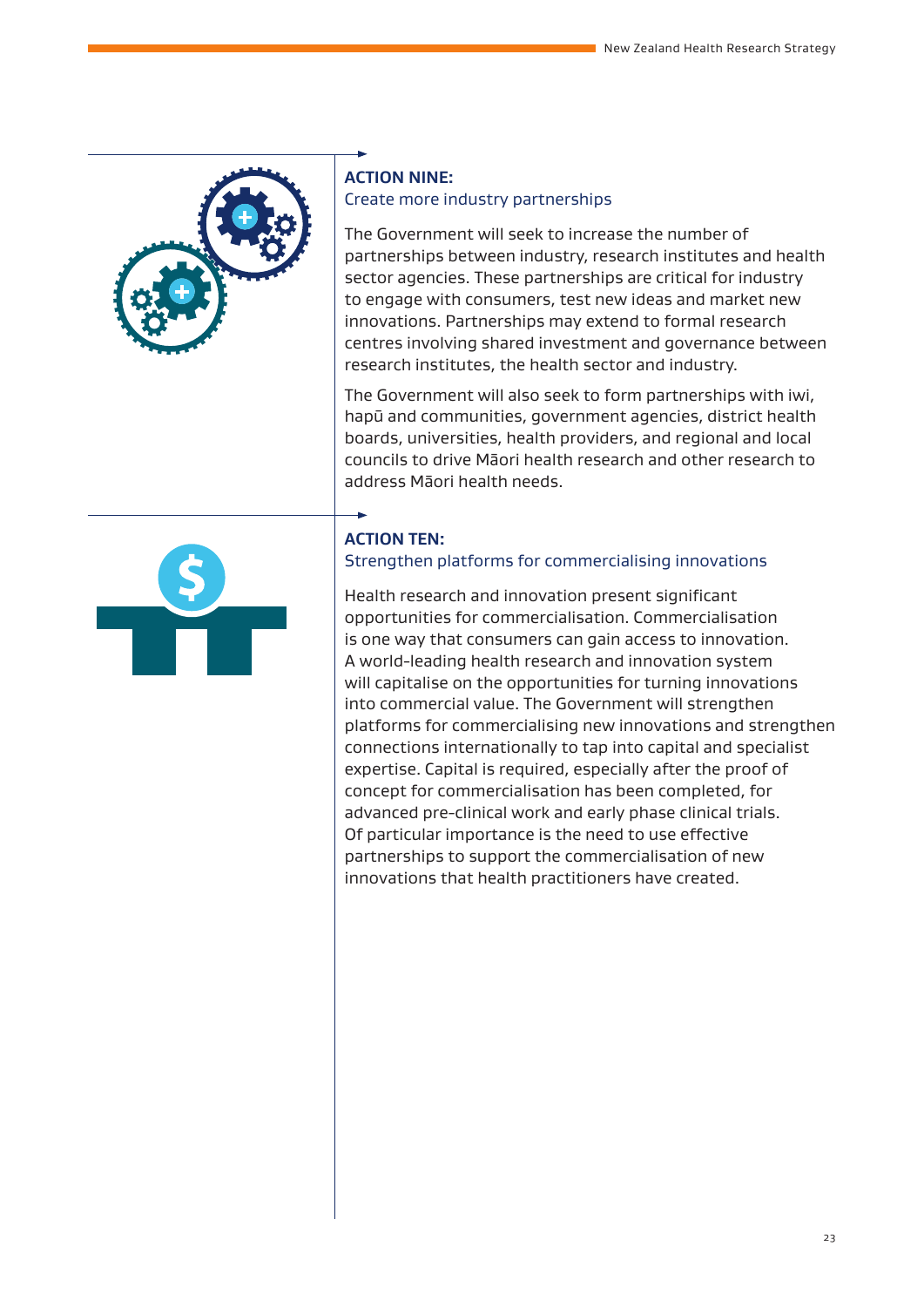### **4. Who will do what?**

### **Collaboration and contribution**

The actions identified in the previous section are only part of what must be done to achieve the vision. All those involved in the health research and innovation system need to continue to contribute in ways that are not limited to the actions in section 3.

To deliver on the vision and priorities in this strategy, each part of the health research and innovation system must clearly understand its particular contribution, while also collaborating with other parts of the system.

#### **Responsibilities across the health research and innovation system**

All contributors are responsible for:

- identifying key knowledge gaps in improving the health and wellbeing of New Zealanders
- encouraging the system to translate and take up research findings.

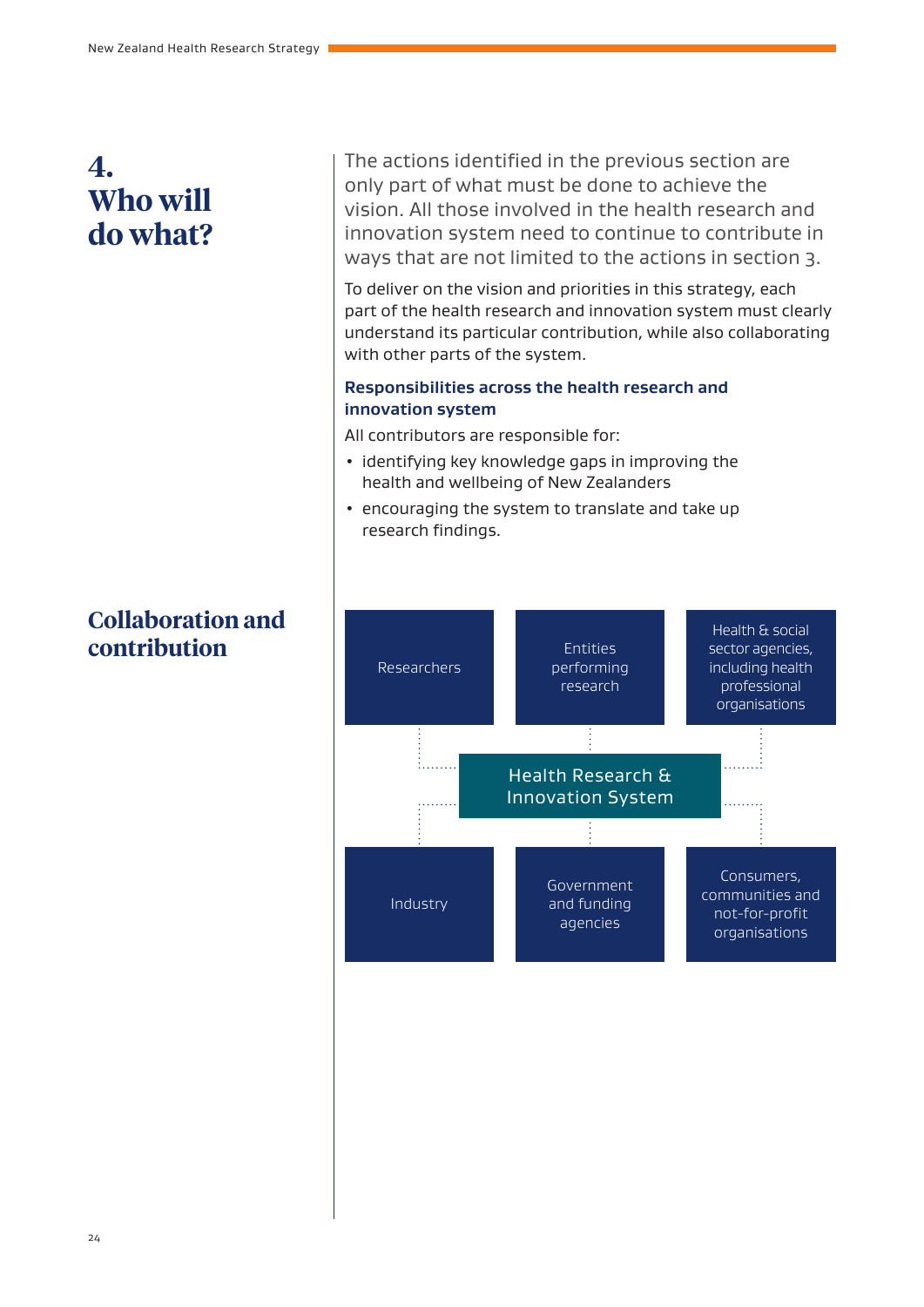#### **Specific responsibilities**

Researchers may be in a tertiary education organisation, a health service provider, independent research organisation, community organisation, not-for-profit organisation or business

In addition to the broad responsibilities, the following contributors have specific responsibilities.

#### **Researchers**

- Undertake excellent and ethical research
- Contribute to the international knowledge pool
- Innovate in partnership with consumers, communities and health practitioners
- Share information and data where permissible.

#### **Entities performing research**

- Sustain high-performing teams of researchers
- Develop cooperative arrangements to share and provide excellent facilities and support services
- Foster strategic partnerships with the health sector and world-leading research institutes
- Share information and data where permissible.

#### **Health and social sector agencies, including health professional organisations**

- Foster a culture of enquiry and innovation
- Develop effective pathways for translation
- Identify the most pressing knowledge gaps for improving the health and wellbeing of New Zealanders and influence research agendas accordingly
- Innovate in partnership with researchers, consumers and communities
- Rapidly adopt appropriate and cost-effective knowledge and innovations
- Share information and data where appropriate.

#### **Consumers, communities and not-for-profit organisations**

 $1$ 

- Bring the consumer voice to decision making and the research process
- Innovate in partnership with researchers
- Use and disseminate research findings.

D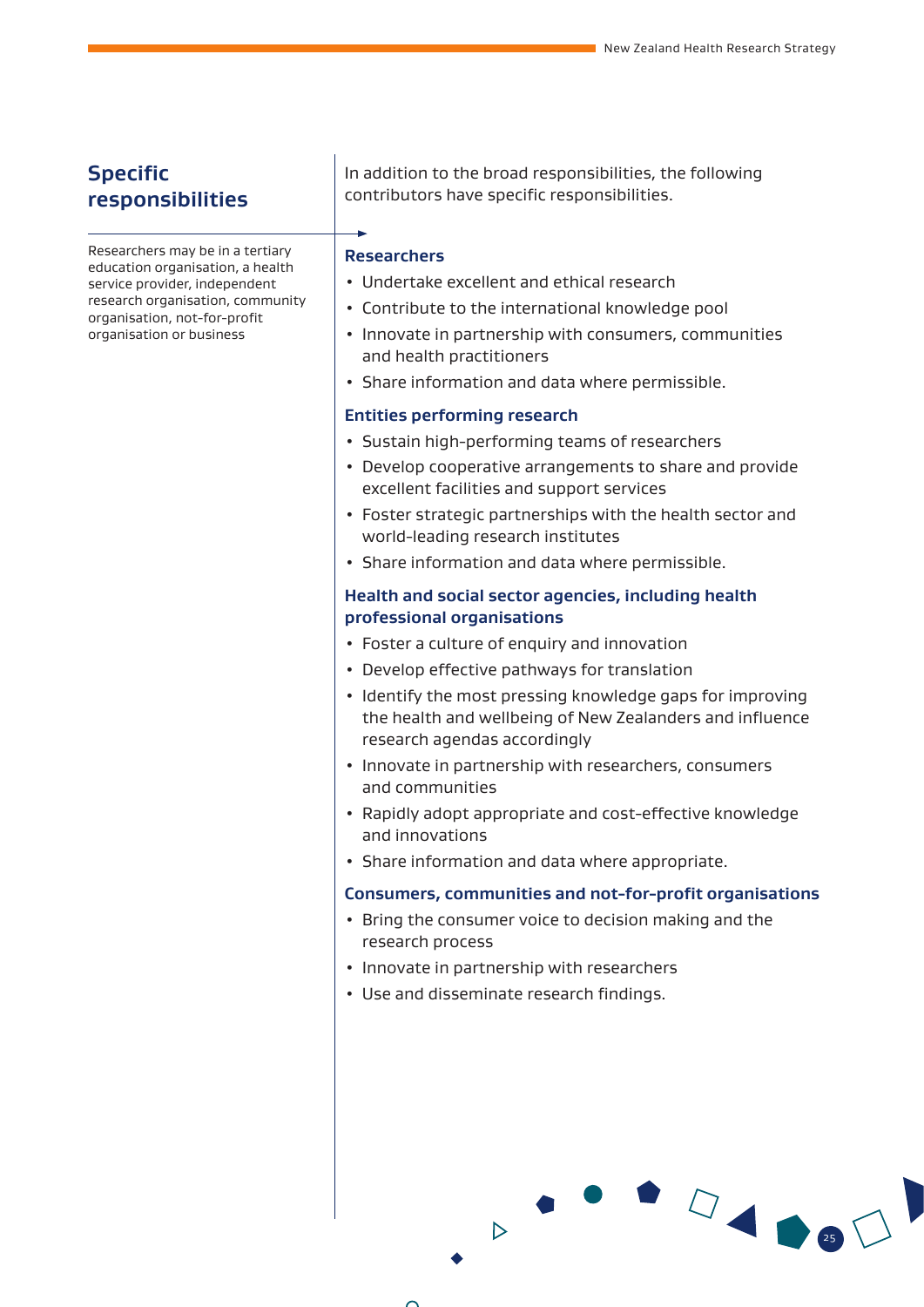#### **Government and funding agencies**

- Provide strategic leadership
- Coordinate and align policy settings and investments, simplifying funding arrangements where appropriate
- Support necessary infrastructure
- Provide incentives for excellent research and pathways to impact
- Use research findings
- Regulate to protect research participants and users and to ensure good clinical practice
- Enable the different parts of the system to share information and data
- Monitor and evaluate the whole system robustly
- Cooperate to avoid duplication of research and unnecessary complexity.

#### **Industry**

- Invest in research and development
- Partner with academia, communities and the health sector
- Market validated and cost-effective innovations.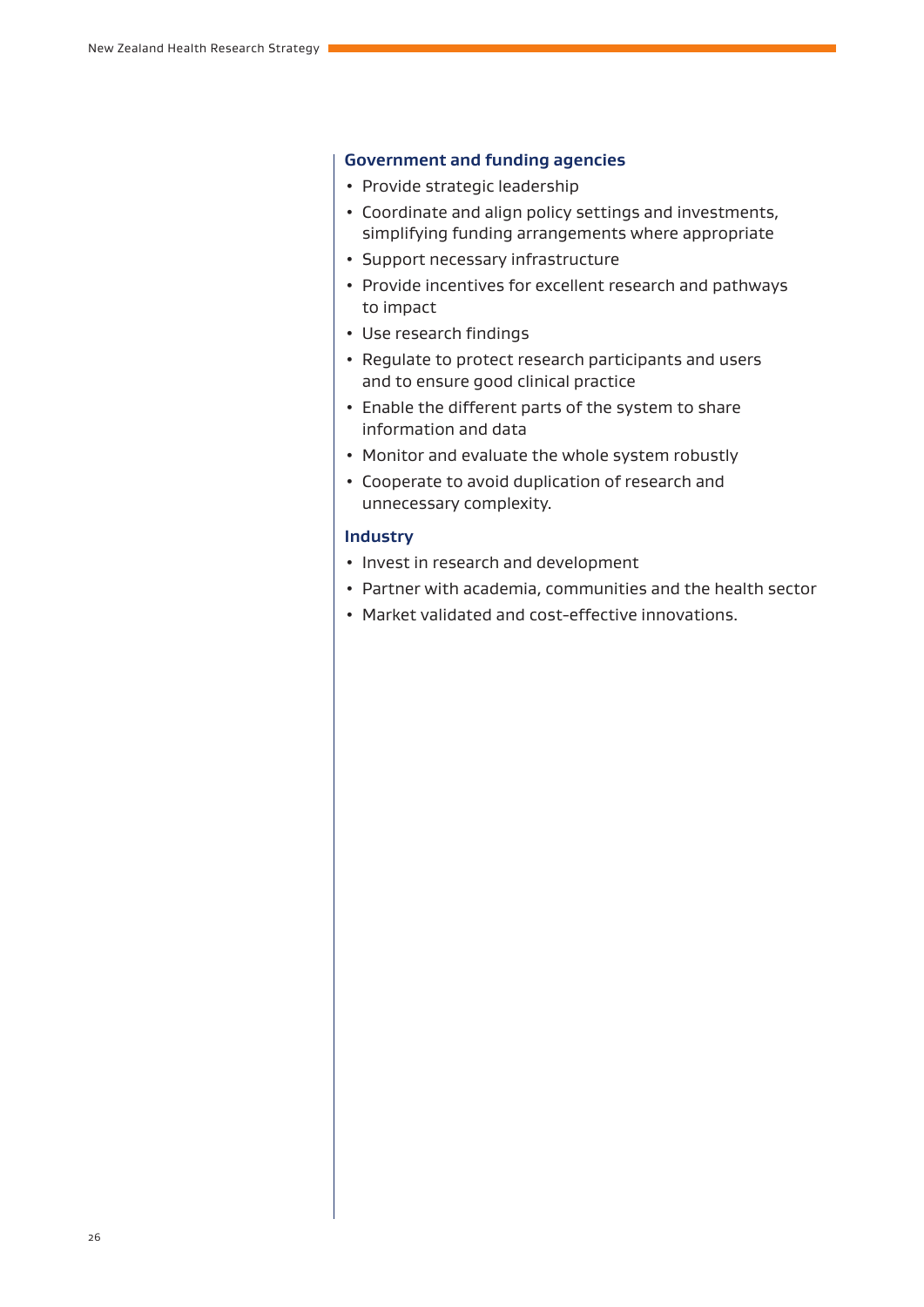### **5. Implementing the strategy**

The Minister of Health and the Minister of Science and Innovation will jointly oversee the implementation of the strategy.

MBIE, the Ministry of Health and the HRC will develop a work plan and report to the Ministers every six months at first, evaluating progress made towards the vision. One of these agencies will take the lead for one or more of the strategic priorities (see section 3 for their specific roles) and report on progress made toward completing the related actions.

An advisory group will advise MBIE and the Ministry of Health on the implementation of the strategy. The advisory group will include representation from across the health research and innovation system.

The Government will update the strategy as required and identify additional actions.

#### **Performance indicators**

In their regular reporting to the Ministers, MBIE and the Ministry of Health will consider indicators in the following dimensions to monitor and evaluate progress towards achieving the vision:

- amount and types of health research undertaken, including in priority areas
- sources and levels of investment in health research, including measures for co-investment with not-forprofit organisations
- amount and types of research performed in the health sector
- number, types and levels of partnerships and collaborations between researchers, academia, health professionals, community, not-for-profit organisations and industry
- number, types and levels of partnerships and collaboration with offshore research institutions and funding agencies
- levels of consumer and community involvement in research funding decisions and the research process
- number and types of innovations and interventions developed from research to improve equity
- time taken to translate findings into policies and practices
- percentage of research that receives appropriate ethics approval
- time that ethics committees take to approve research proposals
- incidents of harm that those participating in health and disability research experience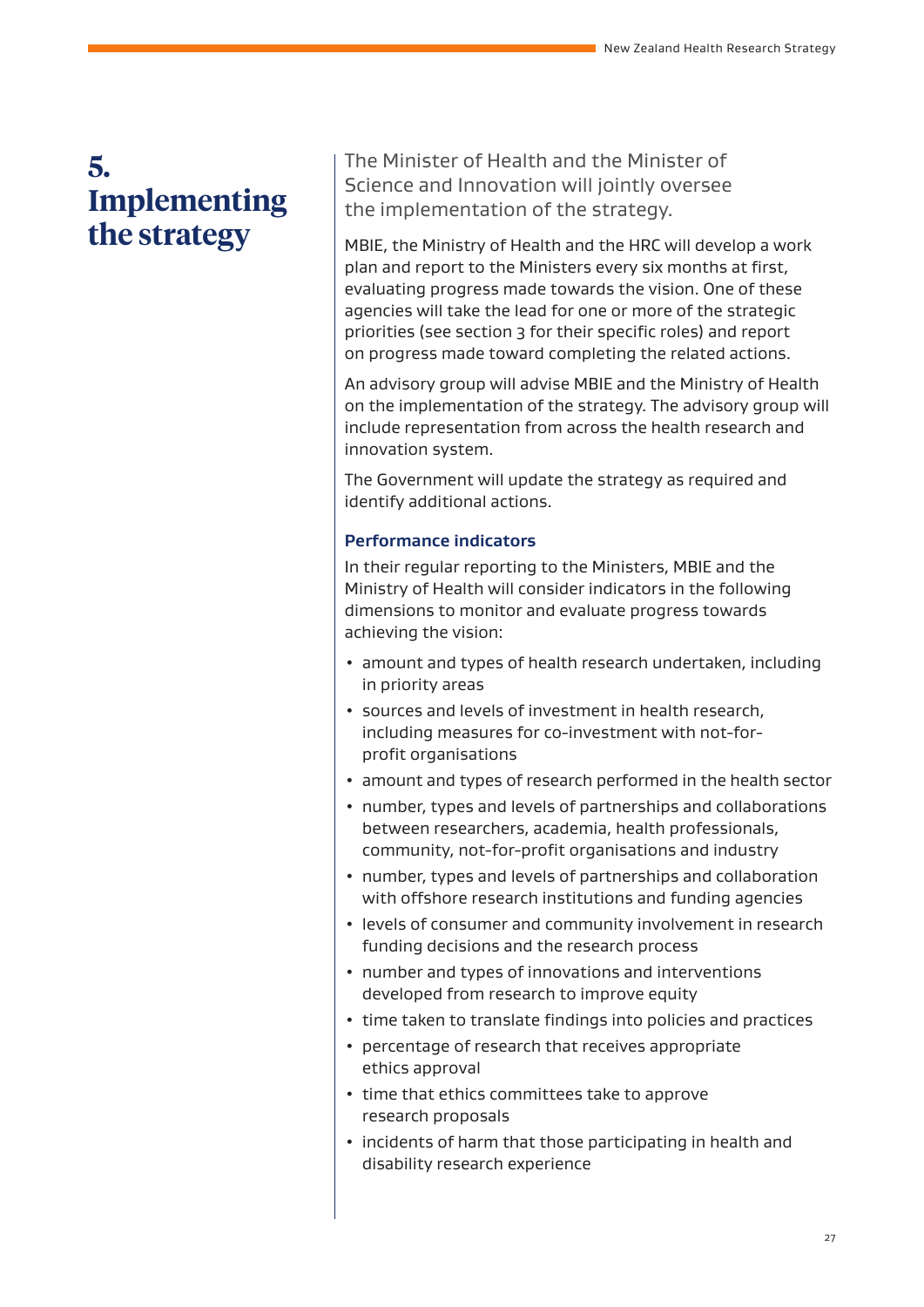- value of production and exports by the med-tech sector (pharmaceuticals, diagnostics, medical devices, health information technology)
- bibliometric measures for health research undertaken in New Zealand
- number and types of research projects using New Zealand's rich health and social data infrastructure
- number and types of research undertaken to reduce inequities and improve health outcomes for Māori and Pacific peoples
- number and types of research undertaken to reduce inequities and improve health outcomes for disabled people.

International benchmarks will be used where possible to measure performance.



### **Towards achieving the vision**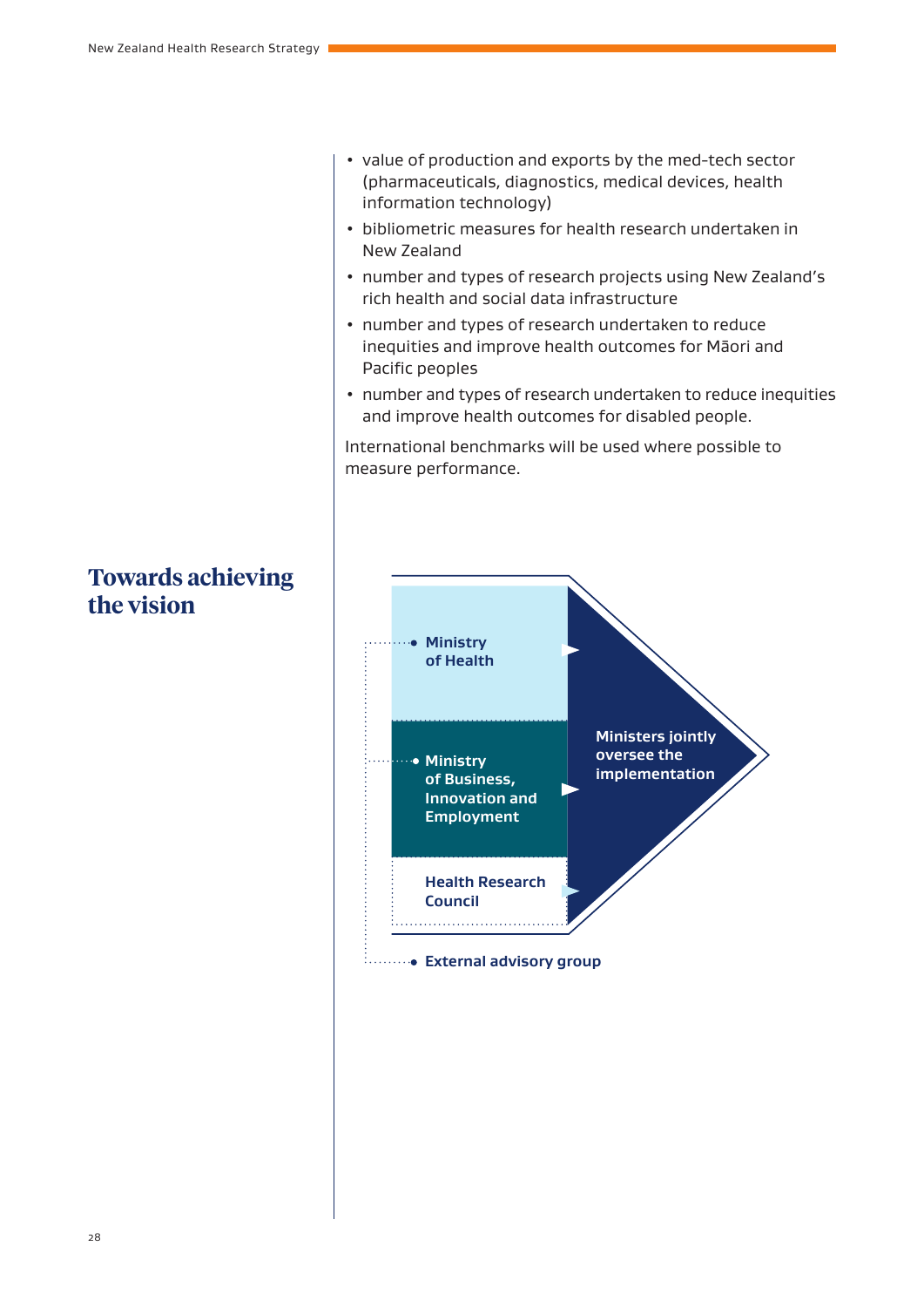### **6. Development of the strategy**

Developing this strategy through to its final form involved the following steps.

#### **Step One:**

Development of public discussion document from December 2015 to May 2016. (This involved three workshops with a wide range of government agencies.

#### **Step Two:**

Release of the public discussion document on 17 May 2016.

#### **Step Three:**

Consultation period from 17 May to 29 July 2016. Consultation included:

- written submissions (received 166 submissions)
- 10 regional consultation meetings: four in Auckland, one in Hamilton, two in Wellington, one in Christchurch and two in Dunedin; a total of 275 people attended, 34 of whom indicated an iwi affiliation
- 24 targeted focus groups, with a total of 252 people attending, on 10 topics:
	- 1. prioritisation of health research
	- 2. role of health service agencies
	- 3. workforce
	- 4. commercialisation
	- 5. non-profit organisations
	- 6. funding opportunities with government agencies
	- 7. health research trends and opportunities
	- 8. Māori health research
	- 9. Pacific health research
	- 10. disability research.

#### **Step Four:**

Analysis of the submissions and feedback from the consultation process, from August to November 2016.

Release of *Summary of Submissions and Consultation* on Ministry of Health website February 2017.

#### **Step Five:**

Development of draft strategy from October 2016 to April 2017.

#### **Step Six:**

Short period of targeted consultation on the draft strategy in May 2017.

#### **Step Seven:**

Finalisation of strategy in late May and early June 2017.

Throughout the entire process the strategy working group conducted literature reviews and document analysis.

A steering group of senior officials from MBIE, the Ministry of Health and the HRC oversaw the development of the strategy. The working group from the three agencies reported to the Steering Group.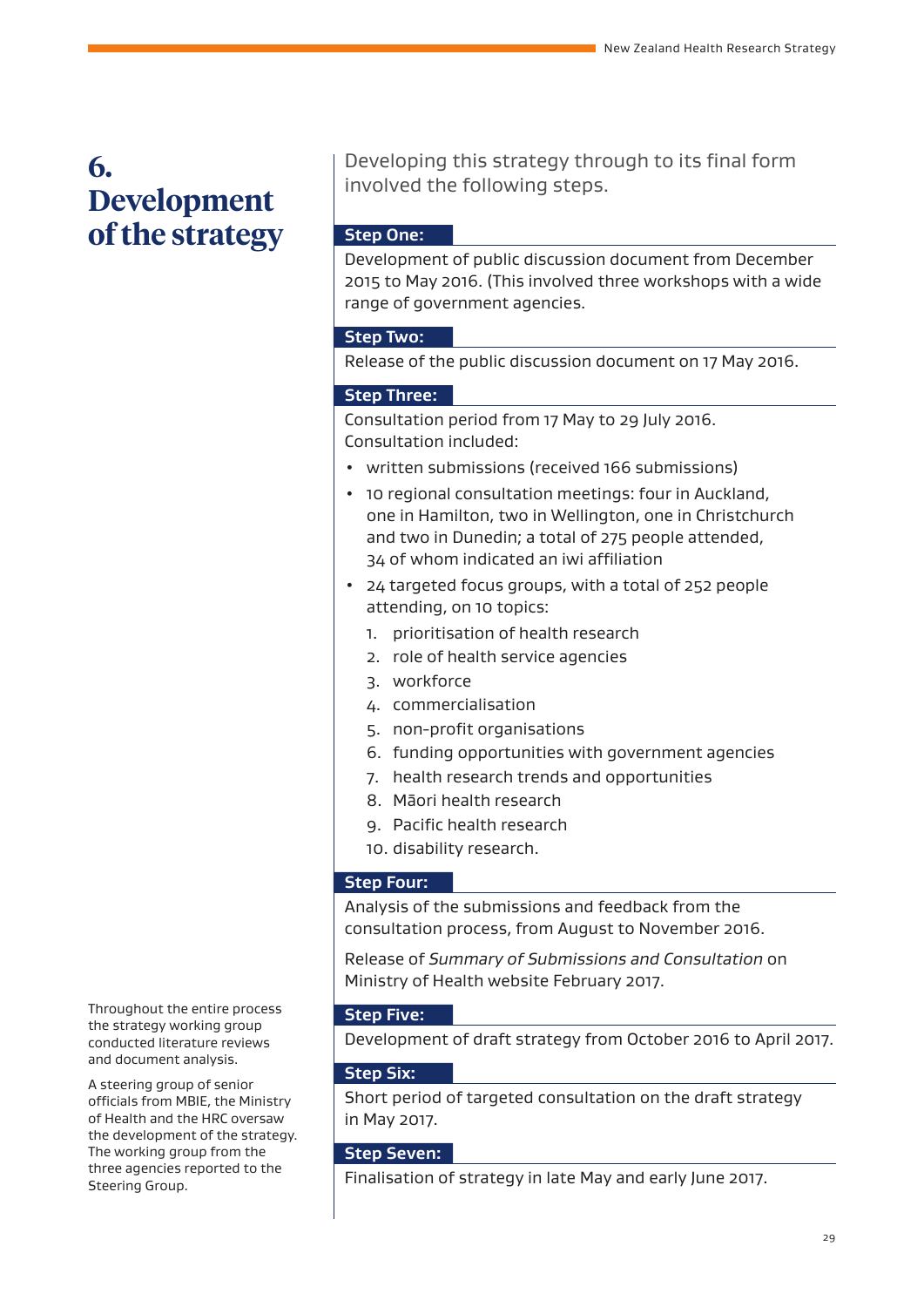### **Appendix A: Relationship with key strategies**

The New Zealand Health Research Strategy has strong links with, and contributes to, the following government strategies and priorities.

#### **National Statement of Science Investment (NSSI)**

Health research is an integral part of the science system and contributes to wellbeing and productivity. It is expected to contribute significantly to the NSSI's vision of 'a highly dynamic science system that enriches New Zealand, making a more visible, measurable contribution to our productivity and wellbeing through excellent science'.

The NSSI recognises that health research has underpinned many of the advances in the length and quality of human life during the 20th century. Health research has also contributed to New Zealand's growing and innovative sector focused on diagnostics, medical devices and health information technology, and beyond to primary industries.

New Zealand has significant opportunities in health research. We have some outstanding health research strengths and several factors make New Zealand an attractive destination for health research.

The NSSI clearly signals the need to increase funding in the health research sector over time. It also considers how to use research results for greater economic benefit, in addition to the growing social and health benefits that research is already achieving.

With the underlying pillars of the NSSI, science can have a strong focus on the eventual benefits of research for individuals, businesses and society. The pillars are:

- excellence: well-designed, well-performed, well-reported research
- impact: research that generates health, social, environmental and economic benefits for individuals, communities and society.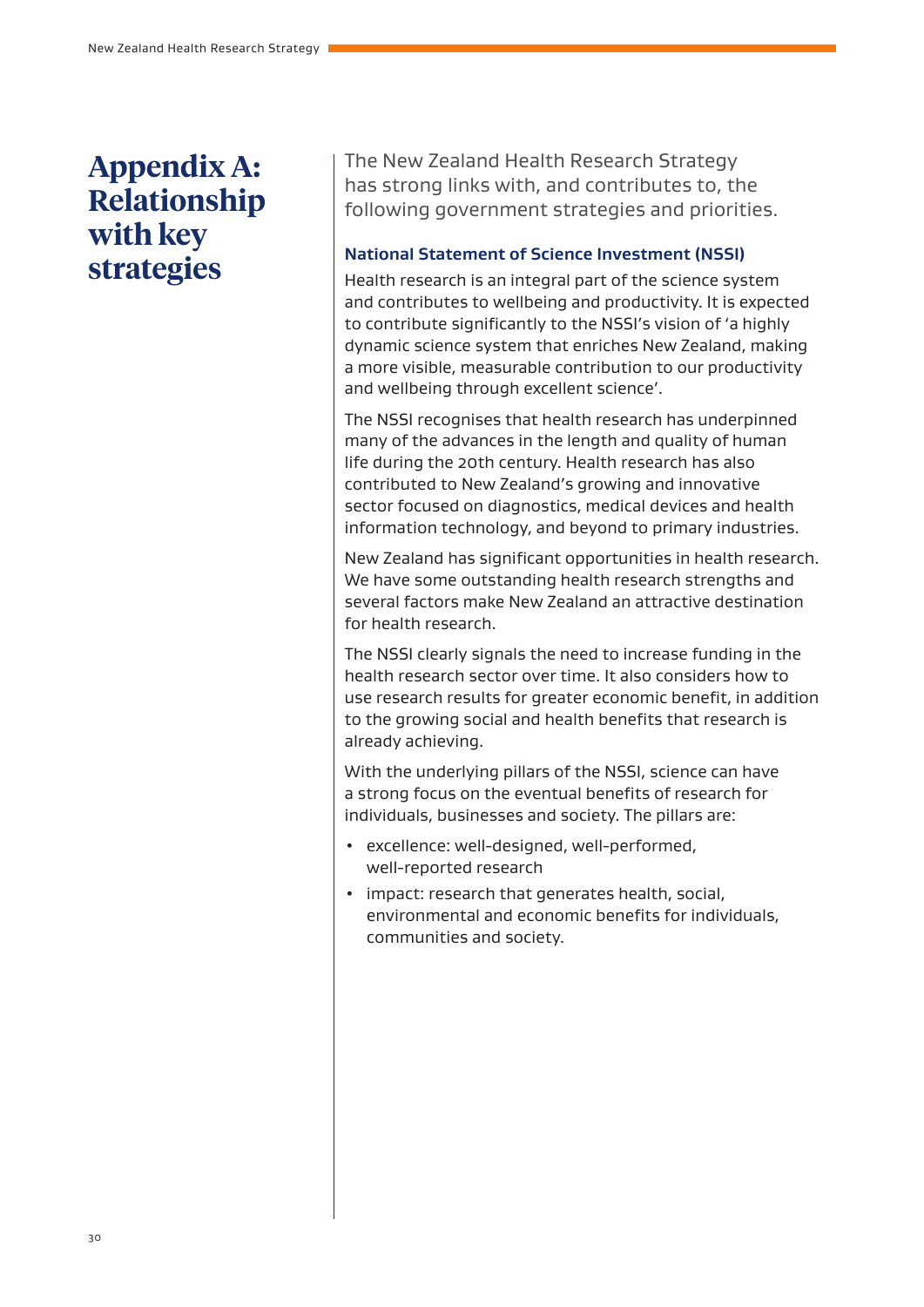#### **New Zealand Health Strategy**

Health research is integral to implementing the New Zealand Health Strategy and achieving its vision for all New Zealanders to 'live well, stay well and get well'.

- Research advances all five themes of the New Zealand Health Strategy in the following ways.
- 1. **People powered** effectively co-design research and health care in a way that:
	- —listens to consumer voices throughout the research process, especially voices from communities with the poorest health
	- —shares research findings with New Zealand communities to take a partnership approach to health care and wellbeing.
- 2. **Closer to home** use evidence from research in New Zealand and overseas to inform the:
	- —design of integrated health services and population health interventions
	- —care provided to individuals, especially in managing long-term conditions
	- —best investments for health and wellbeing early in life.
- 3. **Value and high performance** value and prioritise the use of evidence in decision-making across the health system, including to achieve:
	- —equity of health outcomes

 $\triangleright$ 

- —quality improvement in health services
- —best investment approaches to address complex health and social issues.
- 4. **One team**  work together to improve the health of New Zealanders by:
	- —collaborating between researchers, universities, health providers and industry
	- —sharing and spreading evidence-based knowledge and practice
	- —building research expertise in the health workforce
	- —building clinical understanding in the research and development workforce
	- —protecting the physical wellbeing of research participants and respecting privacy.

31

 $\begin{picture}(100,20)(-0.00,0.00)(-0.00,0.00)(-0.00,0.00)(-0.00,0.00)(-0.00,0.00)(-0.00,0.00)(-0.00,0.00)(-0.00,0.00)(-0.00,0.00)(-0.00,0.00)(-0.00,0.00)(-0.00,0.00)(-0.00,0.00)(-0.00,0.00)(-0.00,0.00)(-0.00,0.00)(-0.00,0.00)(-0.00,0.00)(-0.00,0.00$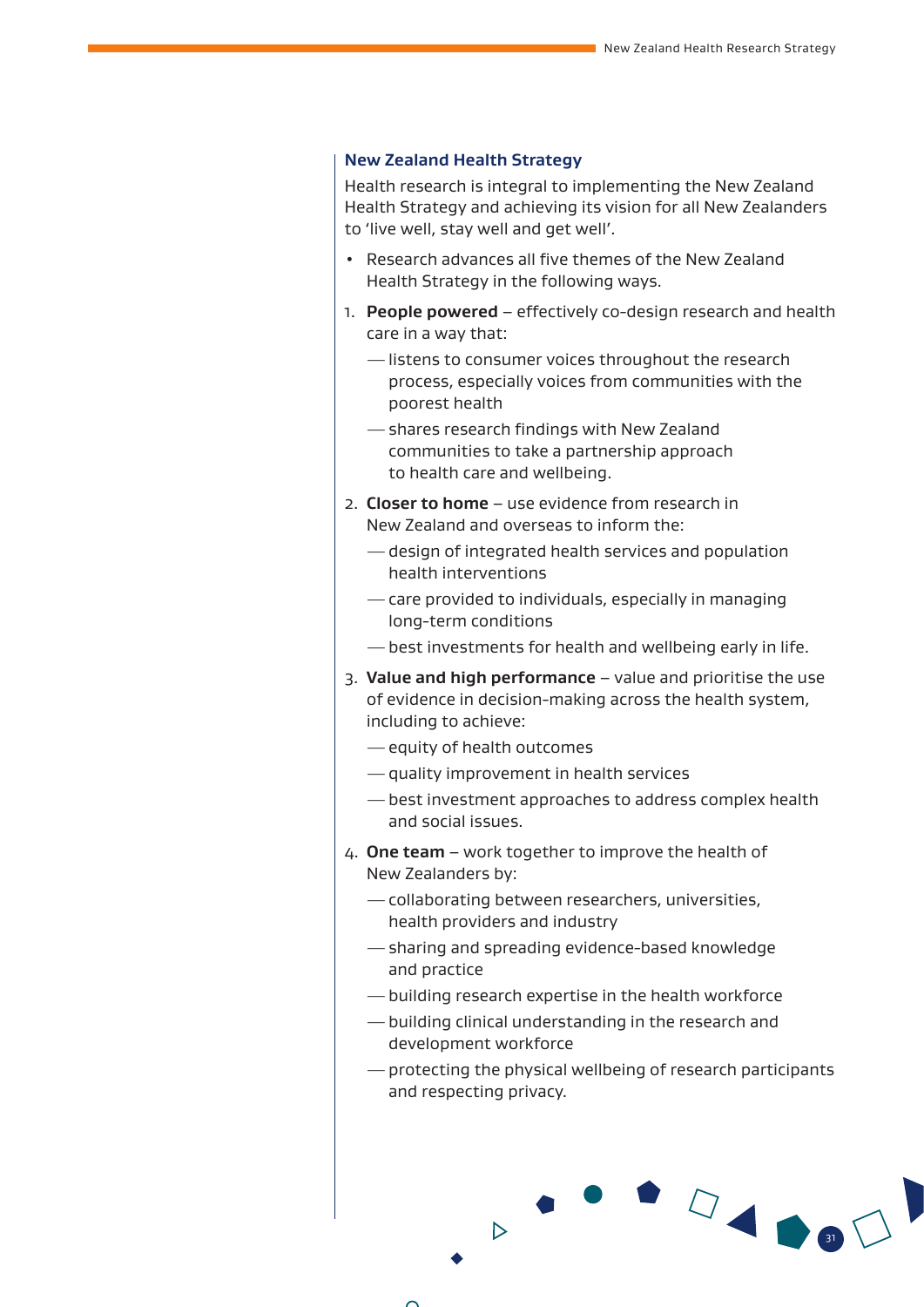- 5. **Smart system** use research to inform a 'learning' health system by:
	- —rapidly translating evidence into practice and policy through collaboration between researchers and the health sector
	- —evaluating new clinical interventions, public health approaches and digital technologies
	- —helping to determine system performance indicators
	- —identifying how to reduce waste in the health system (eg, informing the 'Choosing Wisely' campaign)
	- —making best use of large and linked data sets
	- —discovering, learning and sharing effective innovations across the system
	- —having data and smart information systems that improve decision-making.

#### **New Zealand Disability Strategy**

Health research will support and direct efforts to address Outcome Three of the New Zealand Disability Strategy: 'to enable disabled people to have the highest attainable standards of health and wellbeing'. In making this contribution, research on the health and wellbeing of disabled people will:

- be methodologically robust
- consult with disabled people and actively involve them in developing and conducting research that concerns their health and wellbeing
- address issues that will make services for disabled people higher quality, more inclusive and more accessible
- take an ethical and informed approach to the participation and involvement of disabled people in research.

#### **Social investment approach**

Health research is integral to the social investment approach to improving the lives of New Zealanders. Health research:

- achieves a clearer understanding of needs through providing better information and better use of technology
- enables analysis, measurement, evaluation and targeting of resources
- enables better long-term results for those in need
- identifies the best ways to achieve these results.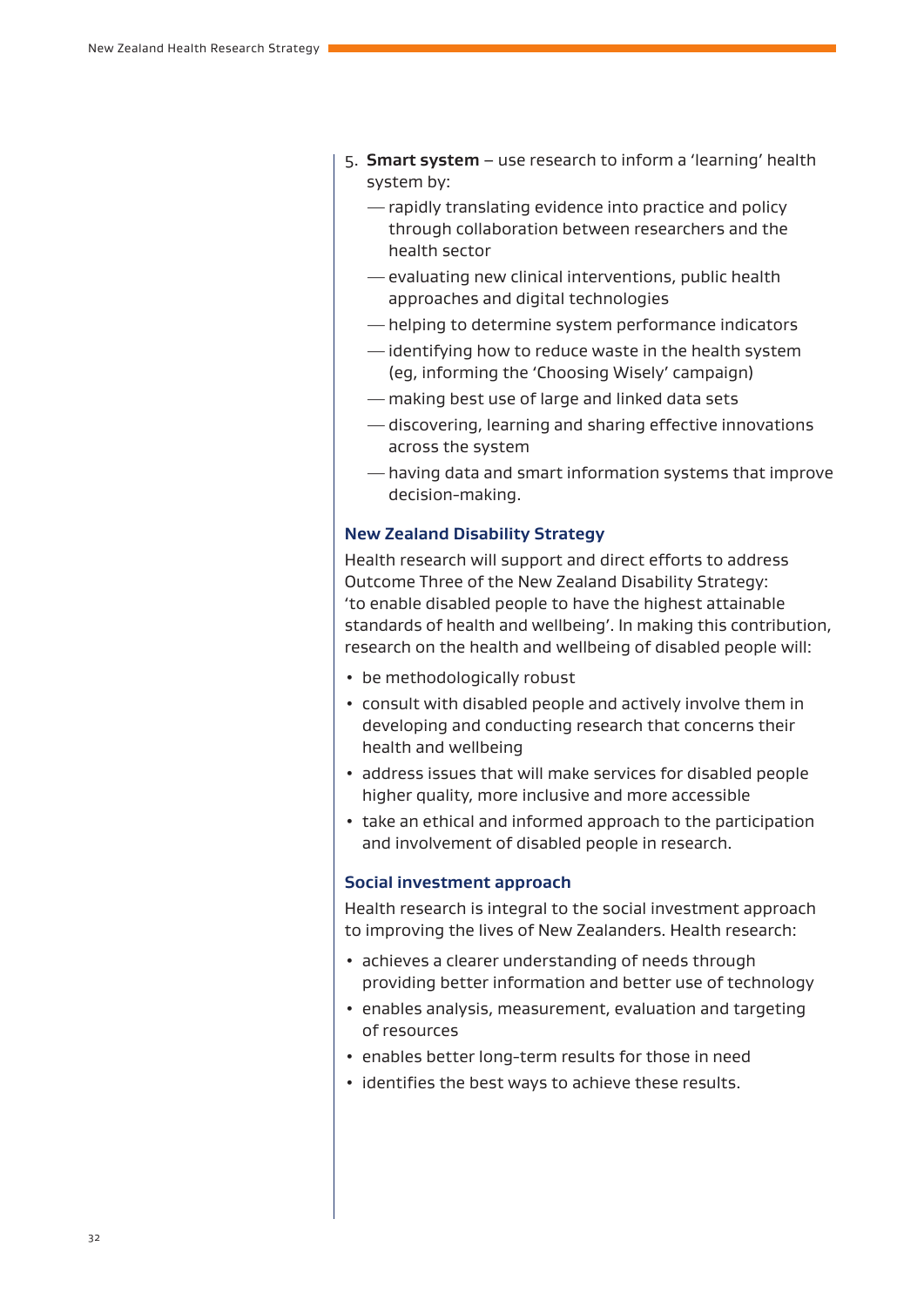### **Appendix B: Health research in New Zealand**

### **Milestones**

| 1875:    | New Zealand's first medical school<br>opens at the University of Otago.                                                                                                                                                                                                                                                                                                                                                                                                                       | 1997: | HRC funding transfers from<br>the Ministry of Health to the                                                                                                                               |  |
|----------|-----------------------------------------------------------------------------------------------------------------------------------------------------------------------------------------------------------------------------------------------------------------------------------------------------------------------------------------------------------------------------------------------------------------------------------------------------------------------------------------------|-------|-------------------------------------------------------------------------------------------------------------------------------------------------------------------------------------------|--|
| 1920:    | The Health Department begins<br>promoting and carrying out<br>research into public health and<br>preventing or treating disease,<br>following the Health Act 1920.                                                                                                                                                                                                                                                                                                                            |       | Ministry of Research, Science<br>and Technology so that the<br>Ministry can implement the<br>full-cost funding model across<br>the science system.                                        |  |
| 1937:    | The Health Department<br>establishes its own departmental<br>committee for medical research.                                                                                                                                                                                                                                                                                                                                                                                                  | 2000: | The New Zealand Public Health and<br>Disability Act 2000 establishes a<br>national ethics review system for<br>health and disability research.                                            |  |
| 1950:    | The Medical Research Council is<br>created as a stand-alone institute,<br>replacing the departmental<br>committee for medical research.                                                                                                                                                                                                                                                                                                                                                       | 2001: | The Centres of Research<br><b>Excellence (CoREs) programme</b><br>is created. It has since supported                                                                                      |  |
| 1955:    | The Auckland Medical Research<br>Foundation is established; other<br>regional organisations followed<br>in the 1960s.                                                                                                                                                                                                                                                                                                                                                                         |       | many centres performing health<br>research, including the Maurice<br>Wilkins Centre, Brain Research<br>New Zealand, MedTech CoRE,<br>the Riddet Institute and Gravida.                    |  |
| 1968:    | The University of Auckland<br>establishes the Auckland<br>Medical School.<br>The Cartwright Inquiry into cervical<br>cancer research at National<br>Women's Hospital is conducted.<br>The Health Research Council<br>(HRC) is established under the<br>Health Research Council Act 1990.<br>The Act broadens the HRC's scope<br>beyond that of the Medical<br>Research Council to include public<br>health and Māori health research,<br>while maintaining funding of<br>biomedical research. |       | The National Science Challenges<br>are established. Many are<br>relevant to health and wellbeing,                                                                                         |  |
| 1987-88: |                                                                                                                                                                                                                                                                                                                                                                                                                                                                                               |       | in particular: A better start,<br>Ageing well, and Healthier lives.<br>A review of the HRC recommends                                                                                     |  |
| 1990:    |                                                                                                                                                                                                                                                                                                                                                                                                                                                                                               |       | developing New Zealand's first<br>health research strategy, changes<br>to the Ministerial oversight of<br>the HRC, streamlining of HRC<br>reporting and improvements<br>to HRC processes. |  |
|          |                                                                                                                                                                                                                                                                                                                                                                                                                                                                                               |       | The Government announces<br>the largest-ever increase in<br><b>New Zealand health research</b>                                                                                            |  |
| 1993-94: | The Privacy Act 1993 and the<br><b>Health Information Privacy</b><br>Code 1994 become law.                                                                                                                                                                                                                                                                                                                                                                                                    |       | funding of \$97 million over four<br>years, bringing HRC funding to<br>\$123 million in 2019/20.                                                                                          |  |
| 1996:    | The Code of Health and Disability<br>Services Consumers' Rights and<br>New Zealand's informed consent<br>model are introduced.                                                                                                                                                                                                                                                                                                                                                                | 2017: | Australia and New Zealand sign<br>the Australia New Zealand<br>Science, Research and Innovation<br>Cooperation Agreement.                                                                 |  |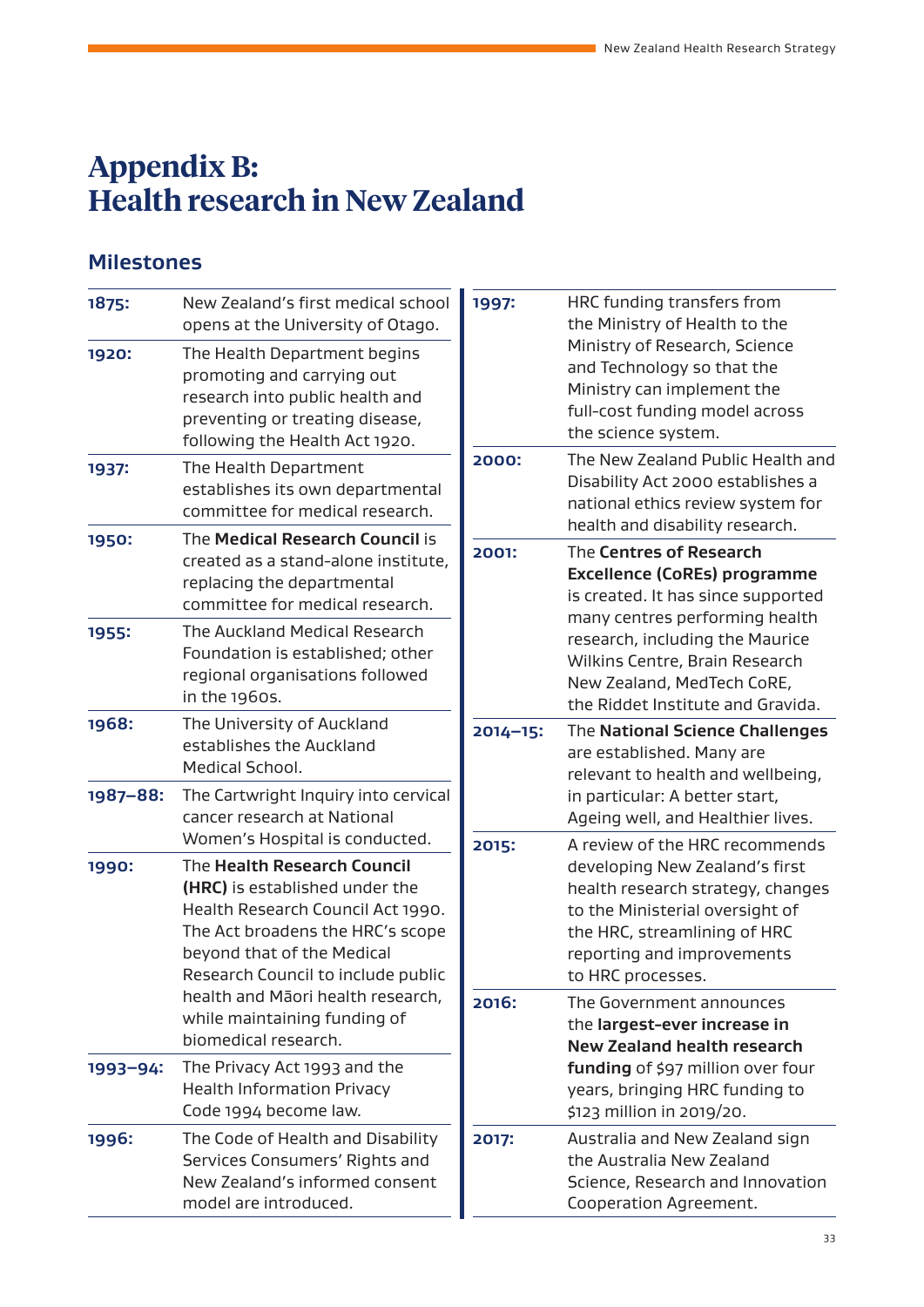#### **Scientific breakthroughs achieved through New Zealand research**

| 1963:  | A New Zealand neonatologist<br>pioneers a new treatment for<br>fetal anaemia.                                                                                                                                                                                                              |
|--------|--------------------------------------------------------------------------------------------------------------------------------------------------------------------------------------------------------------------------------------------------------------------------------------------|
| 1972:  | Dunedin Multidisciplinary Health<br>and Development Study is formed<br>to link human development data<br>with genetics. The study has since<br>become an international resource.<br>A key finding is that childhood<br>maltreatment increases the risk<br>of health problems in adulthood. |
| 1977:  | The Christchurch Health and<br>Development Study begins. Its<br>earliest breakthrough research<br>links passive smoking to higher<br>respiratory illness in infancy.                                                                                                                       |
| 1980s: | Research proving that the asthma<br>drug fenoterol was the cause of<br>increased asthma mortality ends<br>the epidemic of asthma deaths in<br>New Zealand.                                                                                                                                 |
| 1990:  | The New Zealand Cot Death<br>Prevention Programme changes<br>the way New Zealanders<br>understand safe sleep for babies,<br>with the result that mortality<br>rates from sudden infant death<br>syndrome halve within two years.                                                           |
| 1995:  | A powerful new test to detect<br>heart failure is developed.<br>A 2006 meta-analysis of 10<br>studies worldwide showed that<br>the test reduced mortality in 35%<br>of patients under 75 years of age.                                                                                     |

| 2002: | Neuroscientists identify stem<br>cells in the human brain for the<br>first time, sparking new avenues<br>of research on how the brain<br>renews itself.                                                                                                                                                                                              |
|-------|------------------------------------------------------------------------------------------------------------------------------------------------------------------------------------------------------------------------------------------------------------------------------------------------------------------------------------------------------|
| 2003: | A device for cooling the brain of<br>premature babies - the CoolCap<br>- is shown to prevent brain<br>damage after international<br>clinical trials.                                                                                                                                                                                                 |
| 2010: | A new, non-invasive diagnostic<br>test for bladder cancer reaches<br>the market in New Zealand, and<br>is soon available in Singapore<br>and the United States.                                                                                                                                                                                      |
| 2010: | The sugar babies study identifies<br>the benefits of using dextrose gel<br>on at-risk hypoglycaemic babies.                                                                                                                                                                                                                                          |
| 2016: | Computer models of physiological<br>processes with real-time bedside<br>clinical data to personalise<br>diagnosis, monitoring and care<br>reduce the number of deaths in<br>adult intensive care patients.<br>To date, this research has saved<br>approximately 300 lives and at<br>least \$5 million in health care<br>costs in Christchurch alone. |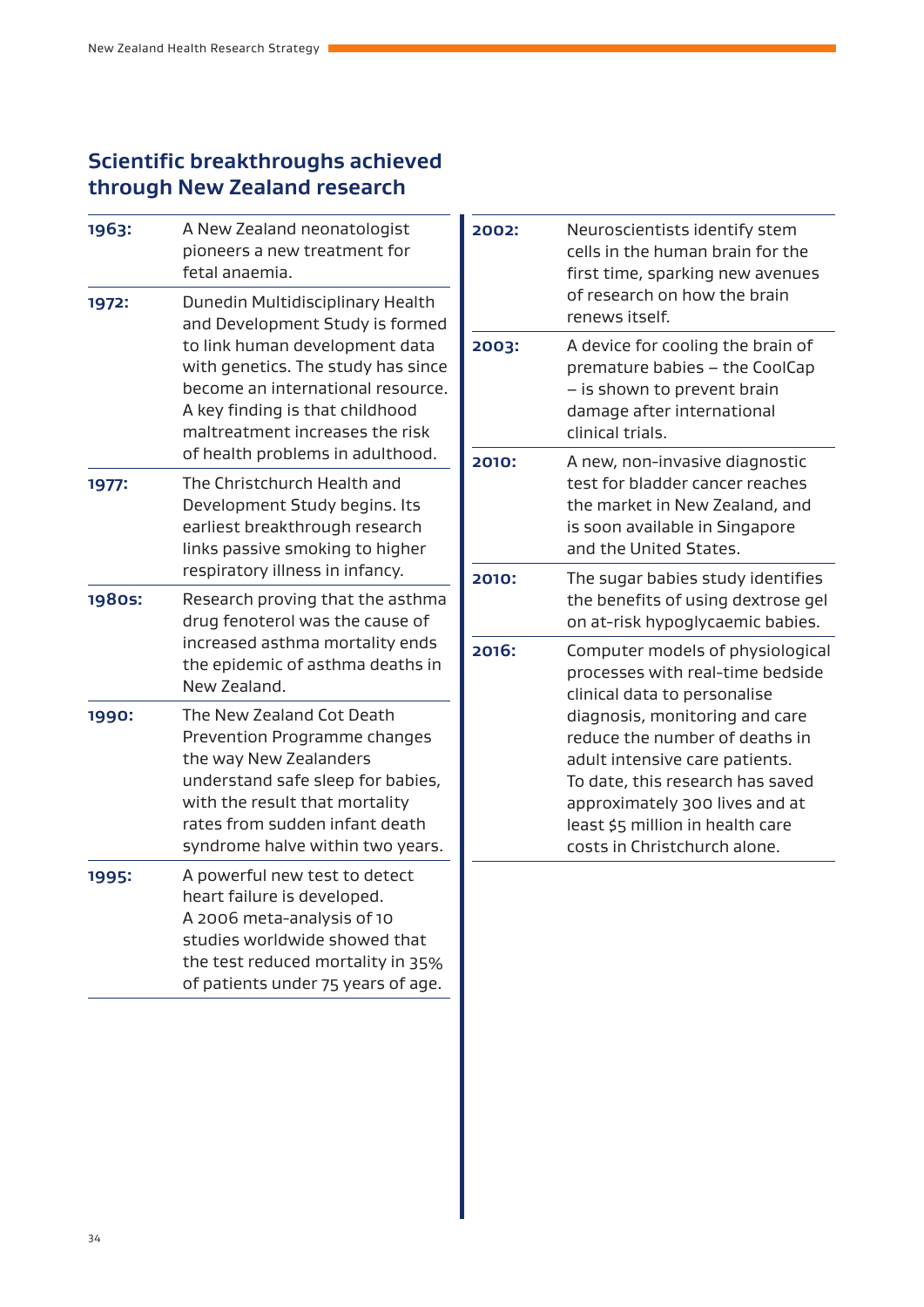

#### **Changing context**

Health research occurs within a rapidly changing context.

- **Scientific and technological breakthroughs,** such as genomics and big data, are changing the nature of health research and the delivery of care.
- **Competition is growing globally** for health researchers and health practitioners who are internationally mobile.
- **International collaborations** are increasingly necessary for producing excellent research. Part of the reason for this need is that science, health, social and environmental challenges are growing in complexity.
- **New, emerging and increasing threats** to human health, such as climate change, infectious diseases, antimicrobial resistance and mental health, are demanding more from health research.
- **New Zealand's demographic is changing** (ageing population, more ethnically diverse population), which is placing greater and new demands on the health system.
- **New innovations and technologies** are increasing public expectations, which in turn are increasing cost pressures on the health system.
- The health system has many **conflicting demands for funding**, and it must rise to the challenge of achieving better outcomes for everyone within the resources it has.

35



 $\triangleright$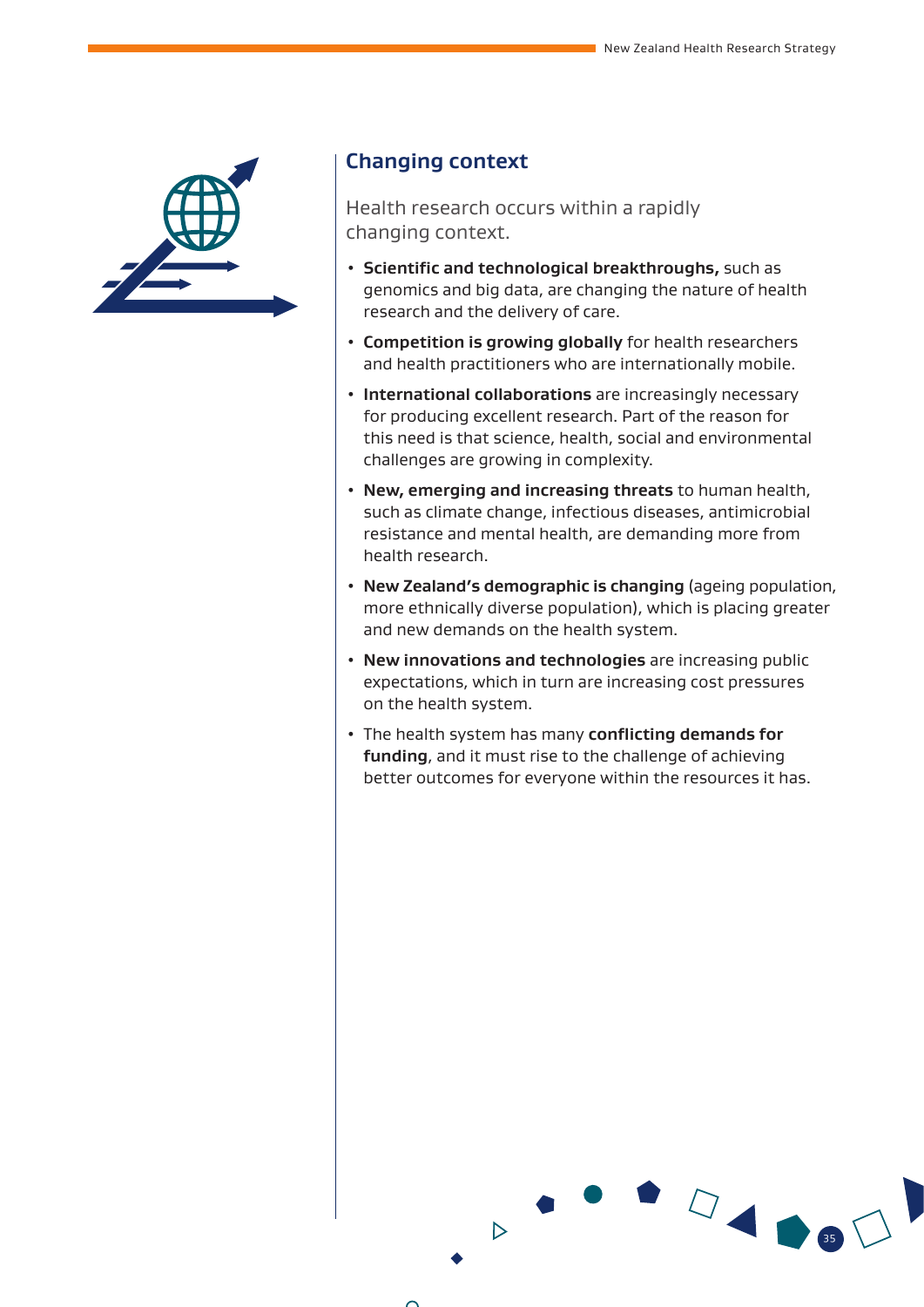#### **New Zealand's strengths and weaknesses**

The literature review, data analysis and consultation identified the following strengths and areas for improvement for health research in New Zealand.

#### **Current strengths**

- 1. New Zealand has many **scientific strengths** in health research. For example, from 2011–2015 field-weighted citation impact for New Zealand publications in medicine was 1.72, which is significantly above the Organisation for Economic Co-operation and Development (OECD) average of 1.23; and publications in health professions was 1.34 compared with an OECD average of 1.16.<sup>7</sup>
- 2. Health research has led to significant **domestic impacts**, such as:
	- a. new policies to improve housing
	- b. new interventions to reduce smoking and the effects of passive smoking
	- c. prevention of lung disease in newborns
	- d. improved treatments of osteoporosis.
- 3. Health researchers have made significant **international contributions**. For example, our scientists identified stem cells in the human brain for the first time and discovered the cause of a rare kidney cancer in children (Wilm's tumour).
- 4. New Zealand has developed a **strong Māori health research** sector that is widely noted internationally as a leading example of indigenous research.
- 5. New Zealand has sustained several **worldleading longitudinal studies** that have identified associations between health, social, genetic, economic, justice and education factors. Examples are the Dunedin Multidisciplinary Health and Development Study, Pacific Islands Families Study, and the Life and Living in Advanced Age Cohort Study.

#### **Current weaknesses**

- 1. The health research system has limited **strategic oversight** so has mixed signals and incentives.
- 2. Health research in New Zealand has not always had **a clear direction for addressing the health issues and needs of New Zealanders** and achieving health equity.
- 3. The spread of funding between basic, clinical, applied and translational research **lacks balance**.
- 4. The system does **not translate** many research findings or take them up in policy and practice, and responsibilities for doing so are unclear.
- 5. There are significant opportunities to **engage the health system** more strongly in research and to address cultural, institutional and financial barriers.
- 6. **Maintaining collaboration** and cooperation between academia, the health system, communities and industry remains challenging.
- 7. **Private sector investment in research and development (R&D) is relatively low** and New Zealand has few independent health research organisations compared with many other OECD countries.
- 8. New Zealand has a growing but **small philanthropic sector** compared with other OECD countries. Examples of those who support health research are: Cure Kids, which committed over \$2 million to 16 new research projects in New Zealand in 2015; the Cancer Society, which spent more than \$1.8 million on research grants in 2016; and the Neurological Foundation of New Zealand, which invests more than \$2.5 million in neurological research every year.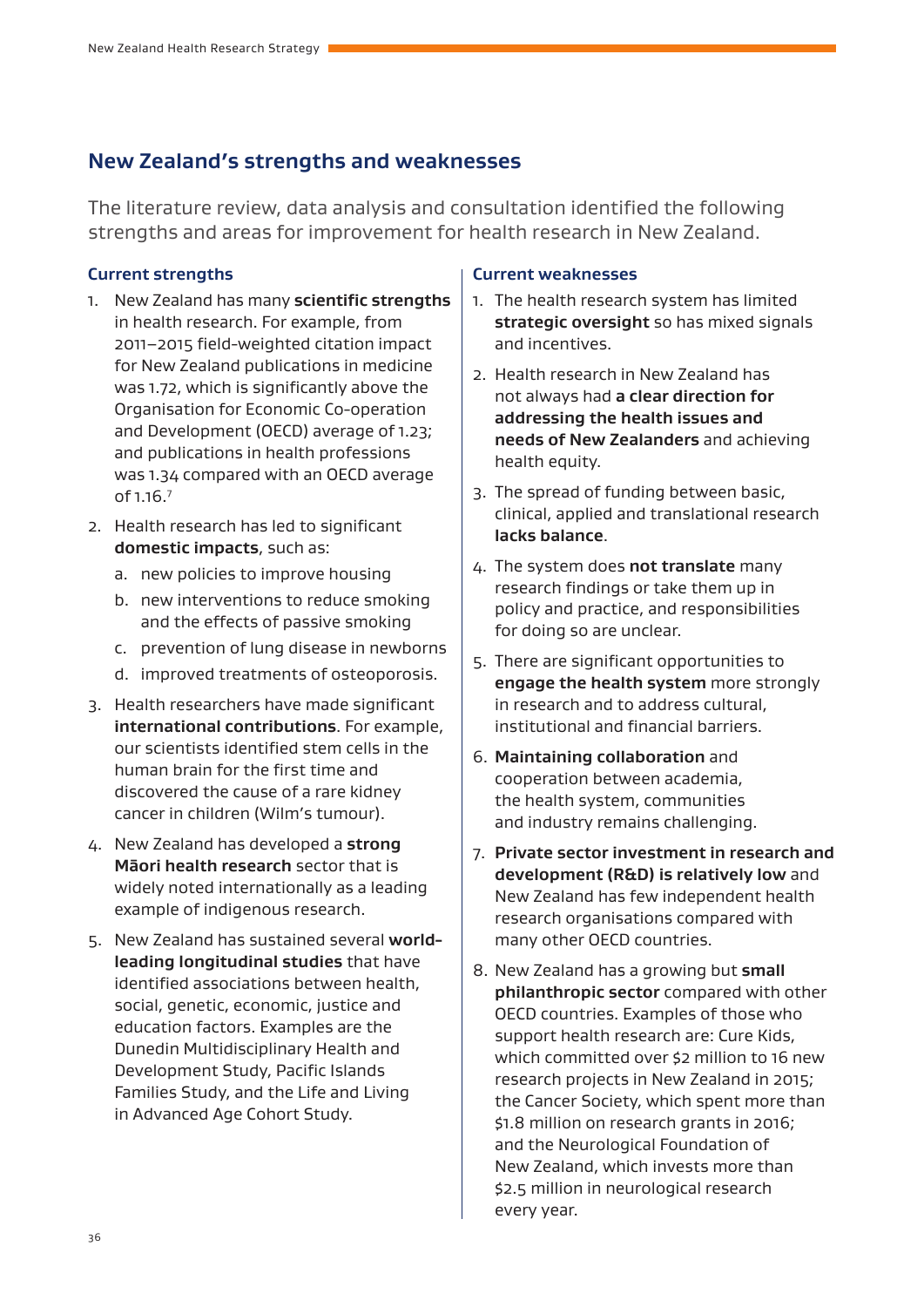- 6. New Zealand has a **strong data infrastructure**. For example, a unique identifier for every person using health and disability support services (National Health Index number) is widely used, ethnicity data is increasingly robust, and much health data has been integrated with Statistics New Zealand's data infrastructure.
- 7. New Zealand's use of **health information technology** is among the highest in the world. For example, 99 percent of pharmacies are computerised and New Zealand has used electronic medical systems for over 20 years.
- 8. New Zealand has an **efficient ethics process** for clinical trials. For example, it has one of the fastest ethics approval processes in the OECD.

#### **Current strengths Current weaknesses**

- 9. Some research areas have **limited capacities and investment**, including in mental health, health systems and delivery, implementation and behavioural research, disability research and health economics.
- 10.**Evaluation** of interventions and research to inform quality improvement and patient safety is limited.
- 11. Investments have been made in developing **Pacific health research**, but this is still an emerging area. **Asian health** has had limited investment, even though the diverse Asian population is the fastest growing ethnic group in New Zealand.
- 12.New Zealand's **ethics review system** was set up to focus on clinical trials, but for other types of studies the user is responsible for applying to the appropriate committee.
- 13.**Not all clinical trials are regulated:** medical devices, gene technologies and new uses of medicines are not subject to regulatory approval.
- 14.Much information on health research and findings is **difficult to access and discover**.

D

37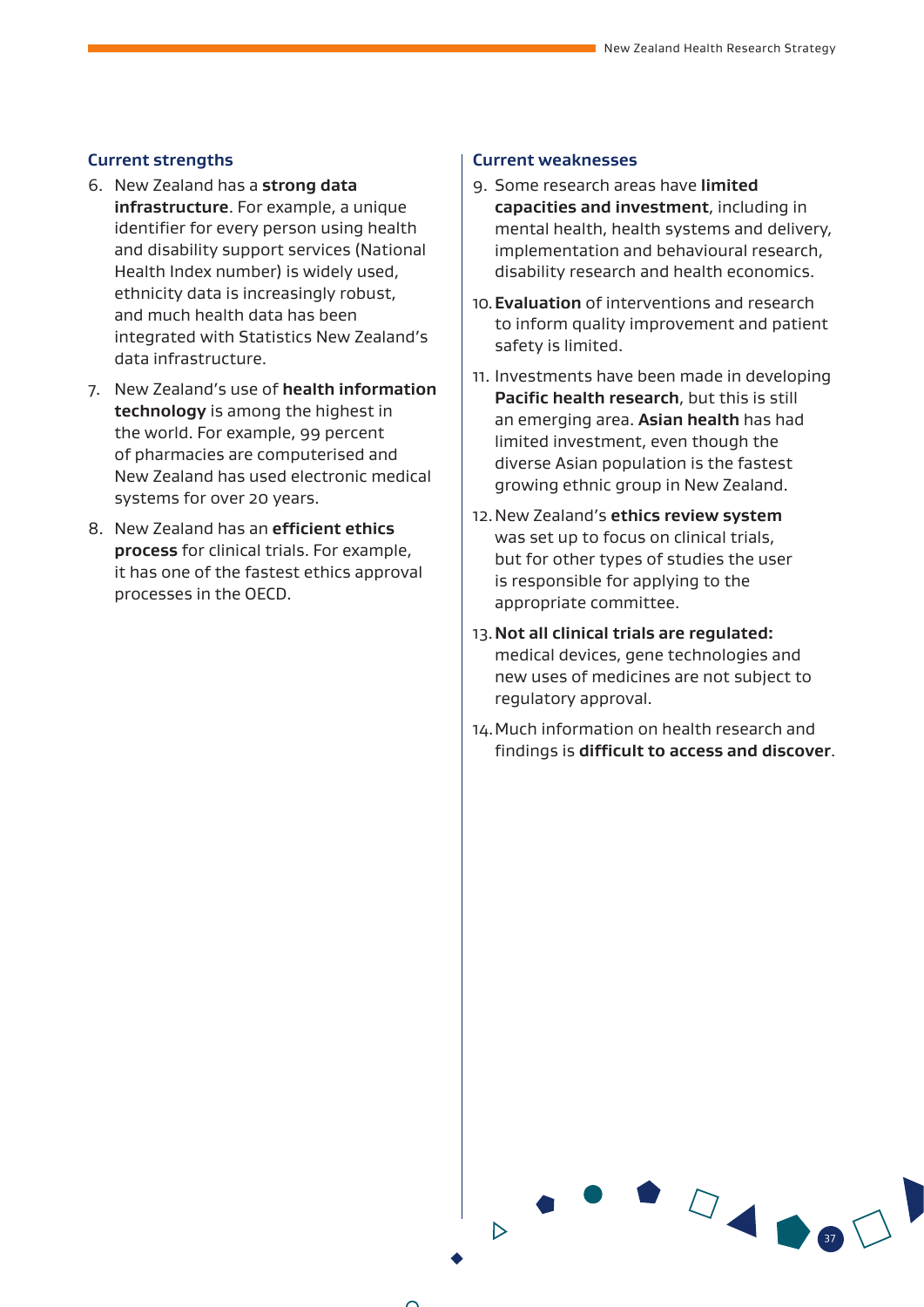## **Appendix C: Key terms**

Sources of definitions are noted in square brackets. Several definitions include minor adaptations.

| <b>Biomedical</b><br>research: | research with the goal of understanding<br>normal and abnormal human functioning,<br>at the molecular, cellular, organ system and<br>whole body levels. It includes developing<br>tools and techniques to be applied for this<br>purpose; and developing new therapies or<br>devices that improve health or the quality<br>of life of individuals, up to the point where<br>they are tested on human subjects. Studies<br>on human subjects that do not have a<br>diagnostic or therapeutic orientation.<br>[Canadian Institutes of Health Research] |
|--------------------------------|------------------------------------------------------------------------------------------------------------------------------------------------------------------------------------------------------------------------------------------------------------------------------------------------------------------------------------------------------------------------------------------------------------------------------------------------------------------------------------------------------------------------------------------------------|
| Clearinghouse:                 | a central agency that collects, classifies<br>and distributes information.                                                                                                                                                                                                                                                                                                                                                                                                                                                                           |
| <b>Clinical research:</b>      | research with the goals of improving<br>the diagnosis and treatment (including<br>rehabilitation and palliation) of disease<br>and injury; and improving the health and<br>quality of life of individuals as they pass<br>through normal life stages. Research on,<br>or for the treatment of, patients.<br>[Canadian Institutes of Health Research]                                                                                                                                                                                                 |
| <b>Clinical trial:</b>         | any research study that prospectively<br>assigns human participants or groups<br>of humans to one or more health-related<br>interventions to evaluate the effects on<br>health outcomes. Interventions include<br>but are not restricted to drugs, cells<br>and other biological products, surgical<br>procedures, radiological procedures,<br>devices, behavioural treatments, process-<br>of-care changes, preventive care, etc.<br>[World Health Organization]                                                                                    |
| Consumer:                      | a user of the health system.                                                                                                                                                                                                                                                                                                                                                                                                                                                                                                                         |
| Dissemination:                 | identifying the appropriate audience and<br>tailoring the message and medium to the<br>audience. It includes summaries for and<br>briefings to stakeholders, educational<br>sessions with patients, practitioners<br>and/or policy makers, engaging knowledge<br>users in developing and executing<br>dissemination/implementation plan,<br>tools creation and media engagement.<br>[Canadian Institutes of Health Research]                                                                                                                         |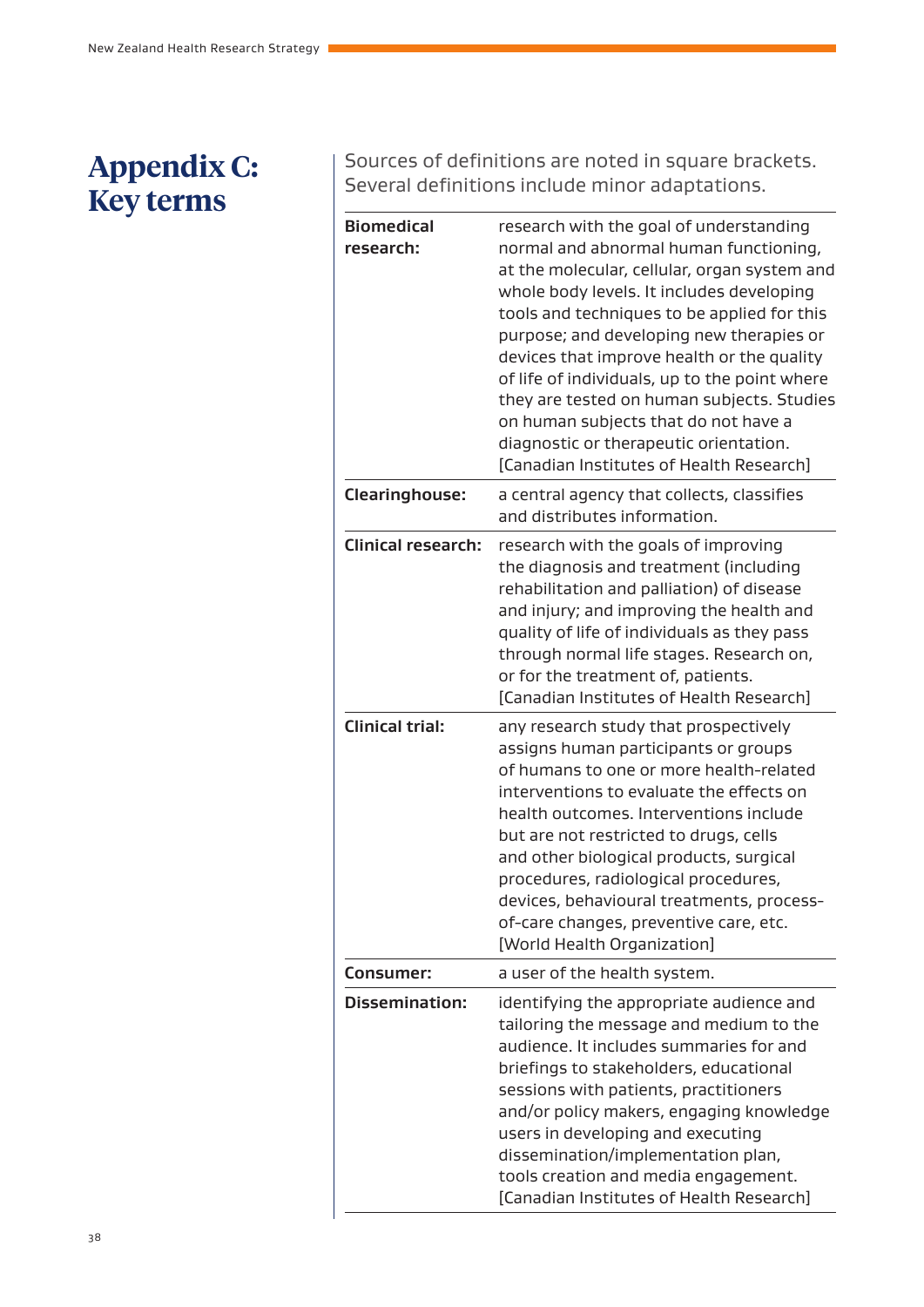| <b>Evaluation:</b>                  | an assessment, conducted as<br>systematically and impartially as possible,<br>of an activity, project, programme,<br>strategy, policy, topic, theme, sector,<br>operational area or institutional<br>performance. The purposes of evaluation<br>are to promote accountability and learning.<br>[United Nations Evaluation Group Norms<br>and Standards for Evaluation]                                                                                                                                                                            |
|-------------------------------------|---------------------------------------------------------------------------------------------------------------------------------------------------------------------------------------------------------------------------------------------------------------------------------------------------------------------------------------------------------------------------------------------------------------------------------------------------------------------------------------------------------------------------------------------------|
| <b>Genomics:</b>                    | the study of genes and their functions, and<br>related techniques. Genetics scrutinises<br>the functioning and composition of the<br>single gene whereas genomics addresses<br>all genes and their inter-relationships in<br>order to identify their combined influence<br>on the growth and development of the<br>organism. [World Health Organization]                                                                                                                                                                                          |
| <b>Health:</b>                      | a state of complete physical, mental<br>and social wellbeing and not merely<br>the absence of disease or infirmity.<br>[World Health Organization]                                                                                                                                                                                                                                                                                                                                                                                                |
| <b>Health research:</b>             | research that has or may have relevance<br>to human health. [Health Research Council<br>Act 1990]                                                                                                                                                                                                                                                                                                                                                                                                                                                 |
| <b>Health services</b><br>research: | research with the goal of improving the<br>efficiency and effectiveness of health<br>professionals and the health care system<br>through changing practice and policy.<br>This multidisciplinary field of scientific<br>investigation studies how social factors,<br>financing systems, organisational<br>structures and processes, health<br>technologies, and personal behaviours<br>affect access to health care, the quality<br>and cost of health care and, ultimately,<br>health and wellbeing. [Canadian Institutes<br>of Health Research] |
| Impact:                             | the direct and indirect 'influence' of<br>research or its effect on an individual,<br>a community, or society as a whole,<br>including benefits to our economic,<br>social, human and natural capital.<br>[National Statement of Science<br>Investment]                                                                                                                                                                                                                                                                                           |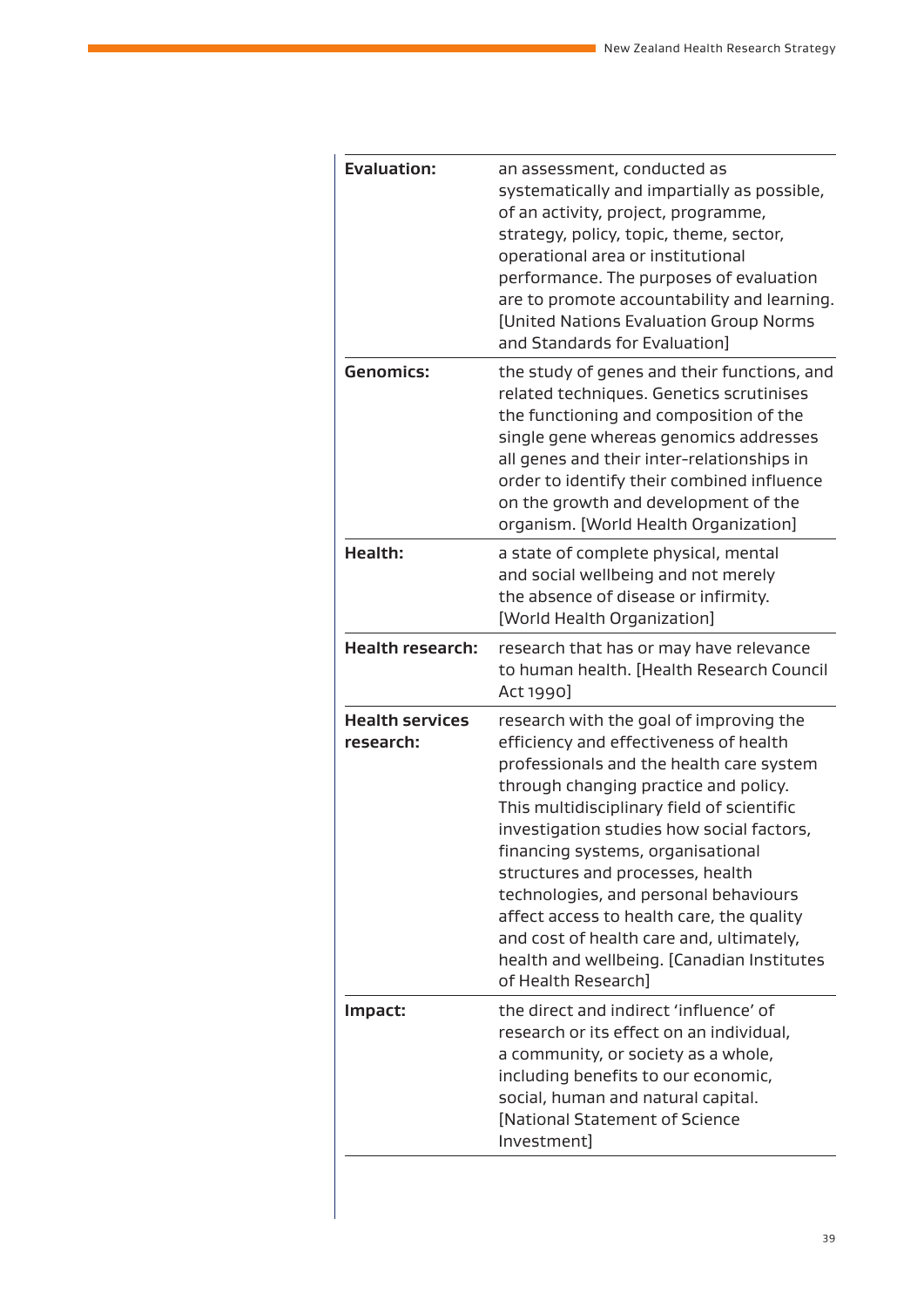| Innovation:                      | the implementation of a new or<br>significantly improved product (good<br>or service) or process, a new marketing<br>method, or a new organisational<br>method in business practices,<br>workplace organisation or external<br>relations. [OECD Oslo Manual]                                                                                                                                    |
|----------------------------------|-------------------------------------------------------------------------------------------------------------------------------------------------------------------------------------------------------------------------------------------------------------------------------------------------------------------------------------------------------------------------------------------------|
| Kaupapa Māori<br>research:       | an approach especially for researchers<br>who are undertaking research with Māori.<br>Kaupapa Māori research is based on the<br>following principles: self-determination,<br>cultural aspiration, culturally preferred<br>pedagogy, socioeconomic mediation,<br>extended family structure, collective<br>philosophy, the Treaty of Waitangi and<br>growing respectful relationships. [Rangahau] |
| <b>Knowledge</b><br>translation: | a dynamic and iterative process that<br>includes synthesis, dissemination,<br>exchange and ethically sound application<br>of knowledge to improve the health of<br>people, provide more effective health<br>services and products and strengthen<br>the health care system. [Canadian<br>Institutes of Health Research]                                                                         |
| Māori health<br>research:        | research that creates knowledge essential<br>for improving the health of Maori and<br>creating healthy Māori communities.<br>Māori approaches and knowledge can<br>also inform improvements to the health<br>of all populations. Māori health research<br>can also encompass Māori research<br>methodologies such as kaupapa Māori<br>research. [Ministry of Health and MBIE]                   |
| <b>Mission-led</b><br>science:   | science that works to achieve a particular<br>policy aim or goal. The intended goal<br>may be broadly or narrowly defined<br>but is often identified by the funding<br>agency - sometimes in partnership<br>with research providers. [National<br>Statement of Science Investment]                                                                                                              |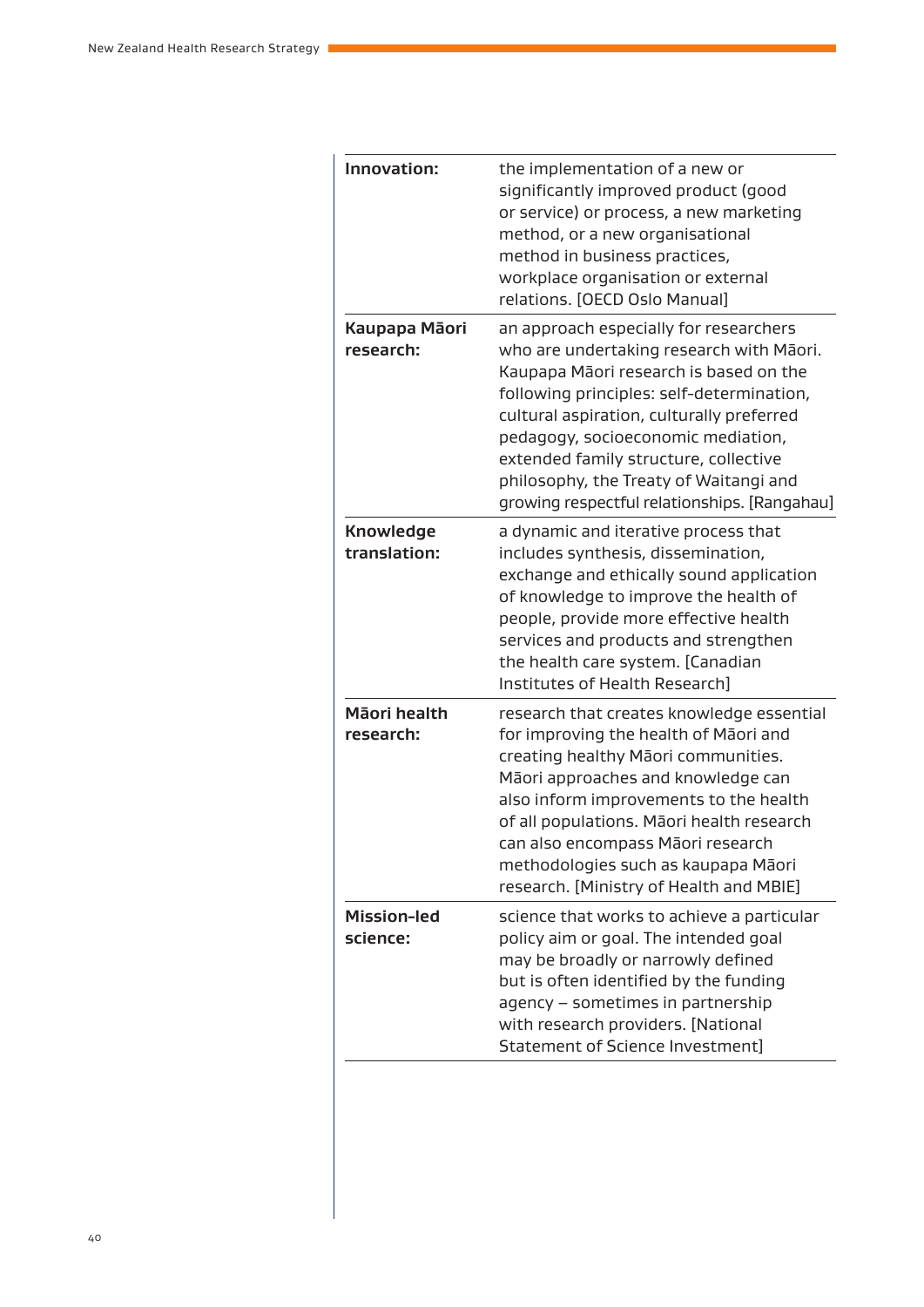| <b>Pacific health</b><br>research:           | research that creates knowledge essential<br>for improving the health of Pacific peoples<br>and creating health Pacific communities. It<br>encompasses Pacific research frameworks,<br>such as fonofale, which is based on<br>elements of a Samoan fale (thatched<br>house). These research frameworks bring<br>Pacific life and cultural dimensions to the<br>research. [Health Research Council 'Pacific<br>Health Research Guidelines' May 2014]                                                                                                                                                                                                                                                        |
|----------------------------------------------|------------------------------------------------------------------------------------------------------------------------------------------------------------------------------------------------------------------------------------------------------------------------------------------------------------------------------------------------------------------------------------------------------------------------------------------------------------------------------------------------------------------------------------------------------------------------------------------------------------------------------------------------------------------------------------------------------------|
| <b>Public health</b><br>research             | research aimed at improving the<br>health of a population, or of defined<br>sub-populations, through a better<br>understanding of the ways in which social,<br>cultural, environmental, occupational and<br>economic factors determine health status.<br>Note that population health and public<br>health are often used interchangeably.<br>[Canadian Institutes of Health Research<br>Impact Measurement Framework]                                                                                                                                                                                                                                                                                      |
| Quality<br>improvement:                      | data-driven, systematic approach by<br>individuals who work together to improve<br>specific internal systems, processes, costs,<br>productivity and quality outcomes within<br>an organisation. Quality improvement<br>incorporates new knowledge into process<br>improvement activities. [Shirey et al 2011]                                                                                                                                                                                                                                                                                                                                                                                              |
| <b>Research and</b><br>development<br>(R&D): | creative and systematic work to increase<br>the stock of knowledge - including<br>knowledge of humankind, culture and<br>society - and to devise new applications<br>of available knowledge. An R&D activity<br>must meet five criteria: (1) be aimed at new<br>findings, ie, novel; (2) based on original<br>concepts and hypotheses, ie, creative;<br>(3) be uncertain about the final outcome,<br>ie, uncertain; (4) be planned and budgeted,<br>ie, systematic; (5) lead to results that could<br>be possibly reproduced, ie, transferable<br>and/or reproducible [OECD Frascati<br>Manual]. All R&D activities are innovation<br>activities, but not all innovation activities<br>are R&D activities. |
| <b>Research and</b><br>innovation<br>system: | system that generates, disseminates and<br>uses research and innovation.                                                                                                                                                                                                                                                                                                                                                                                                                                                                                                                                                                                                                                   |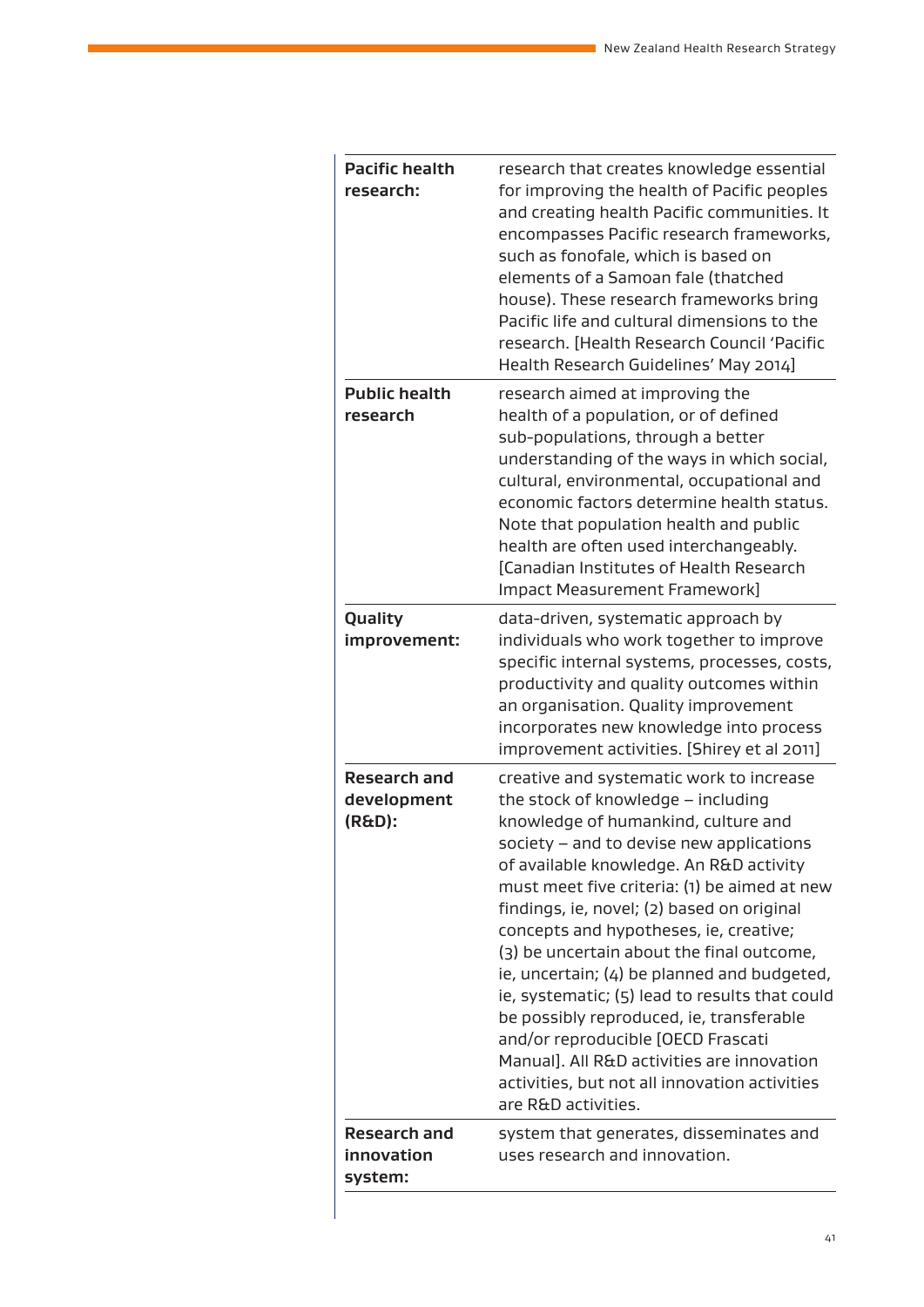| <b>Research</b><br>excellence:   | well-designed, well-performed, well-<br>reported research, which is recognised<br>as such, for example through peer review.<br>[National Statement of Science Investment]                                                                                                                                                                            |
|----------------------------------|------------------------------------------------------------------------------------------------------------------------------------------------------------------------------------------------------------------------------------------------------------------------------------------------------------------------------------------------------|
| Translation:                     | the process of turning observations in<br>the laboratory, clinic and community<br>into interventions that improve the<br>health of individuals and the public -<br>from diagnostics and therapeutics to<br>medical procedures and behavioural<br>changes. [National Institutes of Health<br>National Center for Advancing<br>Translational Sciences] |
| <b>Translational</b><br>science: | the field of investigation focused<br>on understanding the scientific and<br>operational principles underlying each<br>step of the translational process. [National<br>Institutes of Health National Center for<br>Advancing Translational Sciences]                                                                                                 |

- 1. www.health.govt.nz/our-work/populations/maori-health/ he-korowai-oranga
- 2. www.mbie.govt.nz/info-services/science-innovation/pdflibrary/vm-booklet.pdf
- 3. www.health.govt.nz/system/files/documents/publications/ nz-health-research-strategy-2017-2027-summarysubmissions-feb17.pdf
- 4. Refer to list of references.
- 5. www.mbie.govt.nz/about/whats-happening/news/documentimage-library/hrc-strategic-refresh-final-report.pdf
- 6. https://www.health.govt.nz/system/files/documents/ publications/ala-moui-pathways-to-pacific-health-andwellbeing-2014-2018-jun14-v2.pdf
- 7. Retrieved from SciVal 21 November 2016.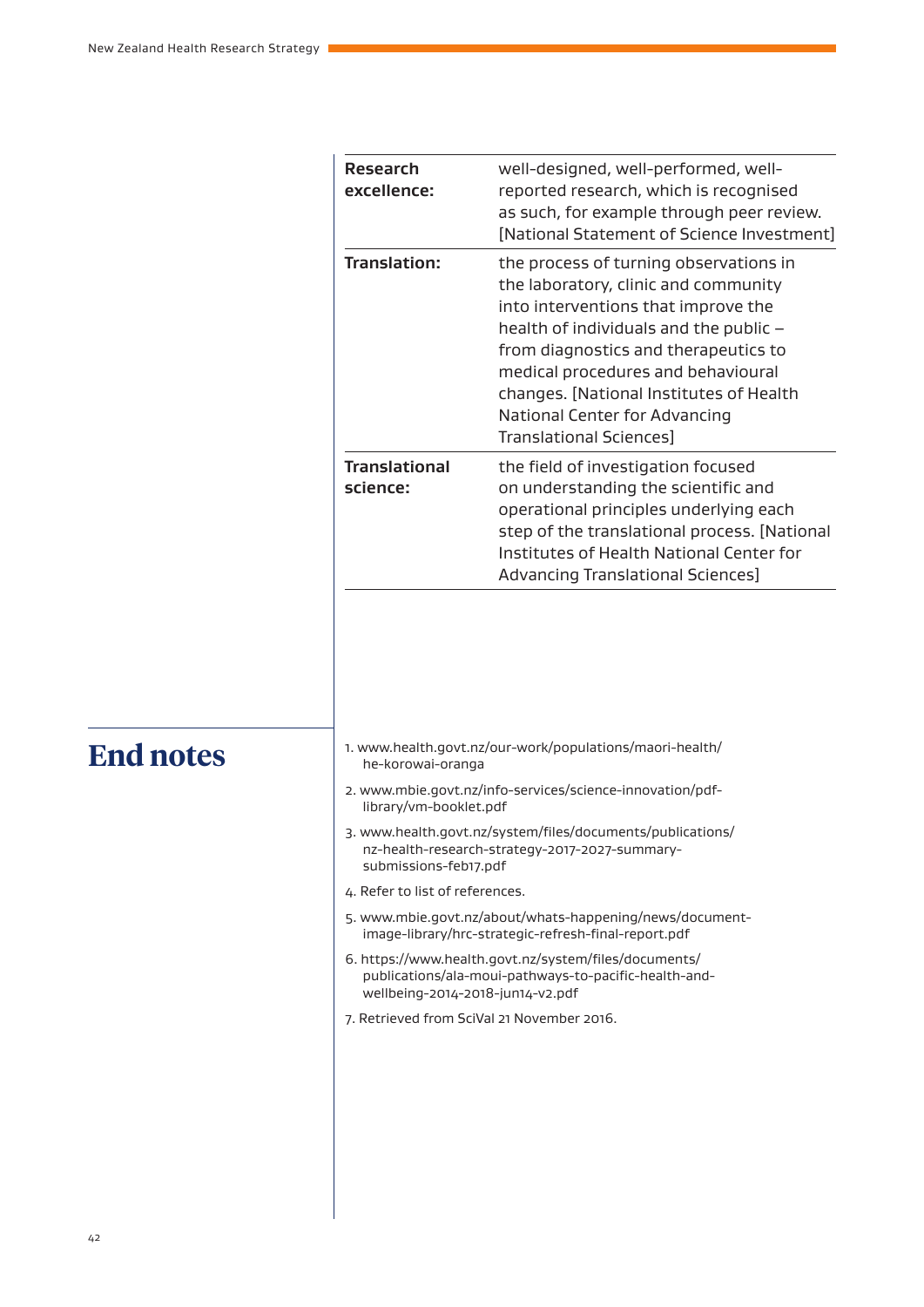### **References**

ACC. 2015. *Annual Report 2015*. Wellington: Accident Compensation Corporation.

- Access Economics. 2003. *Exceptional Returns: The value of investing in health R&D in Australia.* Prepared for the Australian Society for Medical Research.
- Adam P, Solans-Domènech M, Pons J, et al. 2012. Assessment of the impact of a clinical and health services research call in Catalonia. *Research Evaluation* 21(4): 319–28.
- Agranoff R, McGuire M. 2004. *Collaborative Public Management.* American Governance and Public Policy Series.
- AHMAC. 2015. *Expert Opinion Paper: Implementing clinical genomics in Australia.* Prepared by the Western Australian Department of Health for the Hospitals Principal Committee of the Australian Health.
- Ahmed MZ. 2016. Opinion: The postdoc crisis. *New Scientist*. URL: www.the-scientist.com/?articles.view/articleNo/44874/ title/Opinion--The-Postdoc-Crisis.
- Anderson I, Robson B, Connolly M, et al. 2016. Indigenous and tribal peoples' health (The Lancet–Lowitja Institute Global Collaboration): a population study. *Lancet* 388(10040): 131–57. DOI: http://dx.doi.org/10.1016/S0140- 6736(16)00345-7.
- Anderson P, King J, Moss M, et al. 2016. Nurse-led school based clinics for rheumatic fever prevention and skin infection management: Evaluation of Mana Kidz programme in Counties-Manukau. *New Zealand Medical Journal*  129(1428). URL: www.nzma.org.nz/journal/read-the-journal/all-issues/2010-2019/2016/vol-129-no-1428-8 january-2016/6782.
- Arizona Health Sciences Centre. 2010. A Strategic Planning Framework for 2020, p 9 (adapted from National Cancer Institute, Translating Research into Cancer Care: Delivering on the promise: 2004–2005). URL: http://opa.ahsc. arizona.edu/sites/opa.ahsc.arizona.edu/files/uploads/Strategic%20Overview%20FINAL%205.pdf.
- Atkinson J, Salmond C, Crampton P. 2014. *NZDep 2013 Index of Deprivation.* Dunedin: University of Otago. URL: http://www.otago.ac.nz/wellington/otago069936.pdf.
- Australian Medical Research Advisory Board. 2016. *Australian Medical Research and Innovation Strategy 2016–2021.* URL: https://health.gov.au/internet/main/publishing.nsf/Content/mrff/\$FILE/Australian%20Medical%20 Research%20and%20Innovation%20Strategy%202016.pdf.
- Australian Research Council. 2016. *Engagement and Impact Assessment Consultation Paper.* Canberra: Department of Education and Training.
- Australian Technology Network. 2012. *Excellence in Innovation Research: Impacting our nation's future assessing the benefits.* Australian Technology Network of Universities.
- Baker MG, McDonald A, Zhang J, et al. 2013. *Infectious Diseases Attributable to Household Crowding in New Zealand: A systematic review and burden of disease estimate.* Wellington: He Kainga Oranga/ Housing and Health Research Programme, University of Otago.
- Barwick H. 2000. *Improving Access to Health Care for Māori and Pacific Peoples: A literature review commissioned by the Health Funding Authority.* URL: www.hauora.co.nz/improving access to PC for Maori and Pacific.pdf.
- Batalden P, Foster T (eds). 2012. *Sustainably Improving Healthcare: Creating linking care outcomes, system performance and professional development.* Radcliffe Publishing.
- Beaton A, Smith B, Toki V, et al. 2015. Engaging Māori in biobanking and genetic research: legal, ethical, and policy challenges. *International Indigenous Policy Journal* 6(3). URL: http://ir.lib.uwo.ca/cgi/viewcontent. cgi?article=1211&context=iipj.
- Blume-Kohout M, Adhikari D. 2016. Training the Scientific Workforce: Does funding mechanism matter? *Research Policy.* 45(6): 1291-1303.
- Bluxton M. 2004. Estimating the economic value to societies of the impact of health research: a critical review. *Bulletin of the World Health Organization* 82(10): 733–9.
- Buykx P, Humphreys J, Wakerman J, et al. 2012. Making evidence count: a framework to monitor the impact of health services research. *Australian Journal of Rural Health* 20(2): 51–8.
- Caddell AJ, Hatchette JE, McGrath PJ. 2010. Examining the impact of health research facilitated by small peer-reviewed research operating grants in a women's and children's health centre. *BMC Research Notes* 3: 107–11.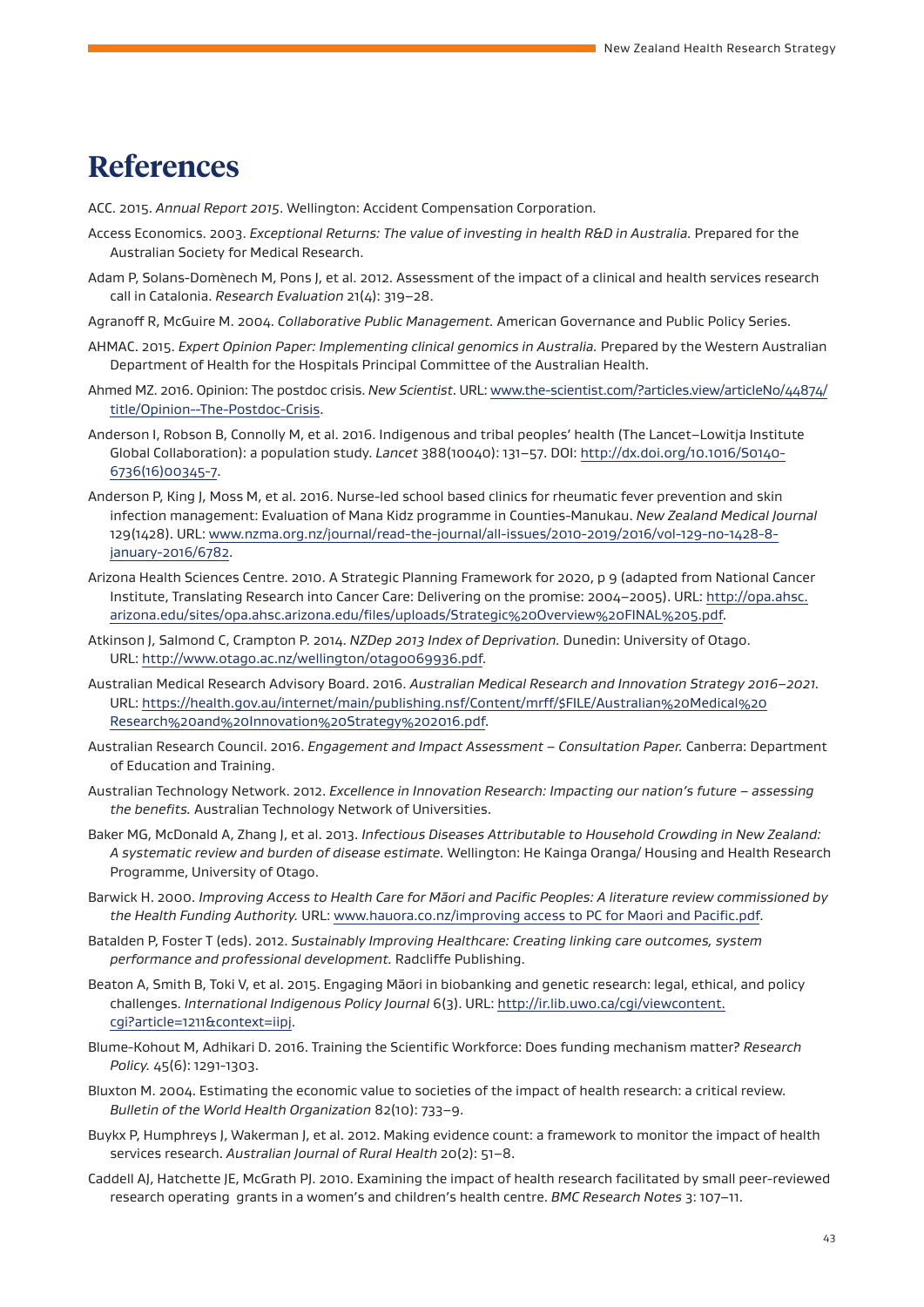- Cameron A, Lart R, Bostock L, et al. 2013. Factors that promote and hinder joint and integrated working between health and social care services: a review of research literature. *Health and Social Care in the Community.* URL: http://onlinelibrary.wiley.com/doi/10.1111/hsc.12057/full.
- Cammock RD, Derrett S, Davie G, et al. 2012. Injury to Pacific people in New Zealand: pre-injury characteristics and early health outcomes – results from a cohort study. *Australasian Epidemiologist* 19(2): 17–21.
- Canadian Institutes of Health Research. 2005. *Developing a CIHR Framework to Measure the Impact of Health Research: Synthesis Report of Meetings February 23, 24, and May 18, 2005: A Framework for Measuring the Impact of Health Research.* Ottawa: CIHR. URL: http://publications.gc.ca/collections/Collection/MR21-65-2005E.pdf.
- Canadian Institutes of Health Research. 2013. *Celebrating the Impact of Health Research: Success stories in arthritis, bone, muscle, musculoskeletal rehabilitation, oral health and skin.* Montreal: CIHR Institute of Musculoskeletal Health and Arthritis Canadian Arthritis Network.
- Canadian Institutes of Health Research. 2014. *Pan-Canadian Vision and Strategy for Health Services and Policy Research 2014–2019.* Montreal: Canadian Institutes of Health Research, Institute of Health Services and Policy Research.
- Canadian Institutes of Health Research. 2015. Health Research Roadmap II: Strategic Plan 2014/15–2018/19. Research Priority B Health and Wellness For Aboriginal Peoples. URL: www.cihr-irsc.gc.ca/e/48964.html.
- Canterbury DHB. 2015. *Snapshot of How We're Doing: Canterbury health system quality accounts 2014–15.* Christchurch: Canterbury District Health Board. URL: www.cdhb.health.nz/About-CDHB/corporate-publications/ Documents/CDHB-Quality-Accounts-2015-Final.pdf.
- Chalmers I, Bracken MB, Djulbegovic B, et al. 2014. How to increase value and reduce waste when research priorities are set. *Lancet* 383(9912): 156–165. (Part of the Lancet series Research: increasing value, reducing waste.)
- Clancy CM, Glied SA, Lurie N. 2012. From research to health policy impact. *Health Services Research* 47(1/2): 337–43.
- Claxton K, Griffin S, Koffijberg H, et al. 2013. *Expected Health Benefits of Additional Evidence: Principles, methods and applications.* CHE Research Paper 83, Centre for Health Economics, University of York. URL: www.york.ac.uk/media/ che/documents/papers/researchpapers/CHERP83\_health\_benefits\_additional\_evidence\_PCORI.pdf.
- Cleary M, Siegfried N, Jackson D, et al. 2013. Making a difference with research: measuring the impact of mental health research. *International Journal of Mental Health Nursing* 22(2): 103–5.
- Clinical Trials Action Group. 2011. *Clinically Competitive: Boosting the business of clinical trials in Australia.* Canberra: Commonwealth of Australia. URL: https://industry.gov.au/industry/IndustrySectors/ PharmaceuticalsandHealthTechnologies/ClinicalTrialsActionGroup/Documents/Clinical\_Trials\_Action\_Group\_Report.pdf.
- Cooksey, D. 2006. *A review of UK health research funding.* Norwich: The Stationery Office. URL: https://pdfs. semanticscholar.org/e77a/c86d92aebc8f3c92f945ba1d9a17ccc2456a.pdf.
- Craig E, Jackson C, Han D, et al. 2007. *Monitoring the Health of New Zealand Children and Young People: Indicator handbook.* Auckland: Paediatric Society of New Zealand, New Zealand Child and Youth Epidemiology Service. URL: www.paediatrics.org.nz/files/Indicator%20Handbook%20Version%2008.3.pdf.
- Cutler D, Kadiyala S. 1999. *The Economics of Better Health: The case of cardiovascular disease.* New York: The Lasker Foundation.
- Darzi Lord, Parston G. 2013. *Global Diffusion of Healthcare Innovation (GDHI). Report on the Global Department of Health and Ageing. Strategic Review of Health and Medical Research.* Canberra: Department of Health and Ageing.
- Darzi Lord, Parston G, McQueen J. 2015. *Global Diffusion of Healthcare Innovation: Accelerating the Journey,* Report of the Global Diffusion of Healthcare Innovation Working Group, Imperial College, London.
- Denegri S (Review Chair). nd. *Going the extra mile: Improving the nation's health and wellbeing through public involvement in research, The final report and recommendations to the Director General Research and Development/Chief Medical Officer Department of Health of the 'Breaking Boundaries' strategic review of public involvement in the National Institute for Health Research (NIHR).* URL: https://www.nihr.ac.uk/about-us/ documents/Extra%20Mile2.pdf.
- Department of Health. 2006. *Best Research for Best Health: A new national health research strategy.* London: Department of Health. URL: https://www.gov.uk/government/uploads/system/uploads/attachment\_data/ file/568772/dh\_4127152\_v2.pdf.

Donovan C, Hanney S. 2011. 'The Payback Framework' explained. *Research Evaluation* 20(3): 181–3.

Dormer R. 2014. Whānau ora and the collaborative turn. *International Journal of Public Administration* 37: 835–45.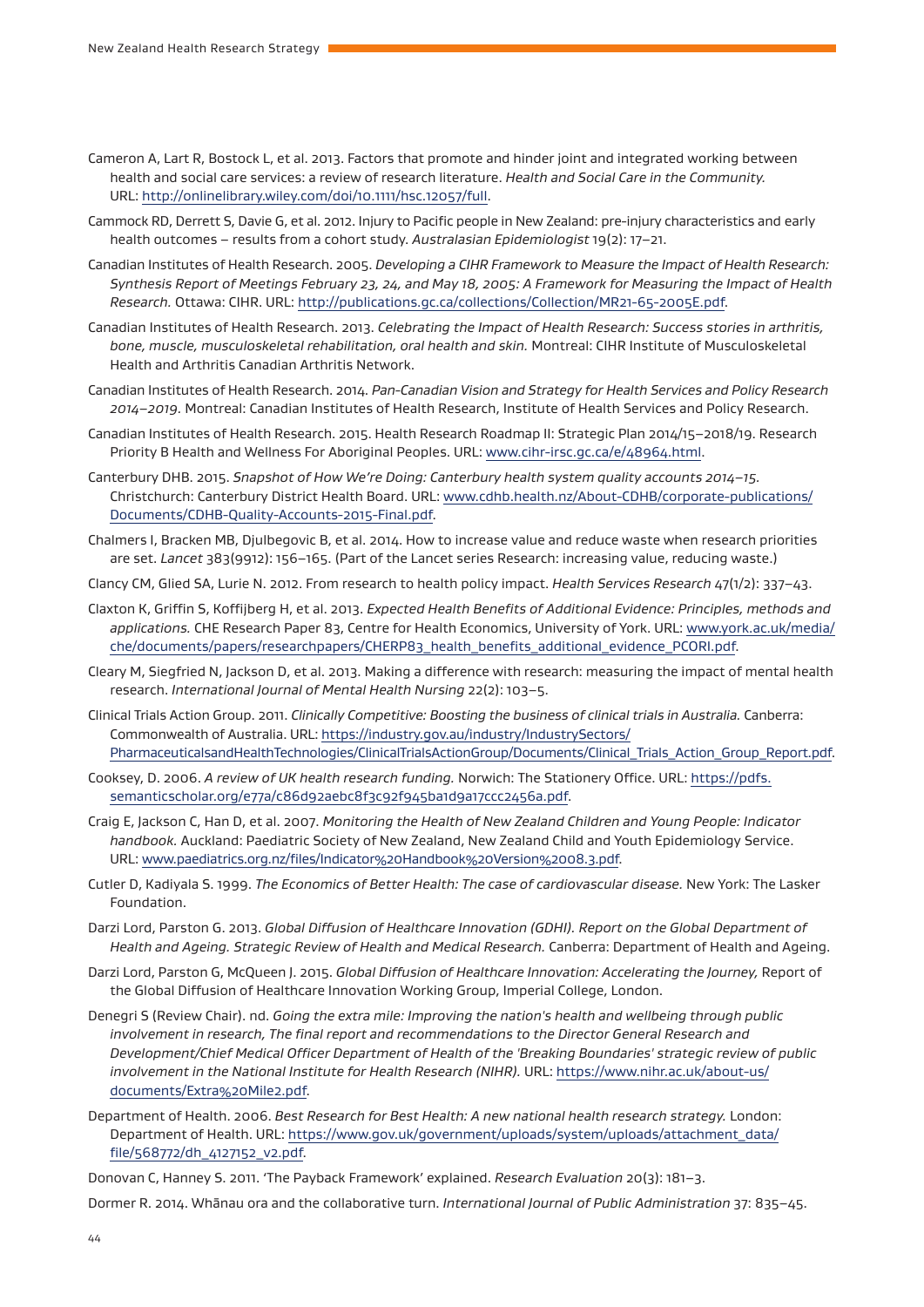- EnergyScape. 2009. *Research Prioritisation Tool Development.* Prepared for the Foundation for Research, Science and Technology (FRST) by R de Vos and S Fortuin of NIWA. URL: www.niwa.co.nz/sites/niwa.co.nz/files/imported/\_\_data/ assets/pdf\_file/0006/95748/Research-Prioritisation-Tool-Development\_D.pdf.
- European Commission. 2013. Use of '-omics' *Technologies* in the *Development of Personalised Medicine.* Working document, SWD (2013) 436. Brussels: European Commission. URL: http://ec.europa.eu/research/health/pdf/2013- 10\_personalised\_medicine\_en.pdf#view=fit&pagemode=none.
- European Science Foundation. 2015. *Career Tracking of Doctorate Holders. Pilot project report.* Strasbourg, France. URL: www.esf.org/fileadmin/user\_upload/esf/Career\_Tracking\_Pilot\_Report\_2015-05-28.pdf.
- Frank C, Nason E. 2009. Health research: measuring the social, health and economic benefits. *Canadian Medical Association Journal* 180(5): 528–34.
- Frewer LJ, Shepherd R. 1995. Ethical concerns and risk perceptions associated with different applications of genetic engineering: Interrelationships with the perceived need for regulation of the technology. *Agriculture and Human Values* 12(1): 48–57. URL: http://link.springer.com/article/10.1007/BF02218074.
- Fulda KG, Lykens K. 2016. Ethical issues in predictive genetic testing: a public health perspective. *Journal of Medical Ethics* 32(3): 142–7. URL: www.ncbi.nlm.nih.gov/pmc/articles/PMC2564466.
- Funding First. 2000. *Exceptional Returns: The economic value of America's investment in medical research.* New York (NY): The Lasker Foundation.
- Garrett-Jones S, Turpin T, Wixted B. 2004. *Science for Life: An evaluation of New Zealand's Health Research Investment System based on International Benchmarks.* Produced by AEGIS and University of Sydney for MoRST.
- Garcia-Romero A, Escribano A, Tribo J. 2017. The Impact of Health Research on Length of Stay in Spanish Public Hospitals. *Research Policy.* 46(3): 591-604.
- Gerdeman D, Nobel C. 2016. Crowdsourcing, patent trolls, and other research insights highlighted at Harvard Business School Symposium. URL: http://hbswk.hbs.edu/item/crowdsourcing-patent-trolls-and-other-research-insightshighlighted-at-harvard-business-school-symposium.
- Government of Alberta. 2010. *Alberta's Health Research and Innovation Strategy 2010–2020.* Government of Alberta. URL: http://uat.economic.alberta.ca/documents/ahris\_report\_aug2010.pdf?0.653810755815357.
- Graham KER, Chorzempa HL, Valentine PA, et al. 2012. Evaluating health research impact: Development and implementation of the Alberta Innovates – Health Solutions Impact Framework. *Research Evaluation* 21(5): 345–67.
- Gullery C, Hamilton G. 2015. Towards integrated person-centred healthcare the Canterbury journey. *Future Hospital Journal* 2(2).
- Haeussler C, Sauermann H. 2016. The division of labour in teams: a conceptual framework and application to collaborations in science. National Bureau of Economic Research, Working Paper 22241, Cambridge, MA.
- Hanney S, Kuruvilla S, Soper B, et al. 2010. Who needs what from a national health research system: lessons from reforms to the English Department of Health's R&D system. *Health Research Policy and Systems* 8(11). URL: https://health-policy-systems.biomedcentral.com/articles/10.1186/1478-4505-8-11.
- Health Economics Research Group. 2008. *Medical Research: What's it worth? Estimating the economic benefits from medical research in the UK.* Health Economics Research Group, RAND Europe.
- Health Research Board. 2005. *Health Research Making an Impact: The economic and social benefits of HRB-funded research.* Ireland: Health Research Board.
- Health Research Council. 2011. Sharing research data to improve public health: a joint statement by funders of health research. *Ethics Notes* May. URL: www.hrc.govt.nz/sites/default/files/Ethics-May2011.pdf.
- Health Research Council. 2015a. *Annual Report 2015: Report of the Health Council of New Zealand for the year ended 30 June 2015.* URL: www.hrc.govt.nz/sites/default/files/Annual%20Report%202015%20-%20FINAL%20for%20 print.pdf.
- Health Research Council. 2015b. Media release: \$8.2m for emerging health researchers. URL: www.hrc.govt.nz/ news-and-media/media/82m-emerging-health-researchers.
- Health Research Council. 2015c. Research to Action: Improving the lives of New Zealanders through health research, HRC Investment Impact Report for the Ministry of Business, Innovation and Employment. Auckland: Health Research Council of New Zealand. URL: http://www.hrc.govt.nz/sites/default/files/Research%20to%20Action%20 -%20HRC%20IIR%202015.pdf.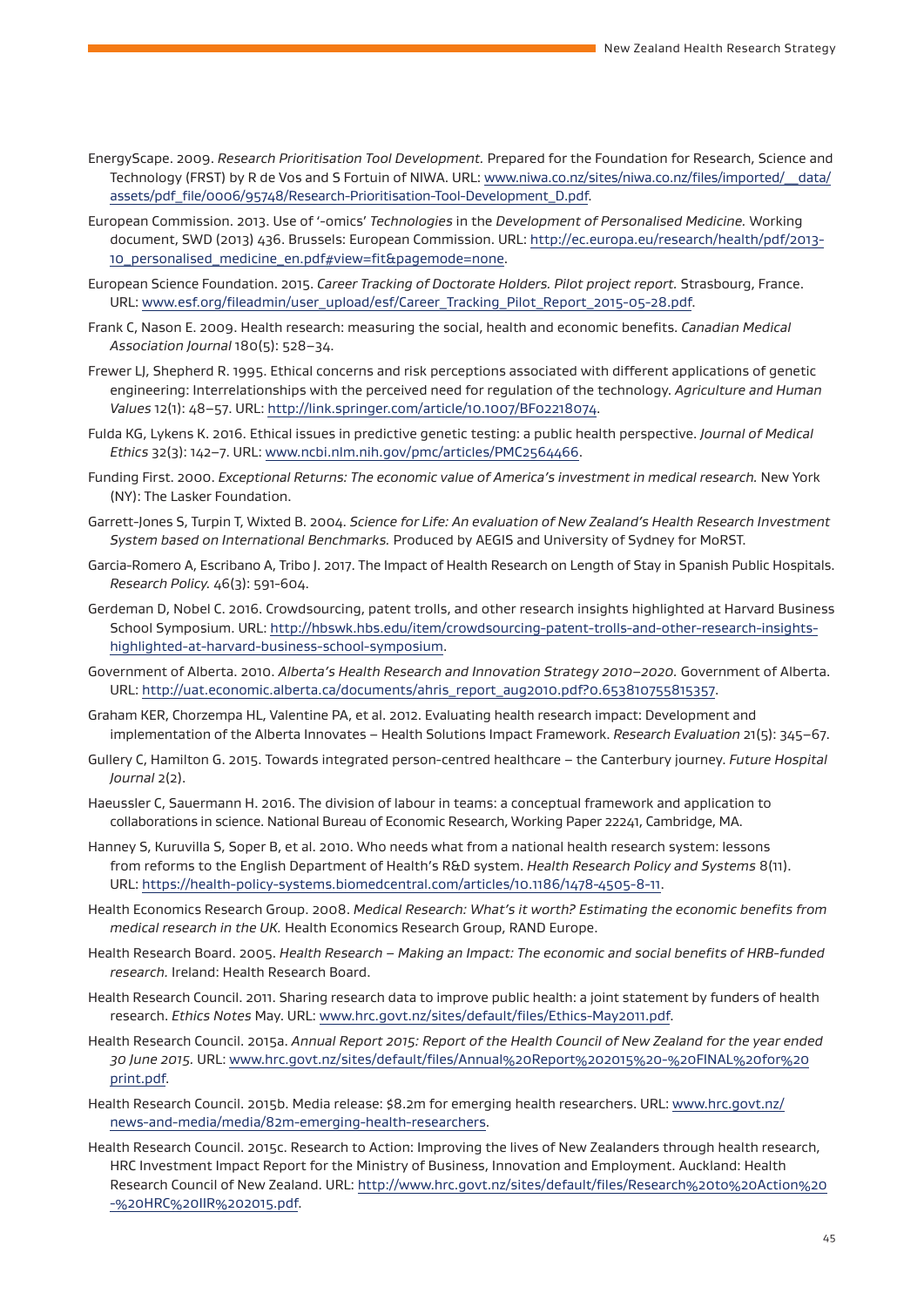- Helu S, Robinson E, Grant S, et al. 2009. *Youth '07 The health and wellbeing of secondary school students in New Zealand: Results for Pacific young people.* Auckland: The University of Auckland. URL: https://www.fmhs.auckland. ac.nz/assets/fmhs/faculty/ahrg/docs/2007-pacific-report-tables.pdf.
- Hickie IB, Christensen H, Davenport TA, et al. 2005. Can we track the impact of Australian mental health research? *Australian and New Zealand Journal of Psychiatry* 39(7): 591–9.
- High and Complex Needs Unit. 2007. *Better at Working Together: Interagency Collaboration. Part I: Literature review.* Wellington: High and Complex Needs Unit. URL: http://navnetnl.ca/wp-content/uploads/2010/10/better-atworking-together-part-1-literature-review.pdf.
- Howard D, Brophy R, Howell S. 2013. Evidence of no benefit from knee surgery for osteoarthritis led to coverage changes and is linked to decline in procedures. *Health Affairs* 31(10): 2242–9.
- James JE. 2015. *The Health of Populations: Beyond medicine* (1st edn). Elsevier.
- Joint Economic Committee. 2000. *The Benefits of Medical Research and the Role of the NIH.* Washington, DC: US Senate. URL: http://www.faseb.org/portals/2/pdfs/opa/2008/nih\_research\_benefits.pdf.
- Kansagra SM, Farley TA. 2011. Public health research: lost in translation or speaking the wrong language? *American Journal of Public Health* 101(12): 2203–6.
- Kuruvilla S, Mays N, Walt G. 2007. Describing the impact of health services and policy research. *Journal of Health Services and Policy* 1: 23–31.
- Lancet Commission on Investing in Health. 2013. Global Health 2035: A world converging within a generation. *Lancet* 382(9908): 1898–955. URL: www.thelancet.com/commissions/global-health-2035.
- Lavis J, Ross S, McLeod C, et al. 2003. Measuring the impact of health research. *Journal of Health Services, Research and Policy* 8(3): 165–70.
- Lips A, Miriam B, O'Neill R, et al. 2011. Cross-agency collaboration in New Zealand: an empirical study of information sharing practices, enablers and barriers in managing for shared social outcomes. *International Journal of Public Administration* 34(4): 255–66. URL: www.victoria.ac.nz/sog/researchcentres/egovt/publications/cross-Agency\_ collaboration.pdf.
- Lomas J. 2007. *Formalised Informality: An action plan to spread health innovations.* Wellington: Ministry of Health.
- McCool J, Bullen C. 2011. Punching above its weight: why New Zealand must maintain leadership in global health in the Pacific. *New Zealand Medical Journal* 124(1345).
- McGregor S, Henderson K, Kaldor J. 2014. How are health research priorities set in low and middle income countries? A systematic review of published reports. *PLoS ONE* 9(10): 1–9.
- McKeon S (Panel Chair). 2013. *Better Health through Research: Strategic review of health and medical research.* Canberra: Department of Health and Ageing, Commonwealth of Australia.
- Makenenbach J, Karanikolos M, McKee M. 2013. The unequal health of Europeans: successes and failures of policies. *Lancet* 381: 1125–34.
- Marmot Review. 2010. *Fair Society, Healthy Lives: A strategic review of health inequalities in England post 2010.* London: University College London.
- Milat AJ, Laws R, King L, et al. 2013. Policy and practice impacts of applied research: a case study analysis of the New South Wales Health Promotion Demonstration Research Grants Scheme 2000–2006. *Health Research Policy and Systems* 11(1): 1–15.
- Milat AJ, King A, Newson R, et al. 2014. Increasing the scale and adoption of population health interventions: experiences and perspectives of policy makers, practitioners, and researchers. *Health Research Policy and Systems* 12(18). URL: https://health-policy-systems.biomedcentral.com/articles/10.1186/1478-4505-12-18.
- Miller F, French M. 2016. Organizing the Entrepreneurial Hospital: Hybridizing the logics of healthcare and innovation. *Research Policy.* 45(8): 1534-1544.
- Ministry of Business, Innovation and Employment. 2015. *National Statement of Science Investment 2015–2025.* Wellington: Ministry of Business, Innovation and Employment. URL: http://www.mbie.govt.nz/info-services/ science-innovation/pdf-library/NSSI%20Final%20Document%202015.pdf.
- Ministry of Business, Innovation and Employment, Ministry of Health. 2015. Strategic Refresh of the Health Research Council: *Report to the Minister of Health and the Minister of Science and Innovation.* URL: www.hrc.govt.nz/sites/ default/files/HRC%20refresh%20report\_0.pdf.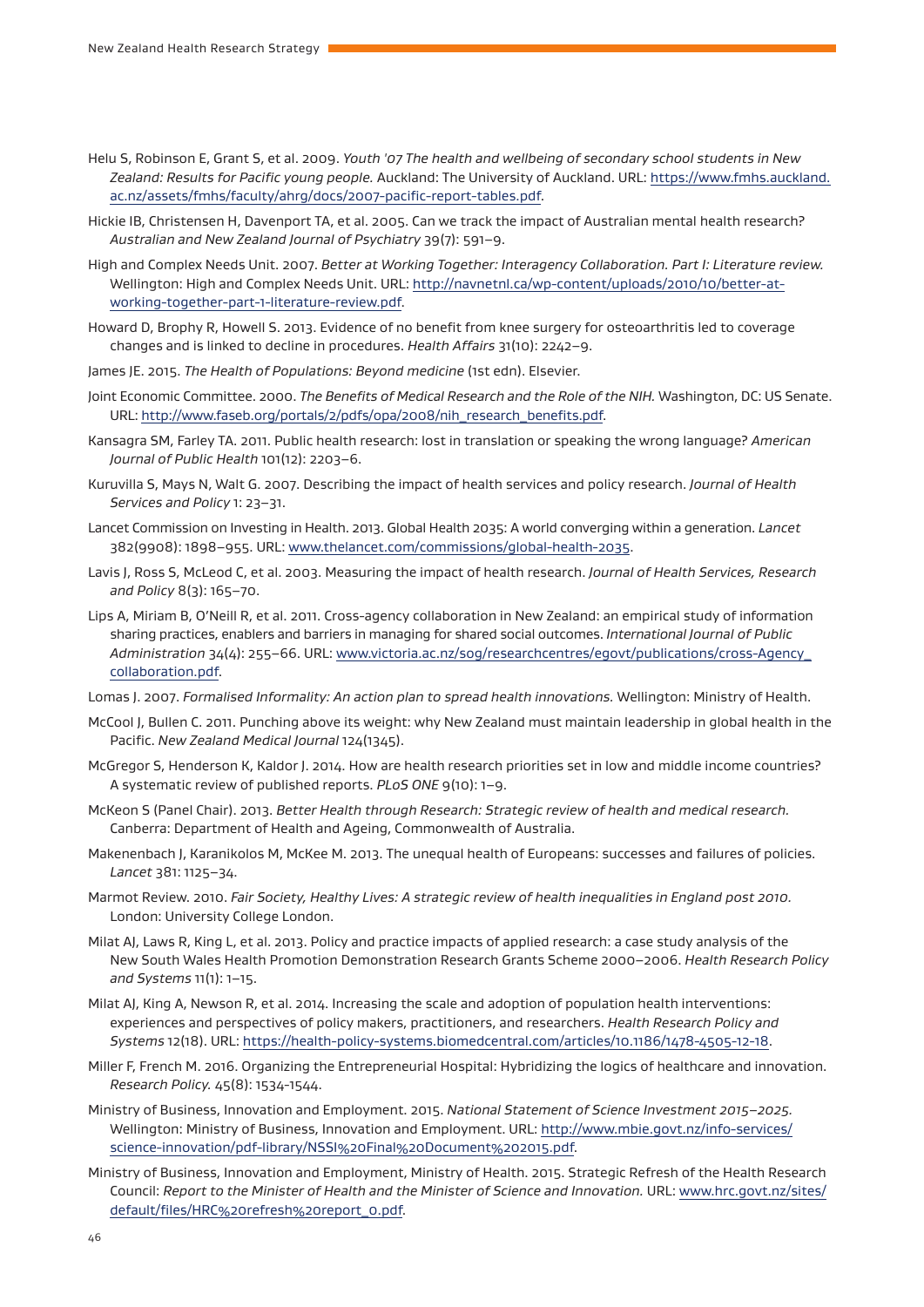- Ministry of Business, Innovation and Employment, Ministry of Health. 2017. *New Zealand Health Research Strategy 2017–2027: Summary of submissions and consultation.* Wellington: Ministry of Health. URL: http://www.health. govt.nz/publication/new-zealand-health-research-strategy-2017-2027-summary-submissions-and-consultation.
- Ministry of Health. 1998. *Child Health Strategy 1998.* Wellington: Ministry of Health.
- Ministry of Health. 2007. *Overview of the Evaluation of the Eleven Primary Health Care Nursing Innovation Projects.* Wellington: Ministry of Health.
- Ministry of Health. 2013a. *Health of Māori Adults and Children: Key findings from the New Zealand Health Survey.* Wellington: Ministry of Health.
- Ministry of Health. 2013b. *New Zealand Framework for Dementia Care.* Wellington: Ministry of Health.
- Ministry of Health. 2014. *'Ala Mo'ui: Pathways to Pacific Health and Wellbeing 2014–2018.* Wellington: Ministry of Health. URL: https://www.health.govt.nz/system/files/documents/publications/ala-moui-pathways-to-pacifichealth-and-wellbeing-2014-2018-jun14-v2.pdf.
- Ministry of Health. 2015a. *Annual Update of Key Results 2014/15: New Zealand Health Survey.* Wellington: Ministry of Health.
- Ministry of Health. 2015b. *Health and Independence Report.* Wellington: Ministry of Health.
- Ministry of Health. 2015c. *Tatau Kahukura: Māori Health Chart Book 2015* (3rd edn). Wellington: Ministry of Health.
- Ministry of Health. 2016a. *Health of the Health Workforce 2015.* Wellington: Health Workforce New Zealand.
- Ministry of Health. 2016b. *New Zealand Health Strategy: Roadmap of actions 2016.* Wellington: Ministry of Health. URL: www.health.govt.nz/new-zealand-health-system/new-zealand-health-strategy-roadmap-actions-2016.
- Ministry of Health, Accident Compensation Corporation. 2013. *Injury-Related Health Loss: A report from the New Zealand Burden of Diseases, Injuries and Risk Factors Study 2001–2016.* Wellington: Ministry of Health.
- Ministry of Research, Science and Technology. 2007a. *Health Research Council Evaluation 2007.* Price Waterhouse Coopers.
- Ministry of Research, Science and Technology. 2007b. *Vision Mātauranga: Unlocking the innovation potential of Māori knowledge, resources and people.* Wellington: Ministry of Research, Science and Technology. URL: http://www. mbie.govt.nz/info-services/science-innovation/pdf-library/vm-booklet.pdf.
- Ministry of Research, Science and Technology. 2009. *Health Delivery Research Landscape: An overview of New Zealand research capability focused on health delivery.* Wellington: Ministry of Research, Science and Technology.
- Morens D, Fauci A. 2013. Emerging infectious diseases: threats to human health and global stability. *PLoS Pathogens* 9(7): e1003467. URL: www.ncbi.nlm.nih.gov/pmc/articles/PMC3701702.
- National Institute for Health Research. nd. *NIHR Annual Report 2015/16.* URL: https://www.nihr.ac.uk/about-us/ documents/NIHR-Annual-Report-2015-16.pdf.
- National Institute for Health Research. 2015. *Growth through Health Research: The NIHR as an engine of growth.* London: NIHR Office for Clinical Research Infrastructure (NOCRI). URL: https://www.nihr.ac.uk/life-sciencesindustry/documents/Brochures%20and%20flyers/The\_NIHR\_as\_an\_engine\_for\_growth.pdf.
- National Research Council of National Academics. 2011. *Towards Precision Medicine: Building a knowledge network for biomedical research and a new taxonomy of disease.* Washington DC: National Academies Press. URL: www.plengegen.com/wp-content/uploads/4\_Toward-Precision-Medicine.pdf.
- NHC. 2015. *The Introduction of Fit for-purpose Omics-based Technologies: Think piece.* Wellington: National Health Committee. URL: www.health.govt.nz/system/files/documents/publications/nhc-think-piece-introduction-fit-forpurpose-omics-based-technologies.pdf.
- OECD. 2001. *Measuring Expenditure in Health-related R&D.* Paris: Organisation for Economic Cooperation and Development.
- OECD. 2004. *Towards High-performing Health Systems: Summary report.* Paris: Organisation for Economic Cooperation and Development.
- OECD. 2005. *Oslo Manual: Guidelines for collecting and interpreting innovation data (3rd edn).* Paris: Organisation for Economic Cooperation and Development.
- OECD. 2015a. *Data-driven Innovation: Big data for growth and well-being.* Paris: Organisation for Economic Cooperation and Development.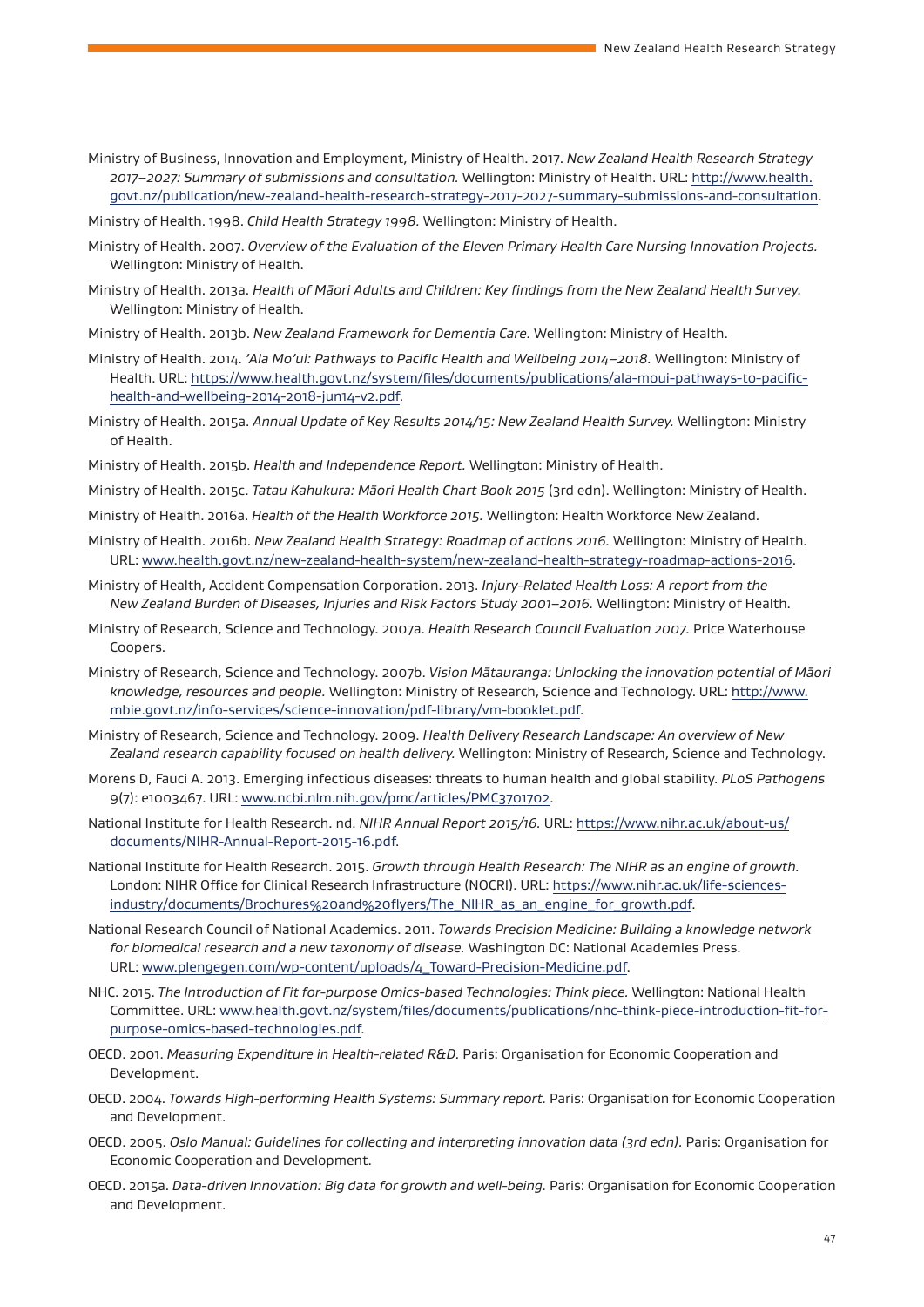- OECD. 2015b. *Frascati Manual 2015: Guidelines for collecting and reporting data on research and experimental development.* Paris: Organisation for Economic Cooperation and Development.
- OECD. 2015c. *Public–Private Partnerships in Biomedical Research and Health Innovation for Alzheimer's and Other Dementias.* Science, Technology and Industry Policy Papers, No.20. Paris: Organisation for Economic Cooperation and Development. DOI: http://dx.doi.org/10.1787/5js36rc8wwbt-en.
- OECD. 2016. *Health Workforce Policies in OECD Countries: Right jobs, right skills, right places.* OECD Health Policy Studies. URL: www.oecd-ilibrary.org/social-issues-migration-health/health-workforce-policies-in-oecdcountries\_9789264239517-en.
- Primary Health Care Nurse Innovation Evaluation Team. 2007. *A Report to the Ministry of Health.* Wellington: Ministry of Health.
- PWC Health Research Institute. 2014. *Health Wearables, Early Days.* Price Waterhouse Coopers.

Regional Public Health. 2011a. *Keeping Well Implementation Plan 2011/2012.* Wellington: Regional Public Health.

Regional Public Health. 2011b. Report produced for Keeping Well by Sarah Widmer.

- Reid I, Joyce P, Fraser J, et al. 2014. Government funding of health research in New Zealand. *New Zealand Medical Journal* (Online) 127(1389): 25–30. URL: www.nzma.org.nz/journal/read-the-journal/all-issues/2010-2019/2014/ vol-127-no.-1389/5992.
- Royal Society Te Apārangi. 2017. *Antimicrobial Resistance: Implications for New Zealanders: Evidence update,* Expert advice paper. URL: https://royalsociety.org.nz/assets/documents/Antimicrobial-resistance-factsheet-May-2017.pdf.
- Sarewitz D. 2016. Saving science. *The New Atlantis* 49: 4–40.
- Shirey M, Hauck S, Embree J, et al. 2011. Showcasing Differences Between Quality Improvement, Evidence-Based Practice, and Research. *The Journal of Continuing Education in Nursing.* 42(2): 57-68.
- Solans-Domenech M. 2013. Impact of clinical and health services research projects on decision-making: a qualitative study. *Health Research Policy and Systems* 11(1): 1–11.
- Statistics New Zealand. 2006. *Demographic Aspects of New Zealand's Ageing Population.* Wellington: Statistics New Zealand.
- Statistics New Zealand. 2014. *Disability Survey 2013.* URL: http://www.stats.govt.nz/browse\_for\_stats/health/ disabilities/DisabilitySurvey\_HOTP2013.aspx.
- Statistics New Zealand, Ministry of Pacific Island Affairs. 2011. *Health and Pacific Peoples in New Zealand Pacific Progress.* Wellington: Statistics New Zealand and Ministry of Pacific Island Affairs.
- Tetroe JM, Graham I, Foy R, et al. 2008. Health research funding agencies' support and promotion of knowledge translation: An international study. *The Milbank Quarterly* 86(1): 125–55.
- The Treasury. 2014. *Briefing to Incoming Minister: Health.* Wellington: The Treasury.
- The Treasury. 2015. *How Social Investment Works.* Wellington: The Treasury.
- Thune T, Mina A. 2016. Hospitals as innovators in the health-care system: A literature review and research agenda. *Research Policy.* 45(8): 1545-1557.
- Tomoko O, Lafortune G, Schoenstein M. 2013. *Health Workforce Planning in OECD Countries.* OECD Health Working Papers. Paris: Organisation for Economic Cooperation and Development.
- United Nations Evaluation Group. 2016. *Norms and Standards for Evaluation.* New York: UNEG. URL: http://www. unevaluation.org/2016-Norms-and-Standards.
- US Department of Health and Human Services. 2017. *Help Me Understand Genetics: Precision medicine.* Department of Health and Human Services. URL: https://ghr.nlm.nih.gov/primer/precisionmedicine.pdf.
- University of Otago. 2012. Alarming increase in serious infectious diseases in NZ. URL: www.otago.ac.nz/news/news/ otago030366.html.
- Viergever RF, Olifson S, Ghaffar A, et al. 2010. A checklist for health research priority setting: nine common themes of good practice. *Health Research Policy and Systems* 8(36).
- Walker L, Clendon J. 2012. Ageing in place: retirement intentions of New Zealand nurses aged 50+. *Labour Employment and Work in New Zealand.* URL: http://ojs.victoria.ac.nz/LEW/article/view/1972.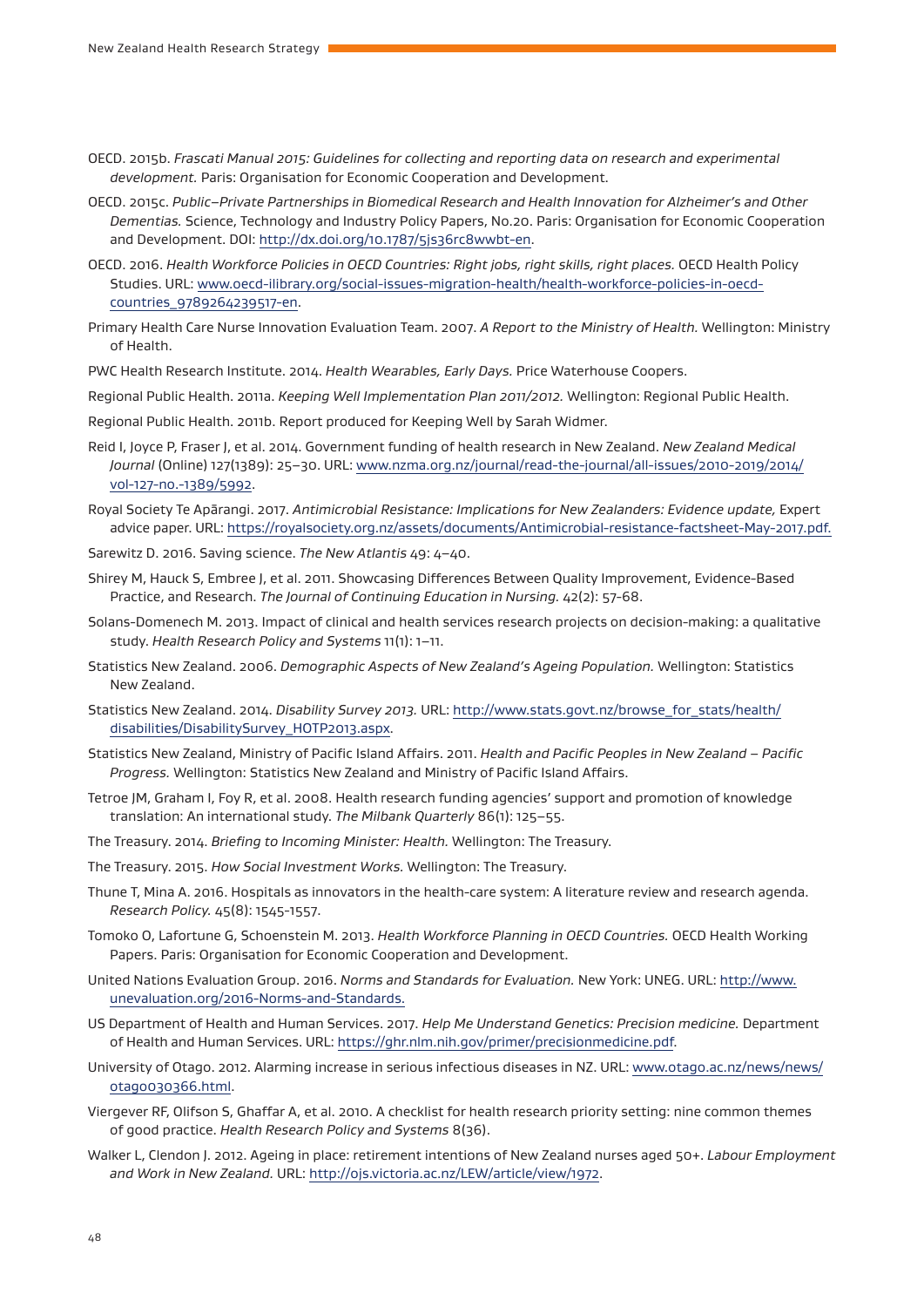- Watt, IJ. 2015. *Review of Research Policy and Funding Arrangements.* Report to the Minister of Education and Training, Canberra.
- Western Australian Department of Health. 2015. *Implementing Clinical Genomics in Australia.* Expert Opinion Paper prepared for the Australian Health Ministers' Advisory Council Hospitals Principal Committee.
- WHO. 2008. A summary of the 2008 World Health Report 'Primary Health Care: Now More Than Ever'. Geneva: World Health Organization. URL: www.who.int/whr/2008/summary.pdf?ua=1.
- WISH. 2013. *Big Data and Health Report: Revolutionizing medicine and public health.* World Innovation Summit for Health.
- Wong A. 2015. Challenges for Asian health and Asian health promotion in New Zealand. Occasional paper for the Health Promotion Forum of New Zealand.
- Yasamy MT, Dua T, Harper M, et al. 2013. Mental health of older adults, addressing a growing concern. WHO, Department of Mental Health and Substance Abuse.
- Yoshida S. 2016. Approaches, tools and methods used for setting priorities in health research in the 21st century. *Journal of Global Health* 6(1) 010507.

#### **Websites**

Canadian Institutes of Health Research. Glossary of Funding-Related Terms. URL: http://www.cihr-irsc.gc.ca/e/34190.html.

- Commonwealth Fund. Multinational Comparisons of Health Systems Data, 2014. URL: www.commonwealthfund.org/ publications/chartbooks/2014/multinational-comparisons-of-health-systems-data-2014.
- INVOLVE, National Institute for Health Research. URL: http://www.invo.org.uk.
- Ministry of Health. He Korowai Oranga. URL: http://www.health.govt.nz/our-work/populations/maori-health/hekorowai-oranga.
- National Institute for Health Research. Chronology of the NIHR. URL: https://www.nihr.ac.uk/about-us/nihr-today/ chronology-of-the-nihr.htm.
- National Institute for Health Research. NIHR Today. URL: https://www.nihr.ac.uk/about-us/nihr-today/.
- National Institute for Health Research. Office for Strategic Coordination of Health Research (OSCHR). URL: https:// www.nihr.ac.uk/about-us/our-purpose/national-research-context/office-for-strategic-coordination-of-healthresearch.htm.
- NIH National Center for Advancing Translational Sciences. Translational Science Spectrum. URL: https://ncats.nih.gov/ translation/spectrum.

State Services Commission. Better Public Services 2012–2017. URL: www.ssc.govt.nz/better-public-services.

- Statistics New Zealand. Health Expectancy NZ Progress Indicators. URL: www.stats.govt.nz/browse\_for\_stats/ snapshots-of-nz/nz-progress-indicators/home/social/health-expectancy.aspx.
- Statistics New Zealand. Pacific peoples. URL: http://stats.govt.nz/browse\_for\_stats/people\_and\_communities/ pacific\_peoples.
- The Treasury. Social investment. URL: www.treasury.govt.nz/statesector/socialinvestment.
- WHO. Humanitarian Health Action, Definitions: Emergencies. URL: http://www.who.int/hac/about/definitions/en/.
- WHO. Media centre Antimicrobial resistance. URL: www.who.int/mediacentre/factsheets/fs194/en.
- WHO. Media centre Climate change and health. URL: www.who.int/mediacentre/factsheets/fs266/en.
- WHO. Primary health care. URL: www.who.int/topics/primary\_health\_care/en.
- WHO. Programmes Antimicrobial resistance. URL: www.who.int/drugresistance/en.
- WHO. WHO definitions of genetics and genomics. URL: www.who.int/genomics/geneticsVSgenomics/en.

Workforce in Action. URL: www.workforceinaction.org.nz.